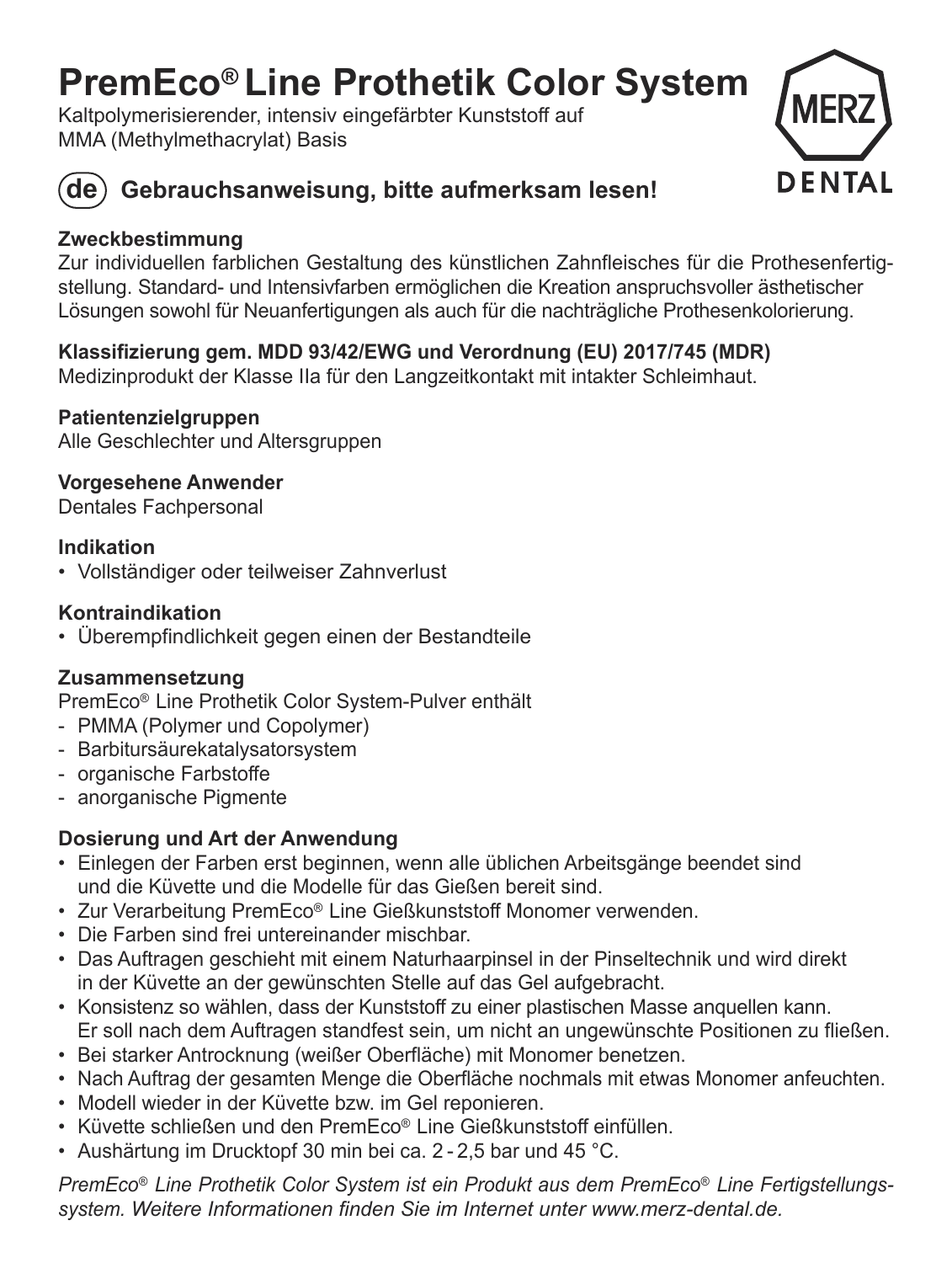### **Ausarbeitung**

Um Passungenauigkeiten nach der Polymerisation zu vermeiden, sollte während des Ausarbeitens und Polierens starke Wärmeentwicklung vermieden werden.

### **Wiederherstellung**

Prothesen, die mit PremEco® Line Prothetik Color System individualisiert worden sind, können mit handelsüblichen Kaltpolymerisaten auf der Basis von MMA, jederzeit wiederhergestellt und ergänzt werden. Nach dem Aufrauen der Oberfläche (sandeln / anstrahlen / schleifen) empfiehlt sich eine weitergehende Konditionierung mit einem vergleichbaren Haftvermittler auf Basis von MMA.

### **Lagerung**

- Trocken und kühl lagern
- Direkte Sonneneinstrahlung vermeiden

### **Hinweise**

- Behältnisse für Pulver und Flüssigkeit nach Gebrauch sorgfältig verschließen.
- Bei Veränderung der Konstruktion durch Gebrauch z. B. durch Risse, Sprünge, Trübung oder deutlichen Abrasionsspuren ist eine Reparatur oder Neuanfertigung notwendig. Die Überwachung sollte durch eine regelmäßige Begutachtung des Zahnersatzes im Rahmen der Wiedervorstellung in der Zahnarztpraxis erfolgen.
- Bei der Bearbeitung von Konstruktionen können Stäube entstehen, die zur mechanischen Reizung der Augen und Atemwege führen können. Achten Sie daher immer auf ein einwandfreies Funktionieren der Absaugung an Ihrem Arbeitsplatz zur individuellen Nachbearbeitung sowie auf Ihre persönliche Schutzausrüstung.
- Material nach Ablauf des Haltbarkeitsdatums nicht mehr verwenden.
- LOT- Nr. bei jedem Vorgang angeben, der eine Identifikation des Materials erfordert.
- BEI BERÜHRUNG MIT DER HAUT (oder dem Haar): Alle kontaminierten Kleidungsstücke sofort ausziehen. Haut mit Wasser abwaschen/duschen.
- BEI EINATMEN: Die Person an die frische Luft bringen und für ungehinderte Atmung sorgen.
- Weitere Informationen zur Vergütung des Kunststoffes und zur Reduzierung des Restmonomers finden Sie unter www.merz-dental.de/service
- Alle im Zusammenhang mit diesem Produkt auftretenden schwerwiegenden Vorfälle bei Anwendern und/oder Patienten sind sowohl Merz Dental, als auch dem BfArM (Deutschland) bzw. der jeweils zuständigen Behörde des Mitgliedsstaates, in dem der Anwender und/oder der Patient niedergelassen ist, zu melden.

### **Entsorgungshinweis**

- Die vollständig auspolymerisierten Bestandteile des PremEco® Line Prothetik Color Systems werden als Restmüll entsorgt.
- Entsorgung nicht auspolymerisierter Produktreste gemäß den behördlichen Vorschriften.
- Nicht in die Kanalisation oder Gewässer gelangen lassen.

### **Die Produkteigenschaften basieren auf Einhaltung und Beachtung dieser Gebrauchsanweisung.**

Detaillierte Informationen entnehmen Sie bitte dem jeweiligen Sicherheitsdatenblatt - auf Anfrage und zum Download auf www.merz-dental.de erhältlich.

Stand der Information 2021-11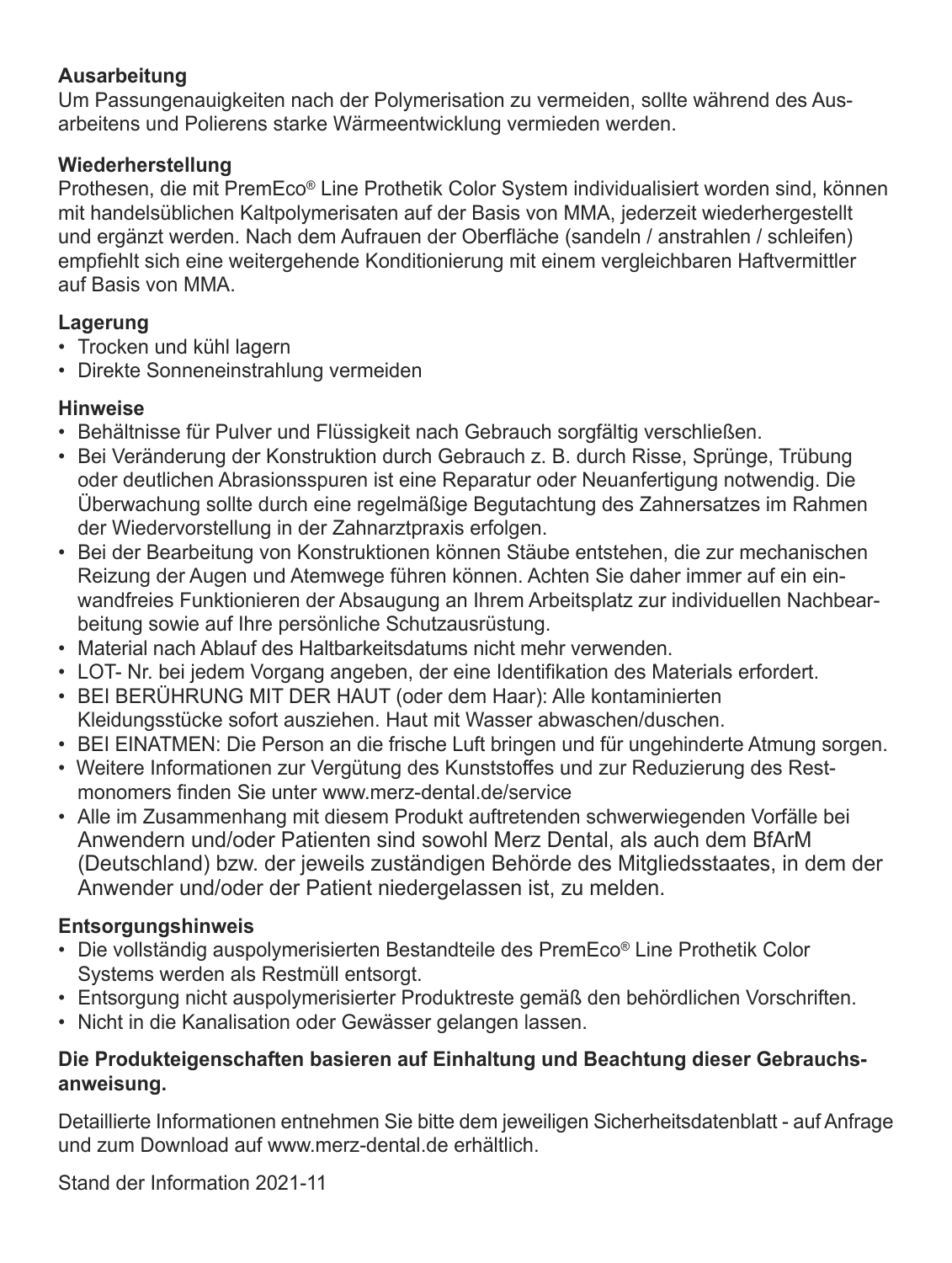## **PremEco® Line Prothetic Color System**

Cold-curing, intensively pigmented MMA (methyl methacrylate) based resin



### **en Instructions for use, please read carefully!**



**Caution:** Federal (USA) law restricts this device to sale by or **usa**on the orderof a licensed dental practitioner.

### **Intended purpose**

For the individual colour design of artificial gums in denture fabrication. Standard and intensive colours enable the creation of demanding aesthetic solutions both for new fabrications and for subsequent prosthetic colouration.

### **Classification according to MDD 93/42/EEC and MDR (EU) 2017/745**

Class IIa medical device for long-term contact with intact mucous membranes.

**Patient target groups** All genders and age groups

**Intended users**Dental professionals

### **Indication**

• Total or partial tooth loss

### **Contraindication**

• Hypersensitivity to one of the components

### **Composition**

PremEco® Line Prothetic Color System powder contains

- PMMA (polymer and copolymer)
- barbituric acid catalyst system
- organic colourants
- inorganic pigments

### **Dosage and application**

- Start adding the colours once all conventional fabrication steps have been completed and flask and models are ready for casting.
- Use PremEco® Line casting resin monomer for working.
- The colours can be freely mixed together.
- Application is done using the brush technique with a natural bristle brush and is directly applied onto the gel at the desired location in the flask.
- Select consistency so that the resin can swell to a plastic mass. It should be stable after application so that it does not flow to undesired positions.
- Wet with monomer if there is accelerated drying (white surface).
- After application of the entire amount, re-wet the surface with some monomer.
- Reposition the model in the flask or in the gel.
- Close the flask and fill the PremEco® Line casting resin.
- Curing in the pressure pot for 30 minutes at approximately 2 2.5 bar and 45 °C / 113 °F

*PremEco® Line Prothetic Color System is a product of the PremEco® Line fabrication system. For more information see www.merz-dental.de.*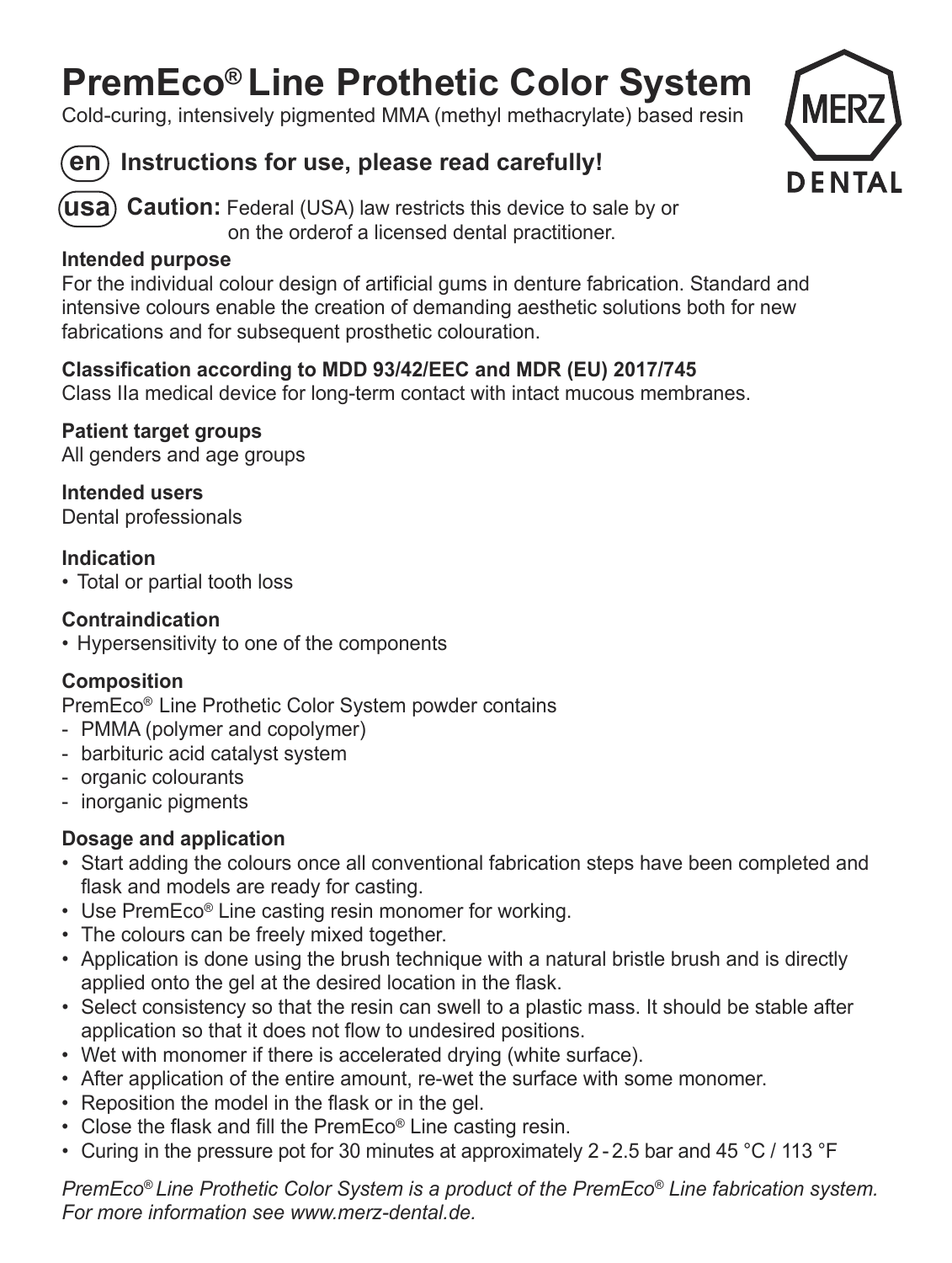### **Trimming**

To prevent inaccurate fitting after polymerisation, avoid excessive heat development during trimming and polishing.

### **Restoration**

Dentures that have been individualised with the PremEco® Line Prosthetic Color System can be restored and supplemented at any time with all standard MMA-based cold-curing polymers. Following roughening of the surface (sanding / blasting / grinding), further conditioning is recommended with a similar MMA-based bonding agent.

### **Storage**

- Store dry and cool
- Avoid direct sunlight

### **Notes**

- Close all powder and liquid containers tightly after use.
- Changes to the construction through use, e.g. due to fissures, cracks, clouding or significant signs of abrasion, necessitate a repair or refabrication. Monitoring should be carried out with regular assessment of the denture at the follow-up presentation in the dental surgery.
- Processing frameworks may generate dust which can lead to mechanical irritation of the eyes and airways. Therefore, always ensure that the extraction system on your milling machine and at the workplace is working properly for individual postprocessing and that you are using personal protective equipment.
- Do not use the material after the expiration date.
- Record the LOT number with every process that requires identification of the material.
- IF IN CONTAC WITH SKIN (or hair): Take off immediately all contaminated clothing. Rinse skin with water/ shower.
- IF INHALED: Move the person to fresh air and keep comfortable for breathing.
- For more information on processing acrylics and reducing residual monomer content, please visit www.merz-dental.de/service
- All serious incidents occurring with users and / or patients in connection with this product must be reported to Merz Dental, as well as to the German Federal Institute for Drugs and Medical Devices (BfArM), or the respective competent authority of the member state in which the user and / or patient is resident.

### **Disposal**

- The fully polymerised components of PremEco® Line Prothetic Color System are disposed of as residual waste.
- Disposal of nonpolymerised product residues according to legal regulations.
- Do not allow entry into the sewage system or waterways.

### **The product properties are based on compliance with and observance of these instructions for use.**

For detailed information please refer to the relevant Material Safety Data Sheet, available upon request or as download from www.merz-dental.de.

Date of information 2021-11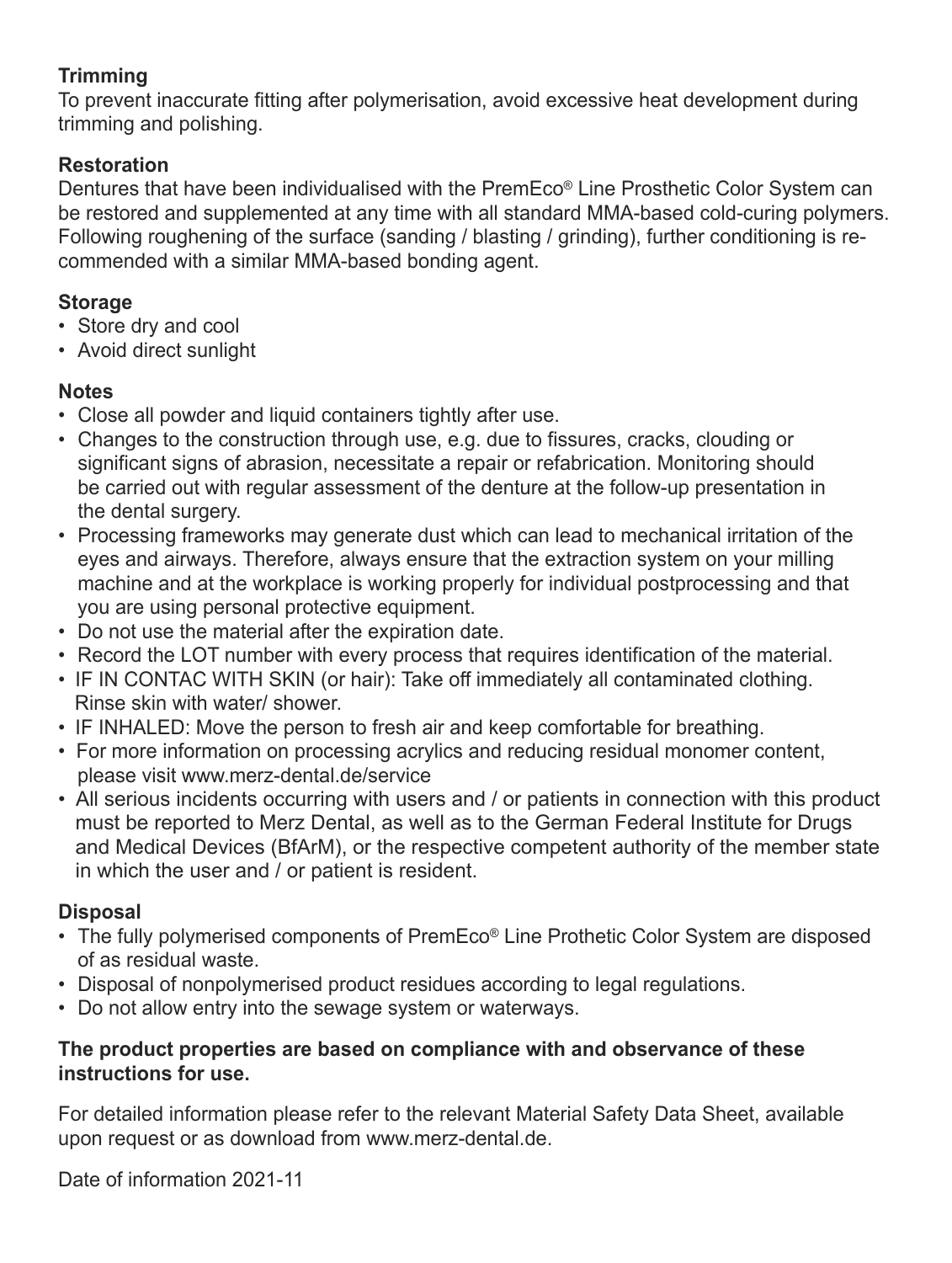## **PremEco® Line Système de coloration de prothèses**

Résine de coloration intensive à base de MMA (méthacrylate de méthyle) polymérisable à froid



### **Notice d'utilisation, à lire attentivement !**

### **Destination**

Pour une coloration, individuelle de la gencive artificielle lors de la confection de prothèses. Les couleurs standard et intensives permettent d'obtenir des solutions esthétiques répondant à des exigences élevées lors de la fabrication de nouvelles prothèses et de la coloration postérieure de prothèses.

### **Classification selon MDD 93/42/CEE ainsi que MDR (EU) 2017/745**

Dispositif médical de classe IIa pour le contact prolongé avec la muqueuse intacte.

### **Groupes cibles de patients**

Tous les sexes et tranches d'âge

**Utilisateurs prévus** Professionnel de santé dentaire

### **Indication**

• Édentement total ou partiel

### **Contraindication**

• Hypersensibilité à l'un des composants

### **Composition**

La poudre PremEco® Line du système de coloration de prothèses contient

- PMMA (polymère et copolymère)
- catalyseur à l'acide barbiturique
- colorants organiques
- pigments anorganiques

### **Dosage et mode d'utilisation**

- Avant de commencer la couleur, terminez d'abord tous les procédés habituels et préparez le moufle et les modèles de coulée.
- Utilisez la résine monomère de coulée PremEco® Line pour le traitement.
- Les couleurs peuvent être mélangées librement entre elles.
- Le produit est appliqué au pinceau à poils naturels et directement à l'endroit souhaité dans le moufle sur le gel.
- Choisissez la consistance de manière à obtenir la dilatation de la résine en une masse plastique. Après l'application, la résine doit être stable et ne doit pas s'écouler vers des points non souhaités.
- Si le matériau a trop séché (coloration blanche en surface), vous pouvez l'humidifier avec du monomère.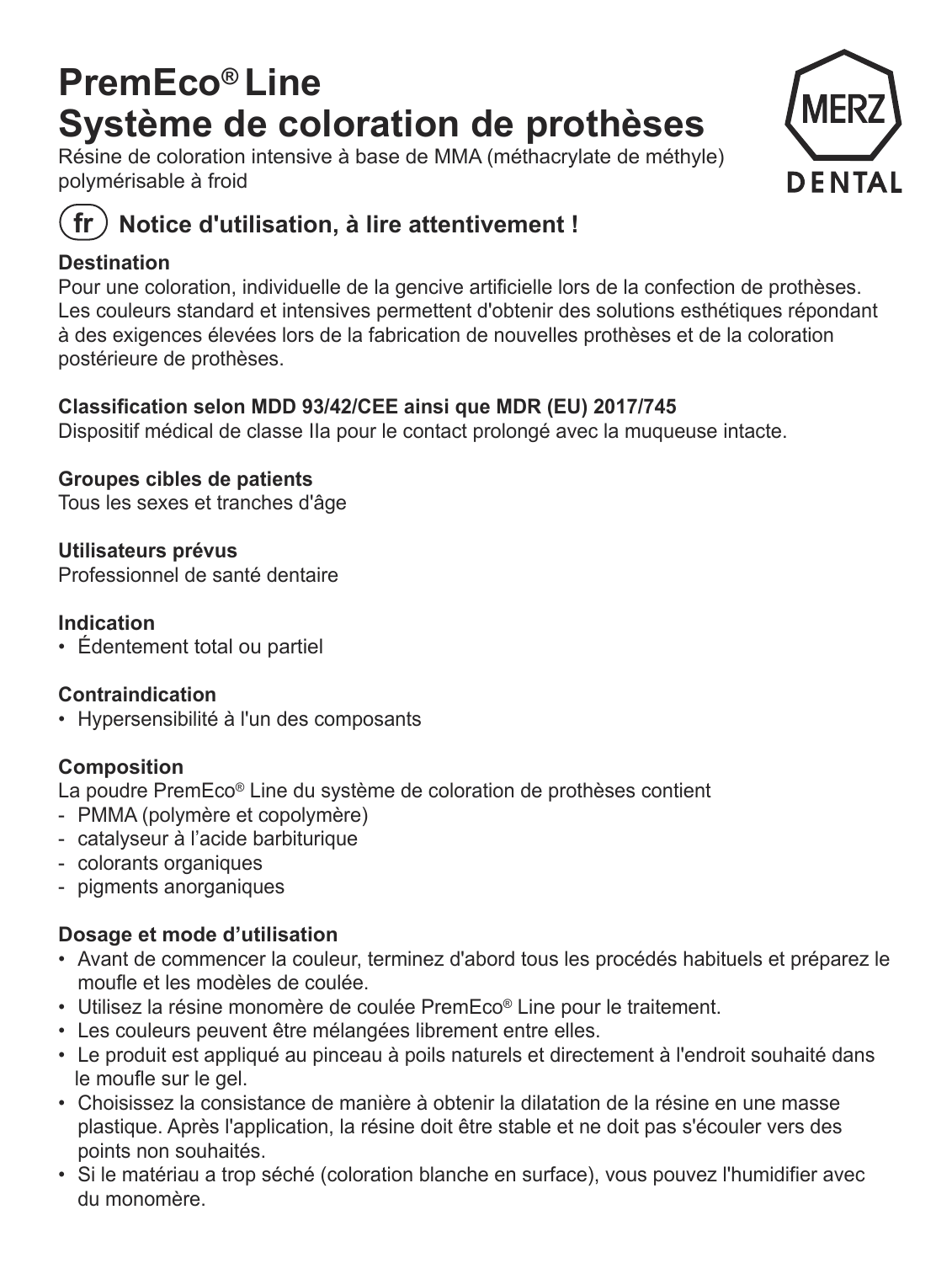- Après l'application de tout le matériau, humidifiez encore une fois la surface avec un peu de monomère.
- Repositionner le modèle dans la cuve ou le gel.
- Fermez le moufle et remplissez-le avec la résine de coulée PremEco® Line.
- Durcissement dans la cuve sous pression : 30 min à environ 2 2,5 bar et 45 °C.

*Le système de coloration de prothèses PremEco® Line est un produit du système de finition PremEco® Line. Vous trouverez de plus amples informations à l'adresse : www.merz-dental.de.*

### **Finition**

Afin d'éviter des problèmes de précision de la reproduction après la polymérisation, évitez un développement de chaleur trop important lors de la finition et du polissage.

### **Restauration**

Les prothèses individualisées avec le système de coloration de prothèses PremEco® Line peuvent à tout moment être restaurées et complétées avec les matériaux polymérisables à froid classiques à base de MMA. Après rugosification de la surface (traitement au sable / sablage / meulage), un conditionnement supplémentaire avec un agent adhésif comparable à base de MMA est recommandé.

### **Stockage**

- Conserver dans un endroit frais et sec à une température
- Éviter l'exposition directe à la lumière

### **Remarques**

- Refermer soigneusement les récipients de poudre et de liquide après usage.
- Une réparation ou une nouvelle fabrication est indispensable en cas de modification de la construction liée à l'utilisation, p. ex. fissures, crevasses, opacifications ou nettes traces d'abrasion. La surveillance se fait à l'aide d'un contrôle régulier de la prothèse dans le cadre du suivi au cabinet dentaire.
- L'usinage des constructions en peut occasionner la formation de poussières pouvant irriter les yeux et les voies respiratoires. Il convient donc de toujours veiller au fonctionnement irréprochable du dispositif d'aspiration sur votre fraiseuse et au poste de travail pour les retouches individuelles. Veiller également à utiliser un équipement de protection individuelle.
- Ne pas utiliser le matériau après la date de péremption.
- Indiquer le numéro de lot lors de chaque procédure exigeant l'identification du matériau.
- EN CAS DE CONTACT AVEC LA PEAU (ou les cheveux): Enlever immédiatement tous les vêtements contaminés. Rincer la peau à l'eau/Se doucher.
- EN CAS D'INHALATION: Transporter la personne à l'extérieur et la maintenir dans une position où elle peut confortablement respirer.
- D'autres informations sur la mise en oeuvre de la résine et la réduction du monomère résiduel sont disponibles sur www.merz-dental.de/service
- Tous les incidents graves survenant en lien avec ce produit chez des utilisateurs et / ou patients doivent être signalés aussi bien à Merz Dental qu'au BfArM (institut fédéral allemand des médica- ments et des dispositifs médicaux) respectivement aux autorité compétentes de l'État membre dans lequel est installé l'utilisateur et / ou le patient.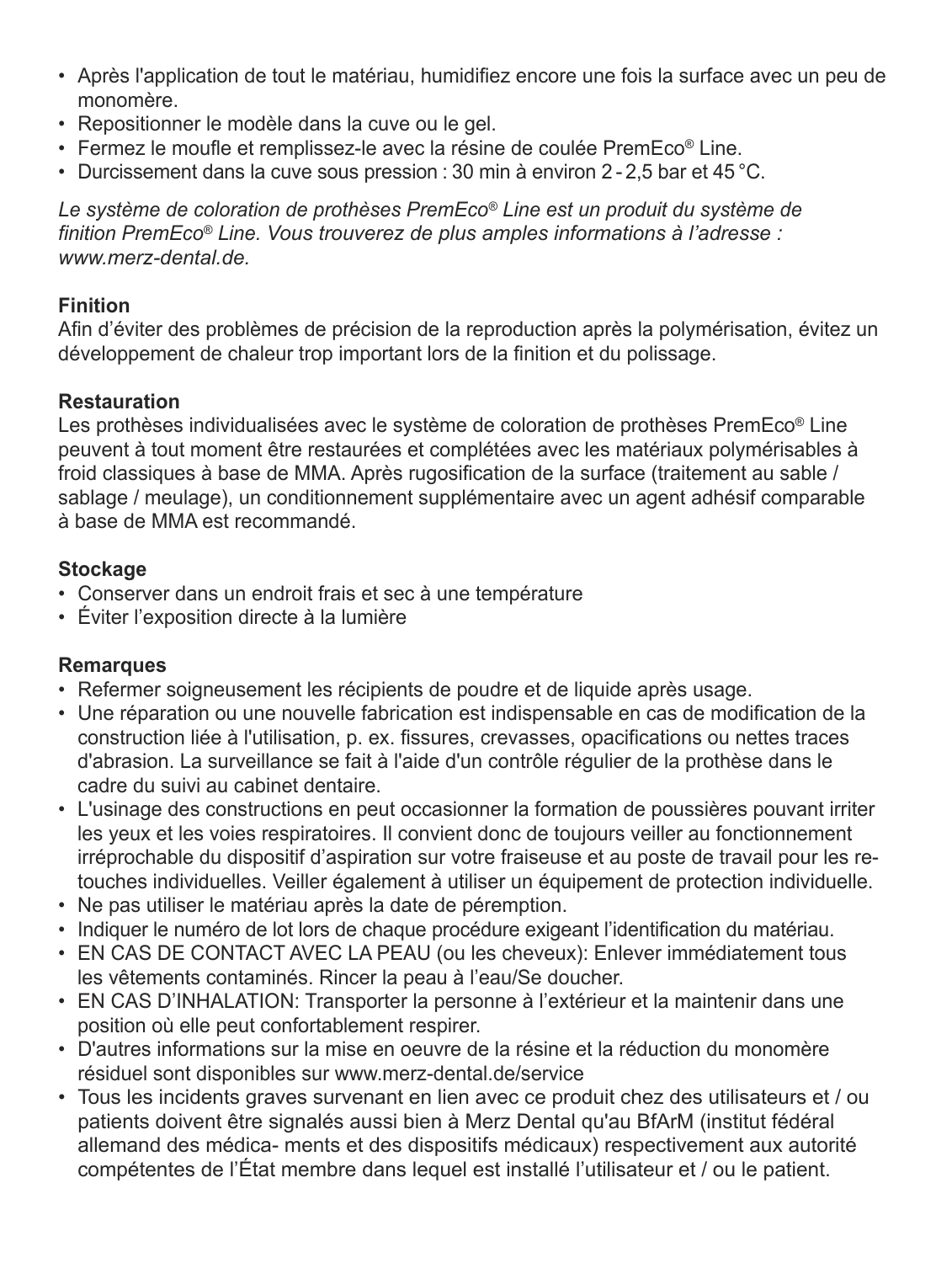### •**Élimination**

- Les composants totalement polymérisés de PremEco® Line système de coloration de prothèses sont éliminés avec les déchets résiduels.
- Élimination des restes de produit non polymérisés conformément à la réglementation.
- Ne pas rejeter à l'égout, ni dans le milieu naturel.

### **Les qualités du produit reposent sur l'observation et le respect de ce notice d'utilisation.**

Pour des informations détaillées, veuillez consulter la fiche de données de sécurité correspondante - que vous pouvez obtenir sur demande ou télécharger du site www.merz-dental.de.

Date de dernière mise à jour 2021-11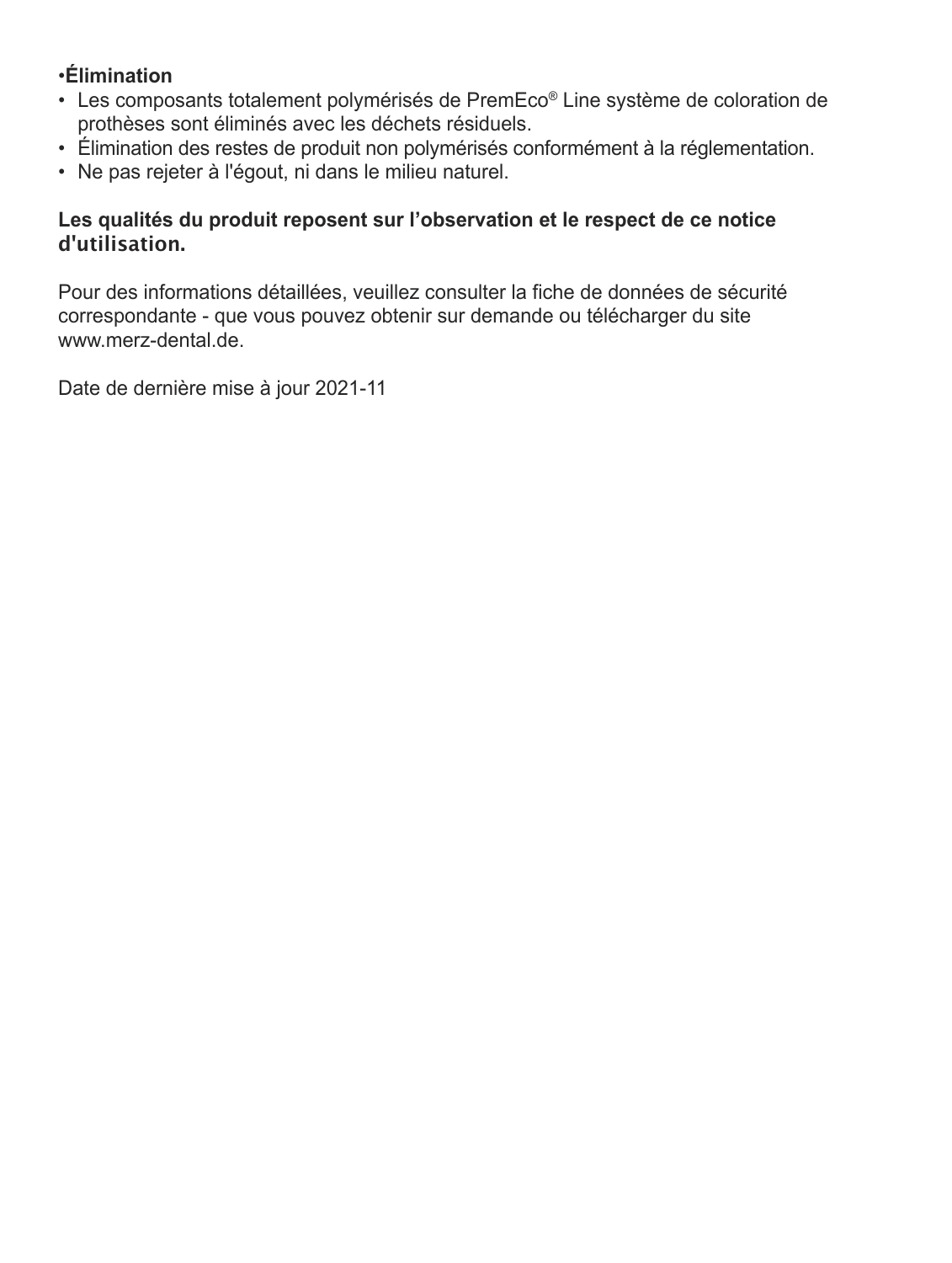## **PremEco® Line Sistema di colori per protesi**

Resina polimerizzante a freddo intensamente colorata a base di MMA (metilmetacrilato)



### **it**) Istruzioni per l'uso, leggere attentamente!

### **Destinazione d'uso**

Per la caratterizzazione cromatica della gengiva artificiale nella realizzazione di protesi. I colori standard e intensivi consentono di creare soluzioni estetiche in grado di soddisfare qualsiasi esigenza sia nella realizzazione di nuove protesi che nella colorazione successiva di protesi esistenti.

### **Classificazione ai sensi della MDD 93/42/CEE e del MDR (UE) 2017/745**

Dispositivo medico di classe IIa per il contatto a lungo termine con mucosa integra.

### **Gruppi di pazienti destinatari**

Pazienti di tutti i generi e di tutte le classe d'età

### **Utilizzatori previsti**

Personale odontoiatrico specializzato

### **Indicazioni**

• Perdita parziale o totale di elementi dentari

### **Indicazioni**

• Perdita parziale o totale di elementi dentari

### **Controindicazioni**

• Ipersensibilità ad uno dei componenti

### **Composizione**

PremEco® Line Sistema di colori per protesi polvere contiene

- PMMA (polimero e copolimero)
- sistema catalizzatore a base di acido barbiturico
- coloranti organici
- pigmenti inorganici

### **Dosaggio e modalità di impiego**

- Iniziare a inserire i colori soltanto quando tutte le fasi di lavoro usuali sono ultimate e la muffola e i modelli sono pronti per la colata.
- Per la lavorazione utilizzare il monomero PremEco® Line Resina da colata.
- I colori possono essere miscelati a piacere tra di loro.
- Il materiale viene applicato con un pennello di setole naturali e steso sul gel nella zona desiderata direttamente nella muffola.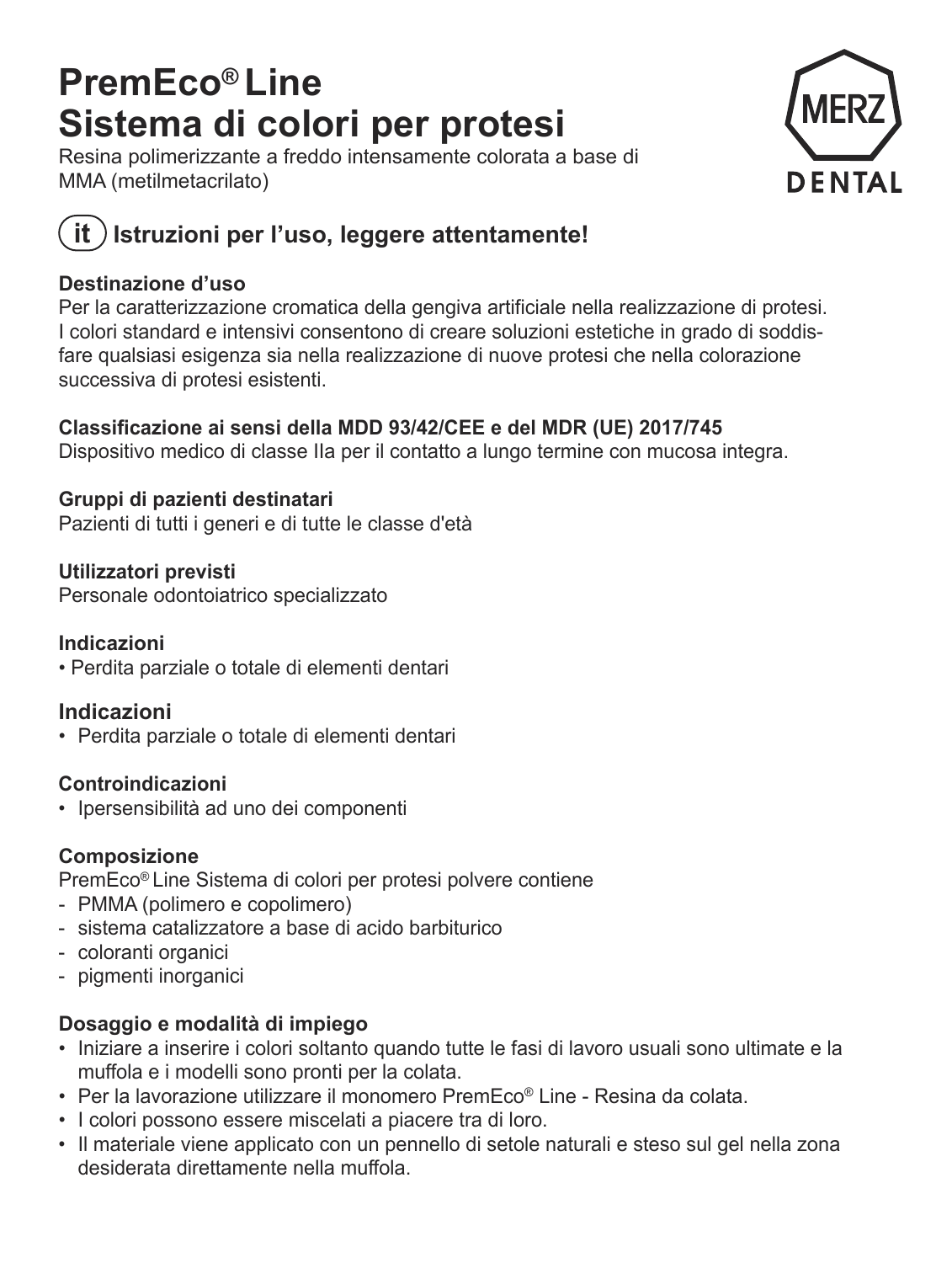- Scegliere la consistenza in maniera tale da permettere alla resina di formare una massa plastica. Dopo l'applicazione deve essere sufficientemente stabile da non colare in zone indesiderate.
- In caso si asciughi troppo (superficie bianca) bagnare con monomero.
- Dopo aver applicato tutta la quantità desiderata, bagnare nuovamente la superficie con un po' di monomero.
- Riposizionare il modello nella muffola o nel gel.
- Chiudere la muffola e versarvi la resina da colata PremEco® Line.
- Indurimento nella pentola a pressione per 30 min. a circa 2 2,5 bar e 45 °C.

*Il sistema di colori per protesi PremEco® Line fa parte del sistema di realizzazione PremEco® Line. Per ulteriori informazioni consultare il sito in*

### **Rifinitura**

Per evitare imperfezioni nella precisione dimensionale dopo la polimerizzazione, evitare un eccessivo sviluppo di calore durante la rifinitura e la lucidatura.

### **Riparazione**

Le protesi che sono state individualizzate con il sistema di colori per protesi PremEco® Line possono essere riparate e integrate in qualsiasi momento con normali resine polimerizzanti a freddo a base di MMA. Dopo aver irruvidito la superficie (sabbiatura / fresatura) si consiglia un ulteriore condizionamento con un analogo agente adesivo a base di MMA.

### **Conservazione**

- Conservare in luogo fresco asciutto
- Non esporre alla luce solare diretta

### **Avvertenze**

- Dopo l'uso chiudere accuratamente i contenitori di polvere e liquido.
- Se la costruzione cambia a causa dell'uso, ad es. crepe, incrinature, intorbidamento o chiari segni di abrasione, è necessario ripararla o realizzarne una nuova. Il controllo deve essere fatto valutando regolarmente la protesi nel quadro di una visita nello studio dentistico.
- Nella lavorazione delle strutture in possono essere prodotte polveri che potrebbero provocare irritazione meccanica degli occhi e delle vie respiratorie. Verificare sempre il perfetto funzionamento dell'aspirazione della propria fresatrice e sulla postazione di lavoro utilizzata per la rifinitura individuale. Controllare anche i propri dispositivi di protezione individuali.
- Non utilizzare il materiale dopo la data di scadenza.
- Indicare il numero del lotto (LOT) in ogni procedura che richieda l'identificazione del materiale.
- IN CASO DI CONTATTO CON LA PELLE (o con i capelli): togliersi di dosso immediatamente tutti gli indumenti contaminati. Sciacquare la pelle/fare una doccia.
- IN CASO DI INALAZIONE: Trasportare l' infortunato all'aria aperta e mantenerlo a riposo in posizione che favorisca la respirazione.
- Ulteriori informazioni sulla bonifica della resina e sulla riduzione del monomero residuo sono disponibili in www.merz-dental.de/service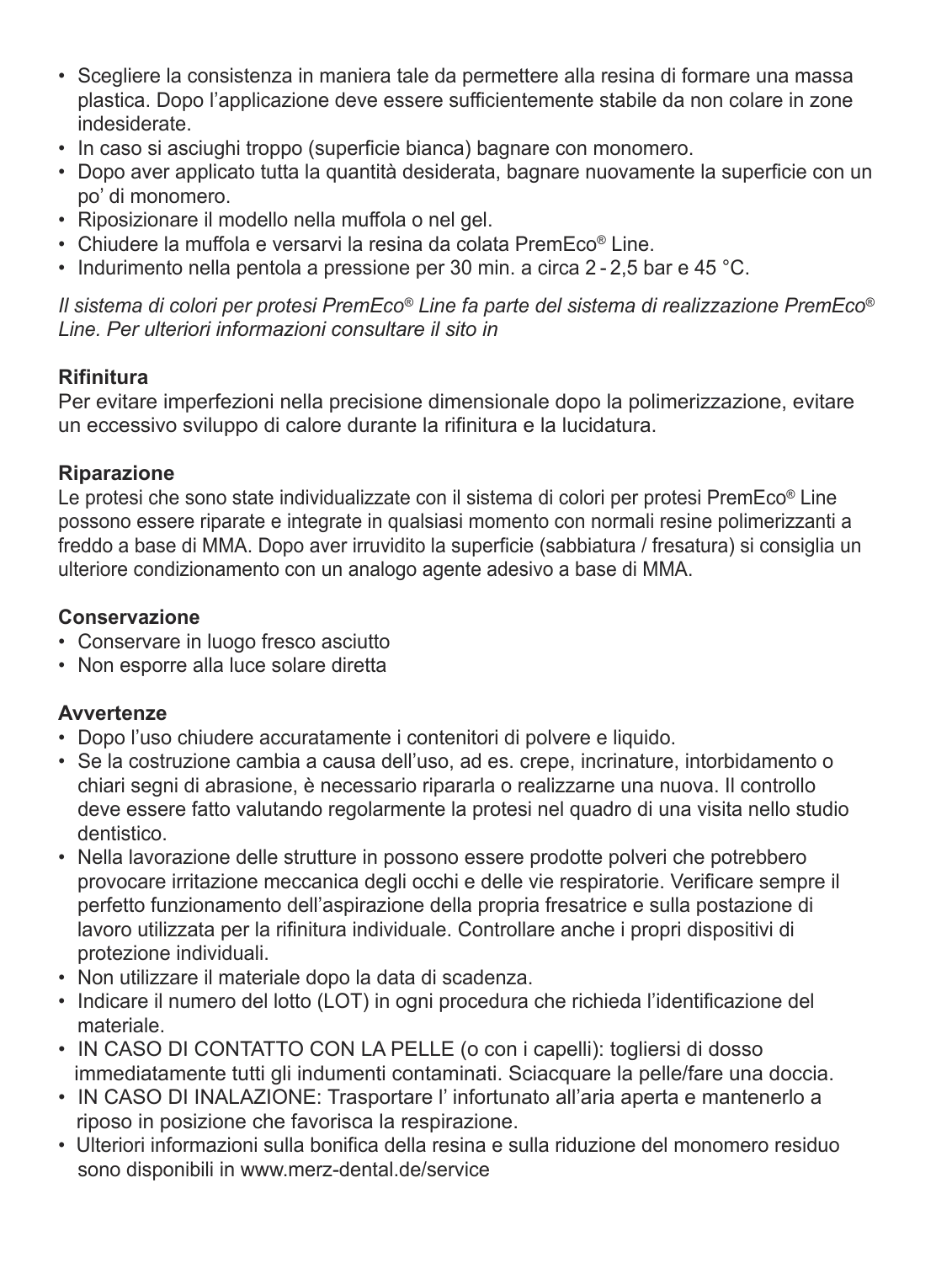• Qualsiasi evento grave avvenuto in relazione al presente prodotto e riguardante utilizzatori e / o pazienti deve essere comunicato sia a Merz Dental, sia al BfArM (Istituto federale per medicinali e dispositivi medici - Germania) o alle autorità competenti dello stato membro in cui l'utilizzatoree / o il paziente risiede.

### **Smaltimento**

- I componenti completamente polimerizzati di PremEco® Line Sistema di colori per protesi possono essere smaltiti con i normali rifiuti domestici.
- Smaltire le rimanenze di prodotto non polimerizzate secondo le normative vigenti.
- Non disperdere nelle fognature o nelle falde acquifere.

### **Le proprietà dei prodotti indicate presuppongono il rispetto e l'osservanza di queste istruzioni per l'uso.**

Per informazioni dettagliate consultare la corrispondente scheda dati di sicurezza, ottenibile su richiesta e scaricabile dal sito www.merz-dental.de.

Ultimo aggiornamento 2021-11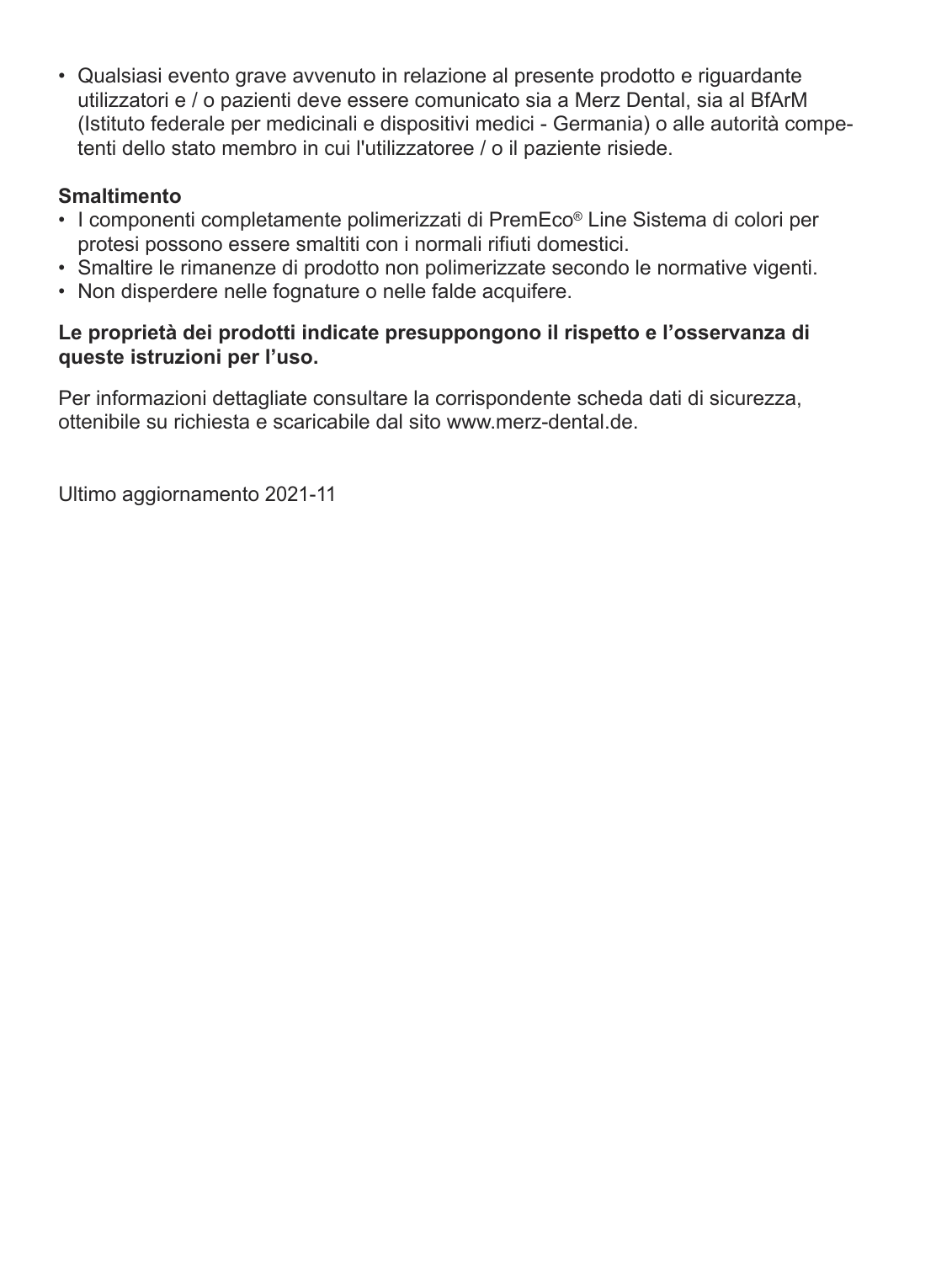## **PremEco® Line Sistema de color para prótesis**

Resina autopolimerizable de coloración intensa a base de MMA (metilmetacrilato)



### **es Instrucciones de uso, léalas detenidamente!**

### **Finalidad**

Para la coloración individual de la encía artificial para la fabricación de prótesis. La coloración estándar e intensiva permite la creación de soluciones estéticas de alta calidad tanto para nuevas creaciones como para la coloración posterior de prótesis.

### **Clasificación según 93/42/CEE y MDR (UU) 2017/745**

Producto sanitario de clase IIa para el contacto a largo plazo con mucosas intactas.

**Grupo objetivo de pacientes** Todos los sexos y todos los grupos de edad

**Usuario previsto** Personal dental especializado

### **Indicación**

• Edentulismo total o parcial

### **Indicación**

• Edentulismo total o parcial

### **Contraindicationes**

• Hipersensibilidad a alguno de los componentes

### **Composición**

PremEco® Line sistema de color para prótesis polvo contiene

- PMMA (polímero y copolímero)
- Sistema catalizador de ácido barbitúrico
- Colorantes orgánicos
- Pigmentos anorgánicos

### **Dosificación y tipo de aplicación**

- No empiece a aplicar los colores hasta haber concluido todas las fases de trabajo y hasta que la mufla y los modelos estén listos para el vertido.
- Para la preparación, utilice PremEco® Line resina de vertido monómero.
- Los colores se pueden mezclar libremente entre sí.
- La aplicación se debe realizar con un pincel de pelo natural directamente en la mufla sobre el punto deseado sobre el gel.
- Seleccione una consistencia que permita que la resina se hinche hasta formar una masa plástica. Tras la aplicación debe quedar fija para no fluir hasta posiciones no deseadas.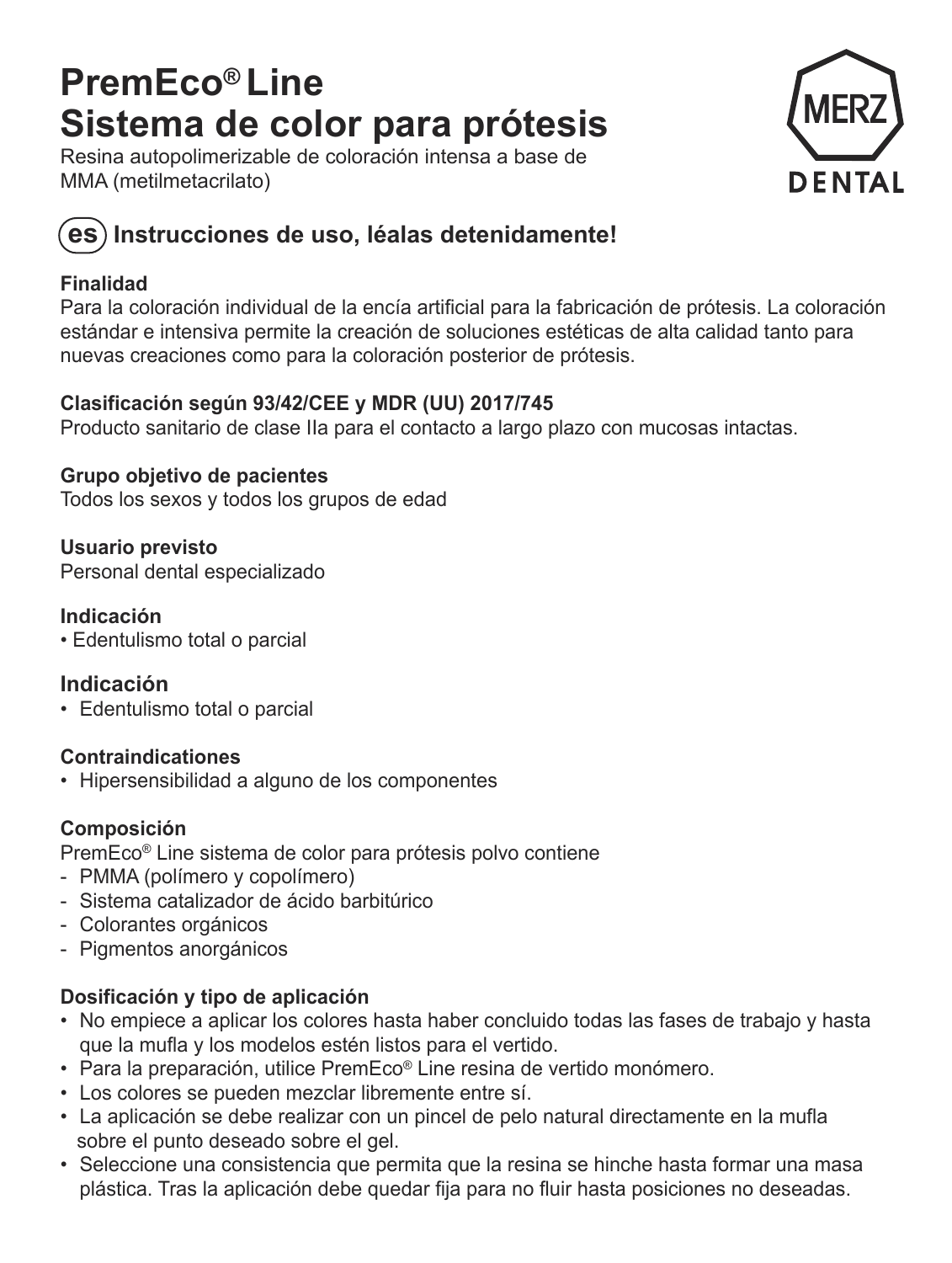- En el caso de quedar muy seca (superficie blanca) humedecer con monómero.
- Tras aplicar toda la cantidad, la superficie debe humedecerse de nuevo con un poco de monómero.
- Volver a dejar el modelo en la mufla o en el gel.
- Cierre la mufla y llénela de PremEco® Line resina de vertido.
- Polimerización durante 30 min en olla a presión a 45 °C y a una presión de aprox. 2 - 2,5 bar.

*PremEco® Line sistema de color para prótesis es un producto de PremEco® Line sistema de acabado. Encontrará más información en www.merz-dental.de.*

### **Elaboración**

 Para evitar las imprecisiones de ajuste tras la polimerización, durante la elaboración y el pulido debe evitarse la formación fuerte de calor.

### **Reconstrucción**

 Las prótesis individualizadas con PremEco® Line sistema de color para prótesis pueden complementarse y reconstruirse en cualquier momento con cualquier polímero en frío a base de MMA. Después de raspar la superficie (con granallado/chorro de arena/fresa), se recomienda realizar un amplio acondicionamiento con un adhesivo similar a base de MMA.

### **Almacenamiento**

- Almacénelo en un lugar fresco y seco
- Protegido de la luz solar directa

### **Instrucciones**

- Cierre cuidadosamente los recipientes de polvo y líquido después de su uso.
- Si se producen alteraciones en la construcción debidas al uso, p. ej., por roturas, grietas, enturbiamiento o marcas claras de abrasión, es necesario reparar la prótesis dental o confeccionar una nueva. El control debe hacerse mediante una revisión regular de la prótesis dental como parte de las visitas de seguimiento en la consulta dental.
- Durante el procesamiento de los diseños, es posible que se generen polvos que pueden provocar la irritación mecánica de los ojos y las vías respiratorias. Observe que la aspiración de su fresadora y del lugar de trabajo sea correcta para el procesamiento posterior individual, y lleve siempre su equipo de protección personal.
- No utilice el material después de la fecha de caducidad.
- Indique el número de lote en todos los procesos que requieran la identificación del material.
- EN CASO DE CONTACTO CON LA PIEL (o el pelo): Quitar inmediatamente todas las prendas contaminadas. Aclararse la piel con agua/ducharse.
- EN CASO DE INHALACIÓN: Transportar a la persona al aire libre y mantenerla en una posición que le facilite la respiración.
- En www.merz-dental.de/service encontrará más información acerca del tratamiento de la resina y la reducción del monómero residual.
- Todos los incidentes graves relacionados con este producto que ocurran con usuarios y / o pacientes deben comunicarse a Merz Dental, así como a la BfArM (Instituto Federal de Medicamentos y Productos Sanitarios - Alemania) o a la respectiva autoridad competente del estado miembro en el que estén establecidos el usuario o el paciente.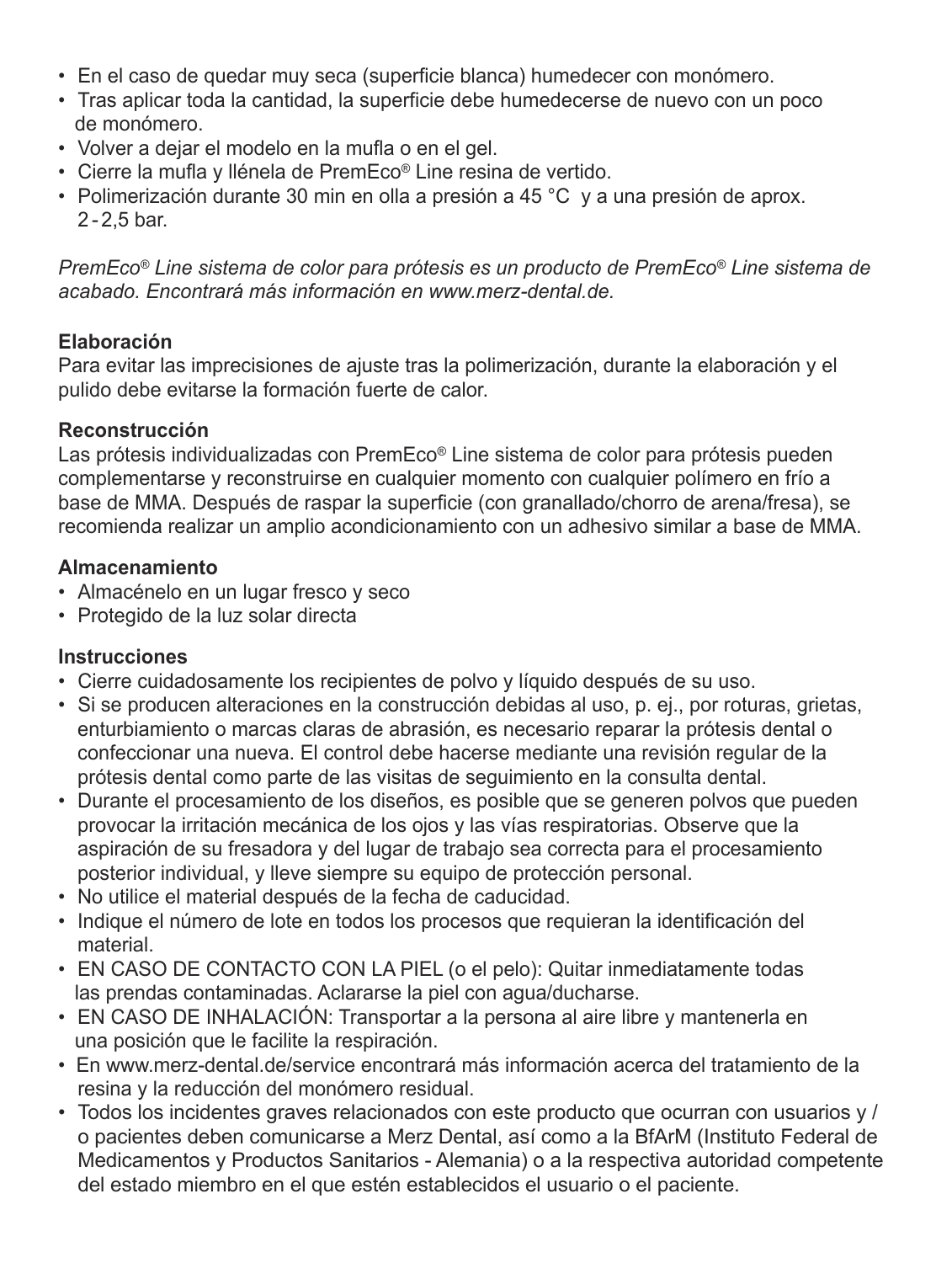### **Eliminación**

- Los componentes de PremEco® Line sistema de color para prótesis completamente polimerizados se eliminan como basura no reciclable.
- Eliminar los restos de producto no polimerizados de acuerdo con la normativa vigente.
- No permitir que lleguen al alcantarillado ni al agua.

### **Las características del producto se basan en la conservación y la observación de estas instrucciones de uso.**

Encontrará información detallada en la hoja de datos de seguridad correspondiente, disponible a petición o descargable en la página www.merz-dental.de.

Información actualizada 2021-11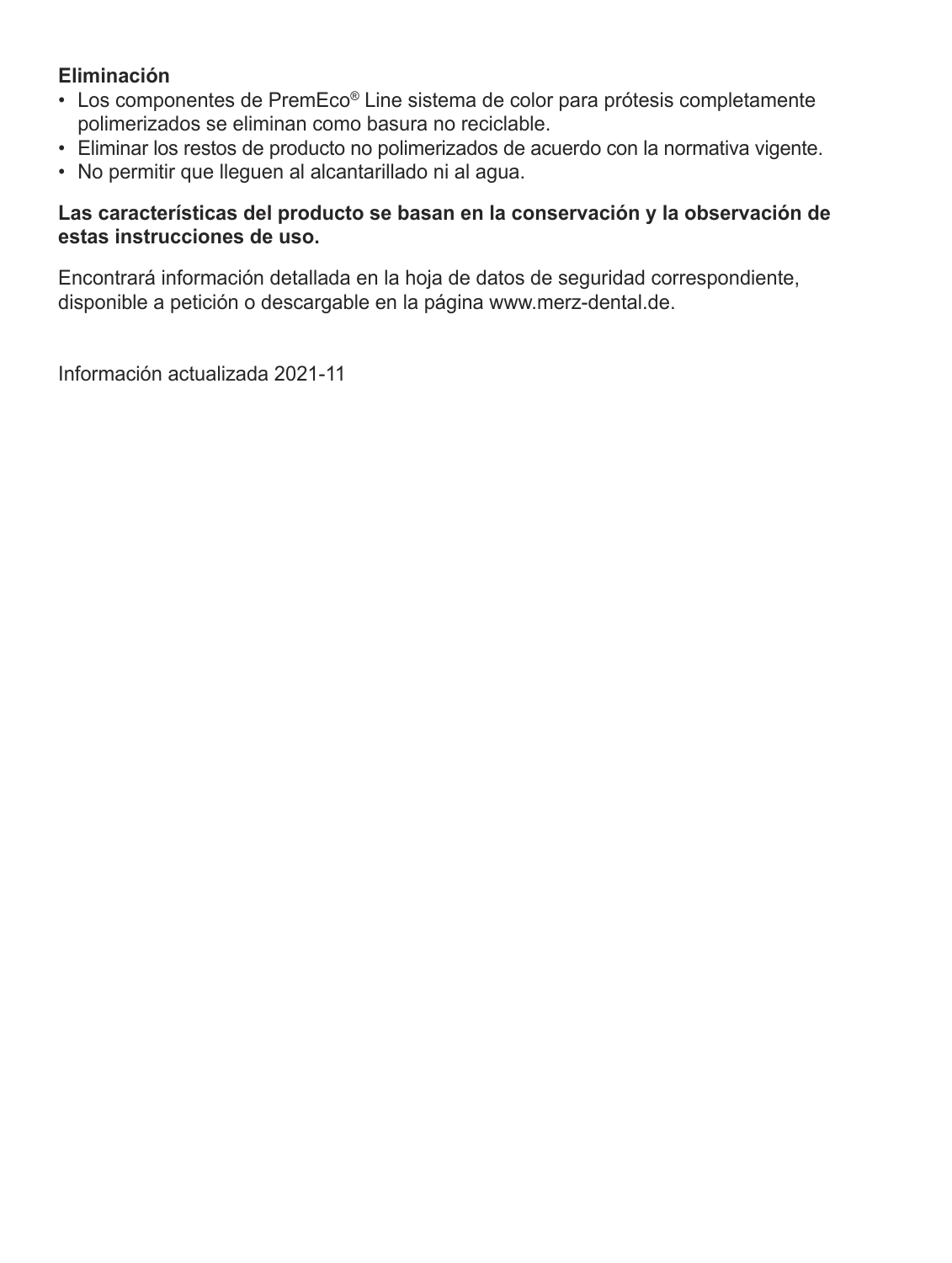## **PremEco® Line Sistema de Coloração de Próteses**

Material sintético de cor intensa, autopolimerizável, à base de MMA (metil-metacrilato)





### **pt Instruções de utilização, ler atentamente!**

### **Utilização pretendida**

Para a individualização da cor da gengiva artificial na produção de próteses. Cores normais e intensivas possibilitam a criação de soluções esteticamente exigentes, tanto para produções novas como também para a coloração posterior da prótese.

**Classificação de acordo com a Diretiva 93/42/CEE e o Regulamento (UE) 2017/745**  Dispositivo médico da Classe IIa para o contacto de longo prazo com a mucosa intacta.

**Grupos-alvo de pacientes** Todos os géneros e grupos etários

**Utilizadores previstos** Profissionais de medicina dentária

### **Indicações**

• Perda total ou parcial de dentes

### **Contraindicações**

• Hipersensibilidade a um dos componentes

### **Composição**

PremEco® Line Sistema de Coloração de Próteses Pó contém

- PMMA (polímero e copolímero)
- Sistema catalisador de ácido barbitúrico
- Corantes orgânicos
- Pigmentos inorgânicos

### **Dosagem e tipo de utilização**

- Iniciar a colocação das cores apenas quando todos os passos normais do trabalho estiverem concluídos e a cuvete e os modelos estiverem prontos para a fundição.
- Para o processamento, utilizar PremEco® Line Monómero de Material Sintético para Fundição.
- As cores podem ser misturadas livremente entre si.
- A aplicação é efectuada com um pincel de cerdas naturais com a técnica de pincel, sendo aplicado directamente na cuvete no local desejado sobre o gel.
- Escolher a consistência de forma que o material sintético possa inchar até formar uma massa plástica. Após a aplicação, o material sintético deve ficar firme, a fim de não escorrer para posições indesejadas.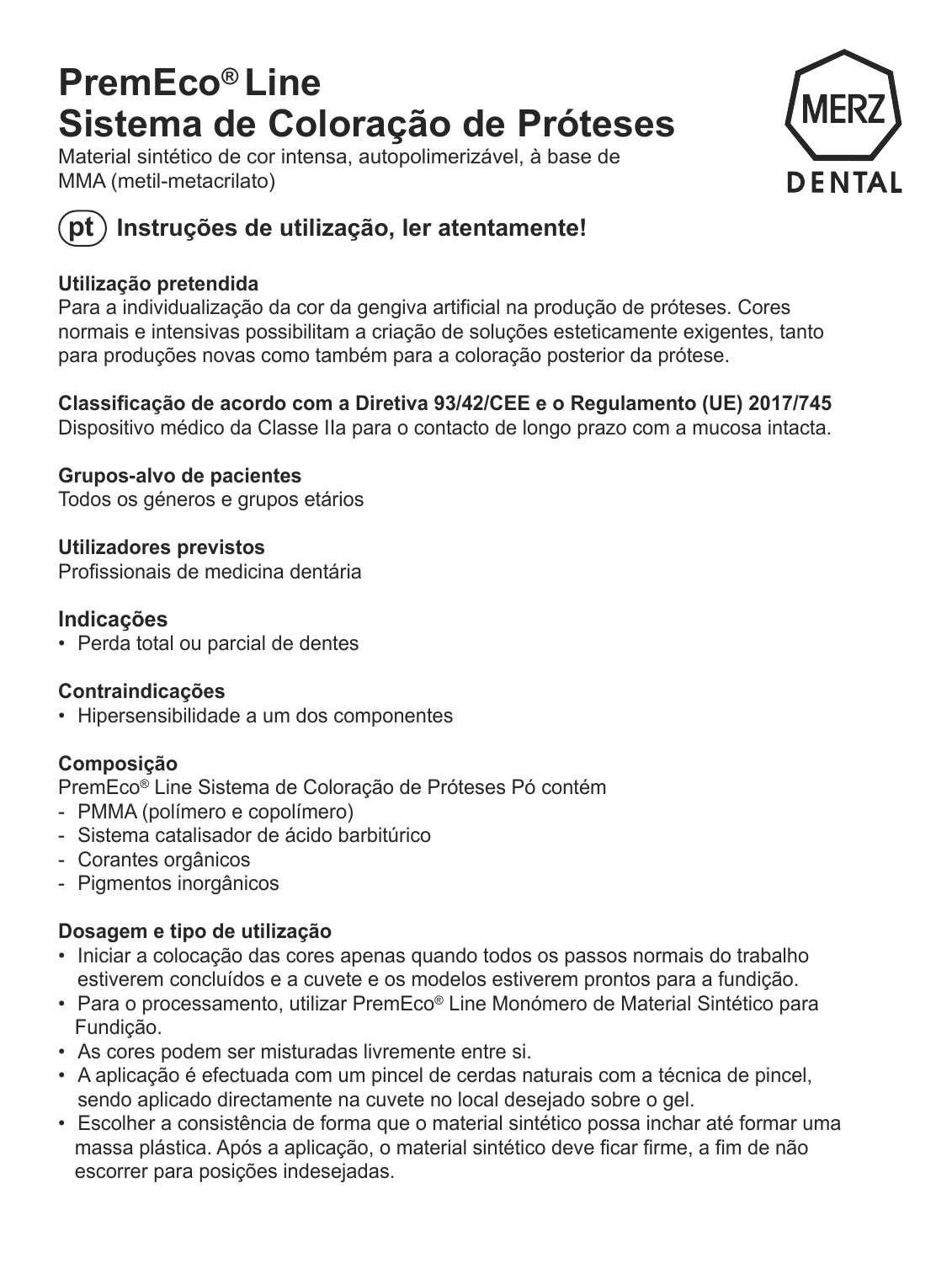- Em caso de secagem rápida (superfície branca), humedecer com monómero.
- Após a aplicação de toda a quantidade, voltar a humedecer a superfície com um pouco de monómero.
- Voltar a colocar o modelo na cuvete ou no gel.
- Fechar a cuvete e verter o PremEco® Line Material Sintético para Fundição.
- Polimerização na panela de pressão durante 30 min a cerca de 2 2,5 bar e 45 °C.

*PremEco® Line Sistema de Coloração de Próteses é um produto do sistema de acabamento PremEco® Line. Para mais informações, ver na Internet www.merz-dental.de.*

### **Elaboração**

A fim de evitar irregularidades nas dimensões após a polimerização, deve evitar-se a produção de calor durante a elaboração e o polimento.

### **Restauração**

As próteses individualizadas com PremEco® Line Sistema de Coloração de Próteses podem ser restauradas e complementadas a qualquer momento com as resinas autopolimerizáveis à base de MMA disponíveis no comércio. Depois de tornar a superfície áspera (fricção com areia / jato / lixagem), recomenda-se o condicionamento adicional com um agente de ligação equiparável à base de MMA.

### **Armazenamento**

- Conservar em local fresco
- Evitar a exposição à luz directa

### **Indicações**

- Fechar cuidadosamente os recipientes de pó e líquido após a utilização.
- No caso de alterações construtivas causadas pela utilização, p. ex, fissuras, rachas, turvação ou vestígios claros de abrasão, é necessária uma reparacao ou um produto novo. A supervisão deve ser realizada através de uma avaliação regular da prótese dentária, no âmbito da consulta de acompanhamento no consultório.
- Durante o acabamento de estruturas de podem surgir poeiras suscetíveis de irritar os olhos e as vias respiratórias. Por isso, verifique sempre o funcionamento correto da aspiração na sua fresadora e no local de trabalho para o acabamento individual e o seu equipamento de proteção pessoal.
- Não utilizar o material após o prazo de validade.
- Indicar o número de lote em cada procedimento que exija a identificação do material.
- SE ENTRAR EM CONTACTO COM A PELE (ou o cabelo): Retirar imediatamente toda a roupa contaminada. Enxaguar a pele com água/tomar um duche.
- EM CASO DE INALAÇÃO: Retirar a pessoa para uma zona ao ar livre e mantê-la numa posição que não dificulte a respiração.
- Informações mais detalhadas sobre o tratamento térmico do plástico e a redução do monómero residual podem ser encontradas em www.merz-dental.de/service
- Todos os incidentes graves com utilizadores e / ou pacientes relacionados com este produto devem ser relatados à Merz Dental e à BfArM (Instituto Federal de Medicamentos e Dispositivos Médicos) na Alemanha ou à respetiva autoridade competente do Estado-Membro em que o utilizador e / ou o pa ciente está estabelecido.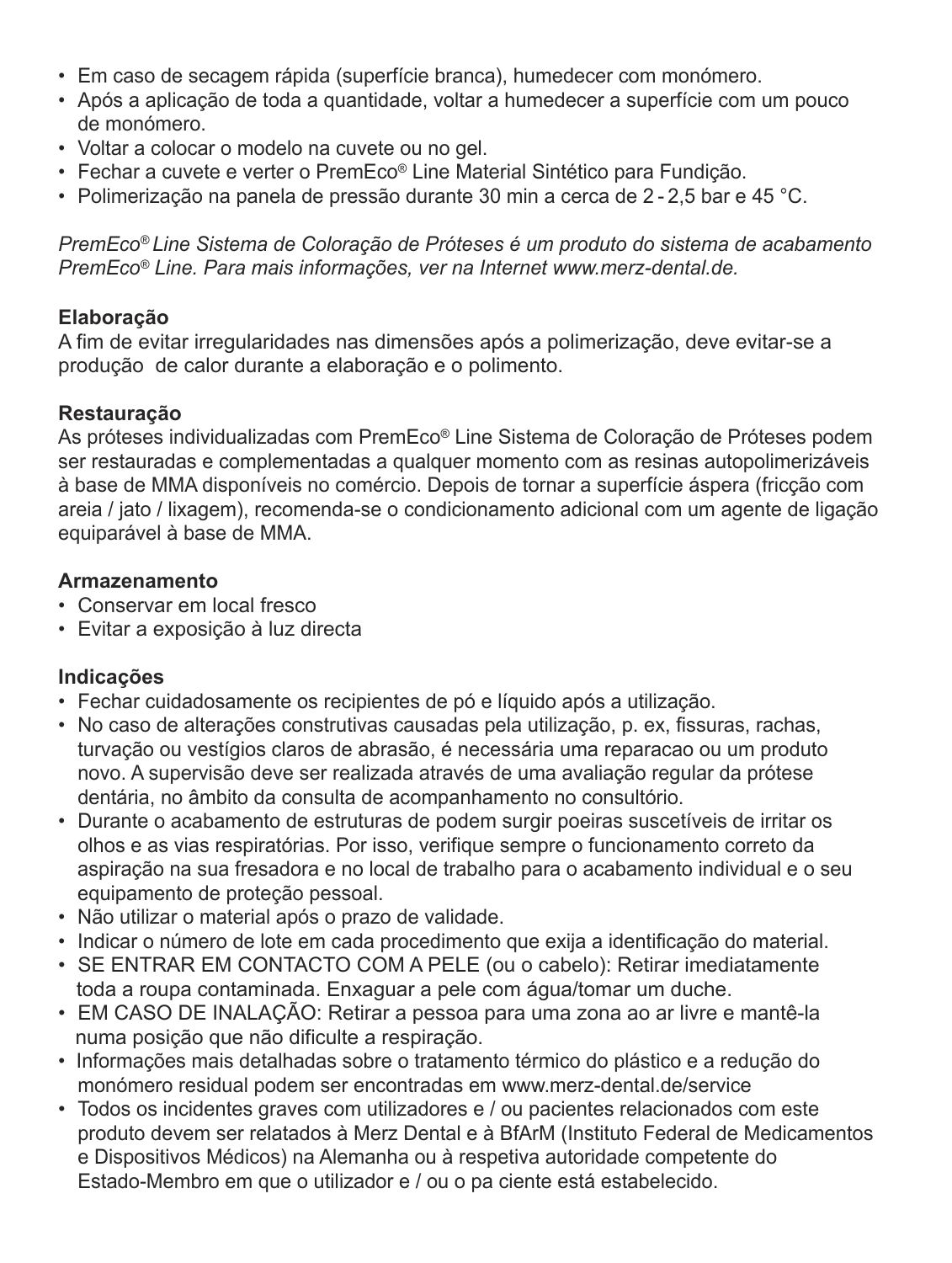### **Eliminação**

- Os componentes totalmente polimerizados do PemEco® Line sistema de Coloração de Próteses são eliminados como lixo doméstico.
- Eliminação de resíduos de produtos não polimerizados de acordo com regulamentos oficiais.
- Não permitir que atinja a canalização ou o meio aquático.

### **As características do produto baseiam-se no cumprimento e na observação destas instruções de utilização.**

Para informação detalhada, consultar a respetiva ficha de dados de segurança que pode ser obtida mediante pedido ou descarregada em www.merz-dental.de.

Estado da informação 2021-11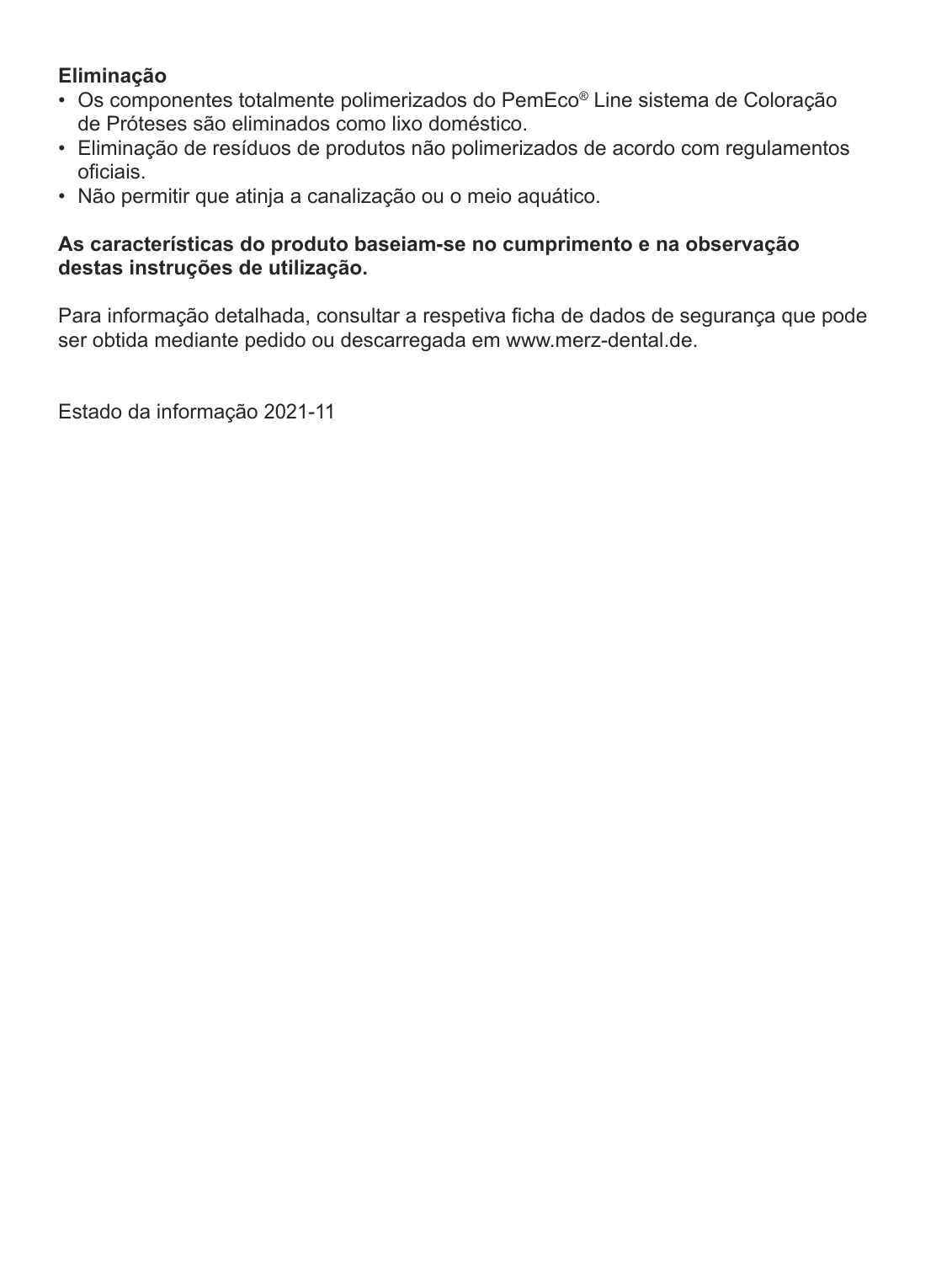## **PremEco® Line System kolorów do protetyki**

Polimeryzujące na zimno, posiadające intensywne zabarwienie tworzywo sztuczne na bazie MMA (metakrylanu metylu)





### **pl Instrukcja użycia, dokładnie przeczytać!**

### **Przewidziane zastosowanie**

Do indywidualnego barwienia sztucznego dziąsła podczas wykonywania protez. Standardowe i intensywne kolory umożliwiają tworzenie wymagających rozwiązań estetycznych zarówno przy nowych pracach, jak i przy późniejszym barwieniu protezy.

### **Klasyfikacja zgodnie z dyrektywą MDD 93/42/EWG oraz MDR (UE) 2017/745**

Wyrób medyczny klasy IIa do długotrwałego kontaktu z nienaruszoną błoną śluzową lub do tymczasowego kontaktu ze zranioną błoną śluzową.

**Grupy docelowe pacjentów**  Wszystkie płcie i grupy wiekowe

**Przewidziani użytkownicy**  Stomatologiczny personel fachowy

### **Wskazania do stosowania**

• Całkowita lub częściowa utrata zębów

### **Przeciwwskazania do stosowania**

• Nadwrażliwość na jakikolwiek ze składnikow

### **Skład**

Proszek systemu kolorów do protetyki PremEco® Line zawiera

- PMMA (polimer i kopolimer)
- System katalityczny kwasu barbiturowego
- Barwniki organiczne
- Pigmenty nieorganiczne

### **Dozowanie i sposób stosowania**

- Nakładanie kolorów rozpoczynać dopiero, gdy wszystkie normalne etapy pracy są zakończone oraz puszka i modele są gotowe do odlewania.
- Do przetwarzania stosować monomer tworzywa sztucznego do odlewania PremEco® Line.
- Kolory można dowolnie mieszać ze sobą.
- Nanoszenie odbywa się pędzelkiem z naturalnego włosia w technice pędzlowania i jest wykonywane bezpośrednio w puszce w pożądanym miejscu na żelu.
- Konsystencję wybrać w taki sposób, aby tworzywo sztuczne mogło spęcznieć do plastycznej masy. Po naniesieniu musi być stabilne, aby nie mogło spływać do niepożądanych miejsc.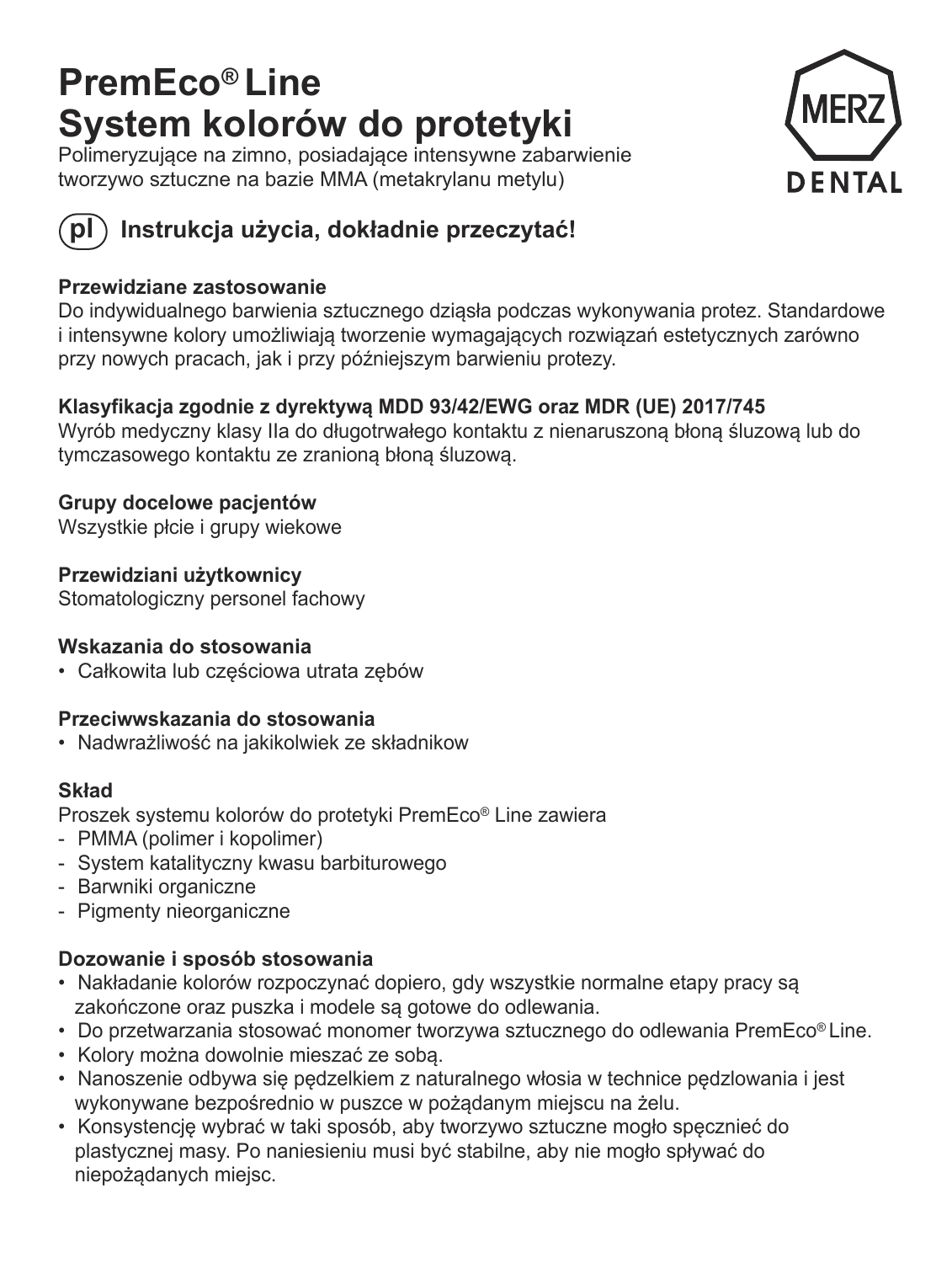- W przypadku znacznego wysuszenia (biała powierzchnia) zwilżyć monomerem.
- Po naniesieniu całej ilości powierzchnię jeszcze raz zwilżyć niewielką ilością monomeru.
- Model odłożyć z powrotem do kuwety lub do żelu.
- Zamknąć puszkę i nałożyć tworzywo sztuczne do odlewania PremEco® Line.
- Utwardzanie 30 min w puszce ciśnieniowej przy ciśnieniu ok. 2 2,5 bar i w temperaturze 45 °C.

*System kolorów do protetyki PremEco® Line jest produktem należącym do systemu PremEco® Line.* 

*Więcej informacji można znaleźć w Internecie na stronie www.merz-dental.de.*

### **Wykończenie**

Aby uniknąć niedokładności pasowania po polimeryzacji, podczas wykańczania i polerowania należy unikać wytwarzania dużego ciepła.

### **Odtwarzanie**

 Protezy, które zostały indywidualnie dopasowane kolorystycznie w systemie koloryzowania PremEco® Line można w każdym momencie ponownie wykonać i rozbudować, używają<sup>c</sup> standardowych polimerów utwardzanych na zimno na bazie metakrylanu metylu (MMA). Po nadaniu szorstkości powierzchni (przez piaskowanie / obróbkę strumieniowo cierną / szlifowanie) zalecamy wykonanie dalszego kondycjonowania za pomocą porównywalnego środka wiążącego na bazie MMA.

### **Przechowywanie**

- Przechowywać w suchym i chłodnym miejscu
- Unikać bezpośredniego działania światł<sup>a</sup>

### **Wskazówki**

- Pojemniki na proszek i płyn dokładnie zamykać po użyciu.
- W przypadku zmiany konstrukcji w wyniku użytkowania, np. rys, pęknięć, zmętnienia lub wyraźnych śladow ścierania, konieczna jest naprawa lub wykonanie na nowo. Kontrola powinna odbywać się poprzez regularną ocenę protezy zębowej w ramach kolejnych wizyt w gabinecie stomatologicznym.
- Podczas opracowania konstrukcji mogą powstawać pyły, które mogą powodować mechaniczne podrażnienie oczu i dróg oddechowych. Z tego powodu należy zawsze zwracać uwagę na nienaganne działanie odsysania przy frezarce i w miejscu pracy podczas indywi dualnej obróbki końcowej oraz na środki ochrony indywidualnej.
- Materiału nie stosować po upływie terminu ważności.
- Numer serii (LOT) podawać przy każdym procesie wymagającym identyfikacji materiału.
- W PRZYPADKU KONTAKTU ZE SKÓRĄ (lub z włosami): Natychmiast zdjąć całą zanieczyszczoną odzież. Spłukać skórę pod strumieniem wody/prysznicem.
- W PRZYPADKU DOSTANIA SIĘ DO DRÓG ODDECHOWYCH: wyprowadzi<sup>ć</sup> lub wynieść poszkodowanego na świeże powietrze i zapewnić mu warunki do swobodnego oddychania.
- Więcej informacji na temat ulepszania tworzywa sztucznego i zmniejszenia zawartości pozostałego monomeru można znaleźć na stronie internetowej www.merz-dental.de/service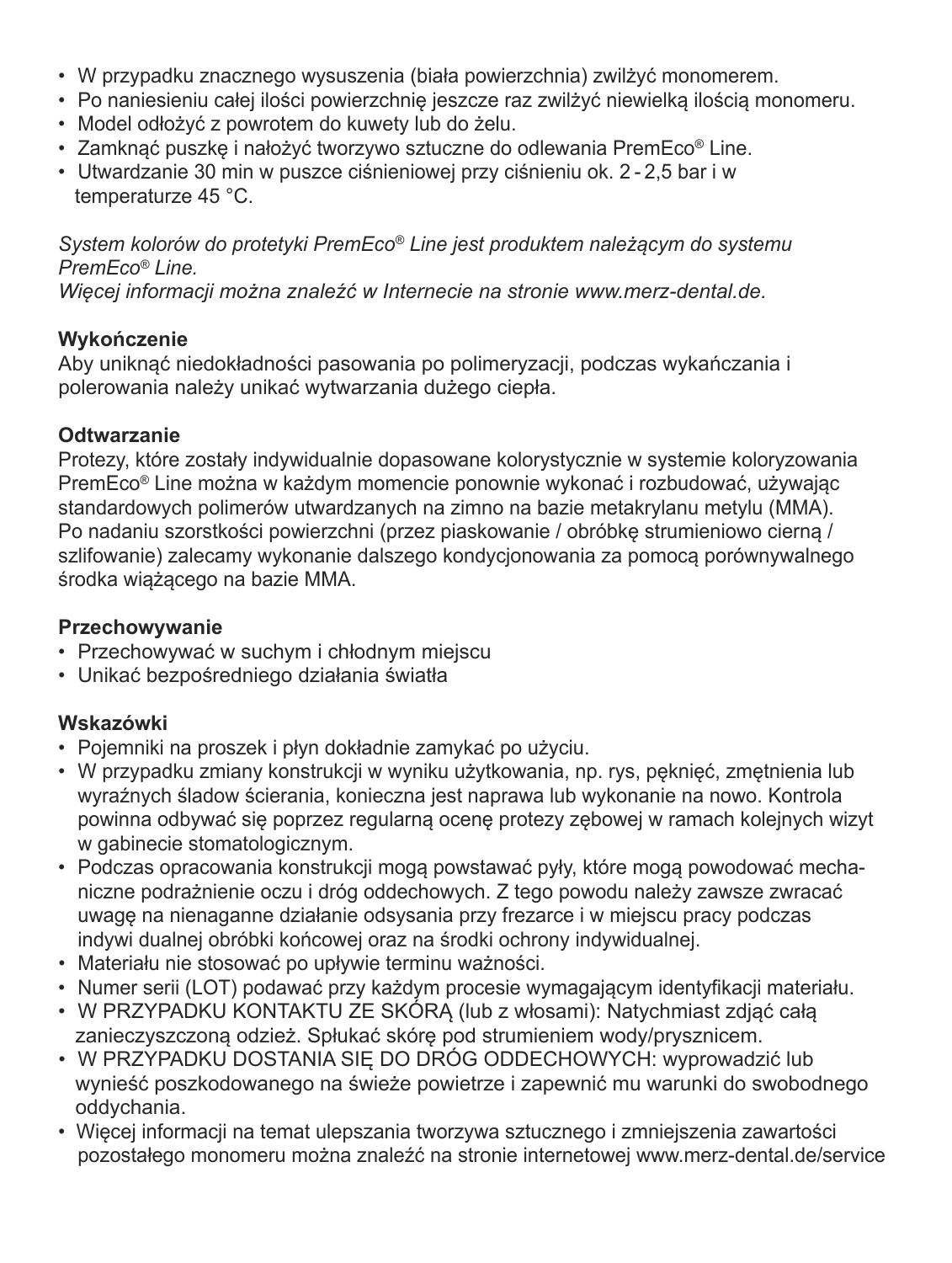• Wszystkie poważne incydenty, występujące u użytkowników i/lub pacjentów w powiązaniu z niniejszym produktem, muszą być zgłoszone firmie Merz Dental i urzędowi BfArM (w Niemczech) lub właściwemu organowi państwa członkowskiego, w którym użytkownik i/lub pacjent ma swoje stałe miejsce pobytu.

### **Usuwanie**

- Całkowicie spolimeryzowane składniki produktu PremEco® Line System kolorów do protetyki należy usuwać jako odpady niesegregowane.
- Usuwanie niespolimeryzowanych pozostałości produktu zgodnie z przepisami.
- Nie dopuścić do przedostania się do kanalizacji i wód powierzchniowych.

### **Właściwości produktu opierają się na przestrzeganiu i postępowaniu zgodnie z niniejszą instrukcją użycia.**

Bardziej szczegółowe informacje można znaleźć w karcie charakterystyki danej substancji, dostępnej na życzenie i do pobrania ze strony www.merz-dental.de.

Data sporządzenia informacji 2021-11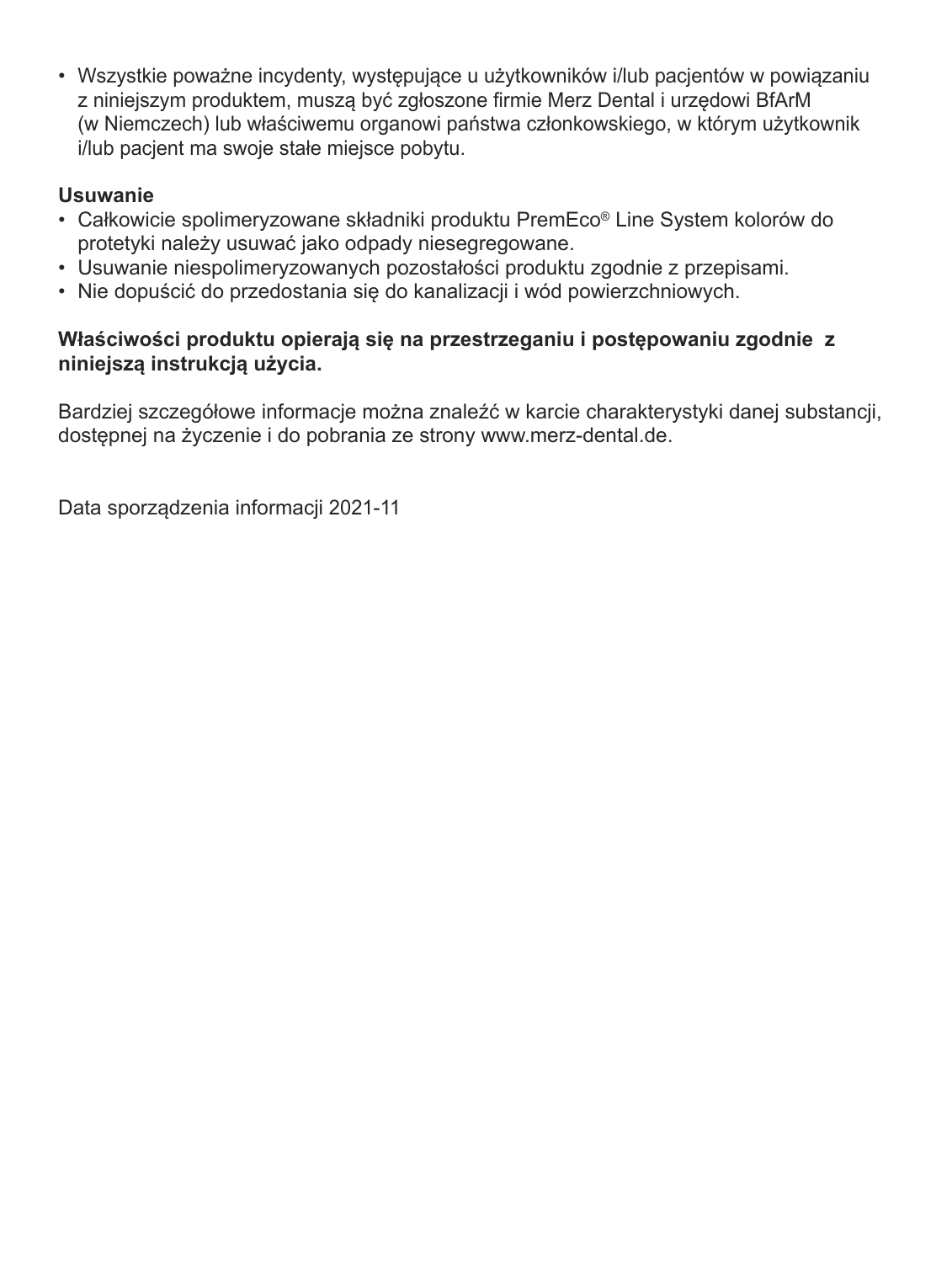## **PremEco® Line Prothetiekkleursysteem**

Koud polymeriserende, intensief gekleurde kunststof op basis van MMA (methylmethacrylaat)



### **nl Lees deze gebruiksaanwijzing alstublieft goed door!**

### **Gebruiksdoel**

Voor het individueel inkleuren van kunstmatig tandvlees ten behoeve van het maken van gebitsprotheses. Met behulp van standaardkleuren en intensieve kleuren kunnen hoogwaardige esthetische oplossingen worden gecreëerd, zowel voor nieuwe protheses als voor het achteraf bewerken van prothesekunststoffen.

### **Classificatie conform de Richtlijn medische hulpmiddelen (MDD) 93/42/EEG en de Verordening medische hulpmiddelen (MDR) (EU) 2017/745**

Medisch hulpmiddel in klasse IIa voor langdurig contact met intacte slijmvliezen.

**Patiëntendoelgroepen**  Alle geslachten en leeftijdsgroepen

**Beoogde gebruikers** Geschoold tandheelkundug personeel

### **Indicatie**

• Volledig of gedeeltelijk gebitsverlies

### **Contraindicatie**

• Overgevoeligheid voor een van de bestanddelen

### **Samenstelling**

PremEco® Line prothetiekkleursysteem-poeder bevat

- PMMA (polymeer en copolymeer)
- katalysatorsysteem op basis van barbituurzuur
- organische kleurstoffen
- anorganische pigmenten

### **Dosering en wijze van gebruik**

- Begin pas met inkleuren als alle gebruikelijke stappen in het arbeidsproces zijn afgerond en de cuvatte en de modellen klaar zijn om te gieten.
- Gebruik voor de verwerking PremEco® Line gietkunststofmonomeer.
- De kleuren kunnen onderling zonder meer worden gemengd.
- Breng de kleurstoffen in penseelstreken aan met een penseel van natuurhaar. De kleuren worden in de cuvette direct op de gewenste plaats op de gel aangebracht.
- Kies een zodanige consistentie dat de kunststof kan wellen tot een kneedbare massa. De massa moet na het aanbrengen stevig genoeg zijn, zodat hij niet naar ongewenste plaatsen kan vloeien.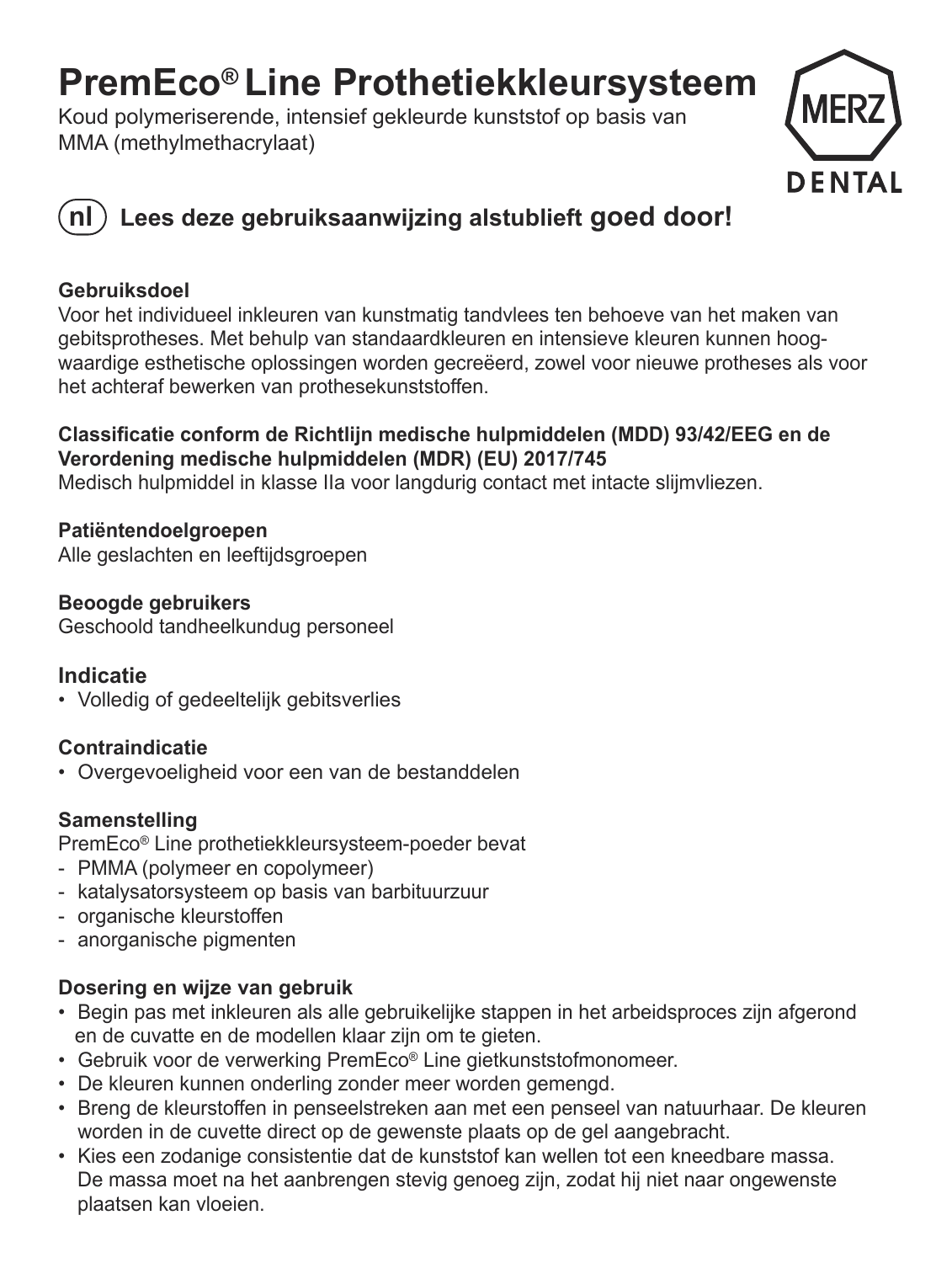- Bevochtig een sterk uitgedroogd oppervlak (wit van kleur) eerst met monomeer.
- Bevochtig het oppervlak na het aanbrengen van de hele hoeveelheid opnieuw met een beetje monomeer.
- Reponeer het model opnieuw in de cuvette resp. in de gel.
- Sluit de cuvette en vul hem met PremEco® Line gietkunststof.
- Polymerisatie in een drukpolymerisatieapparaat gedurende 30 min. op 2 2,5 bar en 45°C.

*Prothetiekkleursysteem maakt onderdeel uit van het PremEco® Line afwerkingssysteem. Zie www.merz-dental.de voor meer informatie.*

### **Afwerking**

Voorkom sterke warmteontwikkeling tijdens het afwerken en polijsten, zo gaat u tegen dat het werkstuk na polymerisatie en bewerking niet meer goed past.

### **Herstelwerkzaamheden**

Protheses die zijn geïndividualiseerd met het PremEco® Line -prothesekleursysteem kunnen altijd worden hersteld en aangevuld met alle gebruikelijke koud polymeriserende materialen op basis van MMA. Na het opruwen van het oppervlak (zandstralen/afstralen/slijpen) wordt verdere conditionering aanbevolen met een vergelijkbaar hechtmiddel op basis van MMA.

### **Bewaren**

- Bewaar het materiaal droog en koel
- Stel het niet bloot aan licht

### **Opmerkingen**

- Sluit de houders voor poeder en vloeistof altijd goed na gebruik.
- Bij veranderingen aan de constructie tijdens het gebruik, bijv. scheurtjes, barstjes, troebeling of duidelijke slijtagesporen, is een reparatie of nieuwe constructie noodzakelijk. Dit moet worden beoordeeld door regelmatige controle van de gebitsprothese tijdens vervolgafspraken in de tandartspraktijk.
- Bij de bewerking van constructies kan stofvorming optreden, die mechanische irritatie van de ogen en de luchtwegen kan veroorzaken. Let er daarom altijd op dat de afzuiging van uw freesmachine en op de werkplek waar u het werkstuk individueel afwerkt altijd onberispelijk werkt en maak gebruik van persoonlijke beschermingsmiddelen.
- Gebruik het materiaal niet meer nadat de houdbaarheidsdatum is verlopen.
- Geef bij iedere procedure waarbij het materiaal dient te worden geïdentificeerd het LOT-nr. door.
- BIJ CONTACT MET DE HUID (of het haar): verontreinigde kleding onmiddellijk uittrekken. Huid met water afspoelen/afdouchen.
- NA INADEMING: de persoon in de frisse lucht brengen en ervoor zorgen dat deze gemakkelijk kan ademen.
- Meer informatie over het uitharden van de kunststof en ter vermindering van restmonomeer vindt u op www.merz-dental.de/service
- Alle ernstige ongewenste voorvallen die in verband met dit product optreden bij de gebruiker en / of de patiënt, moeten zowel worden medegedeeld aan Merz Dental als aan de Duitse geneesmiddelenautoriteit (Bundesinstitut für Arzneimittel und Medizinprodukte - BfArM) resp. aan de bevoegde autoriteit van de desbetreffende lidstaat waar de gebruiker of de patiënt gevestigd is.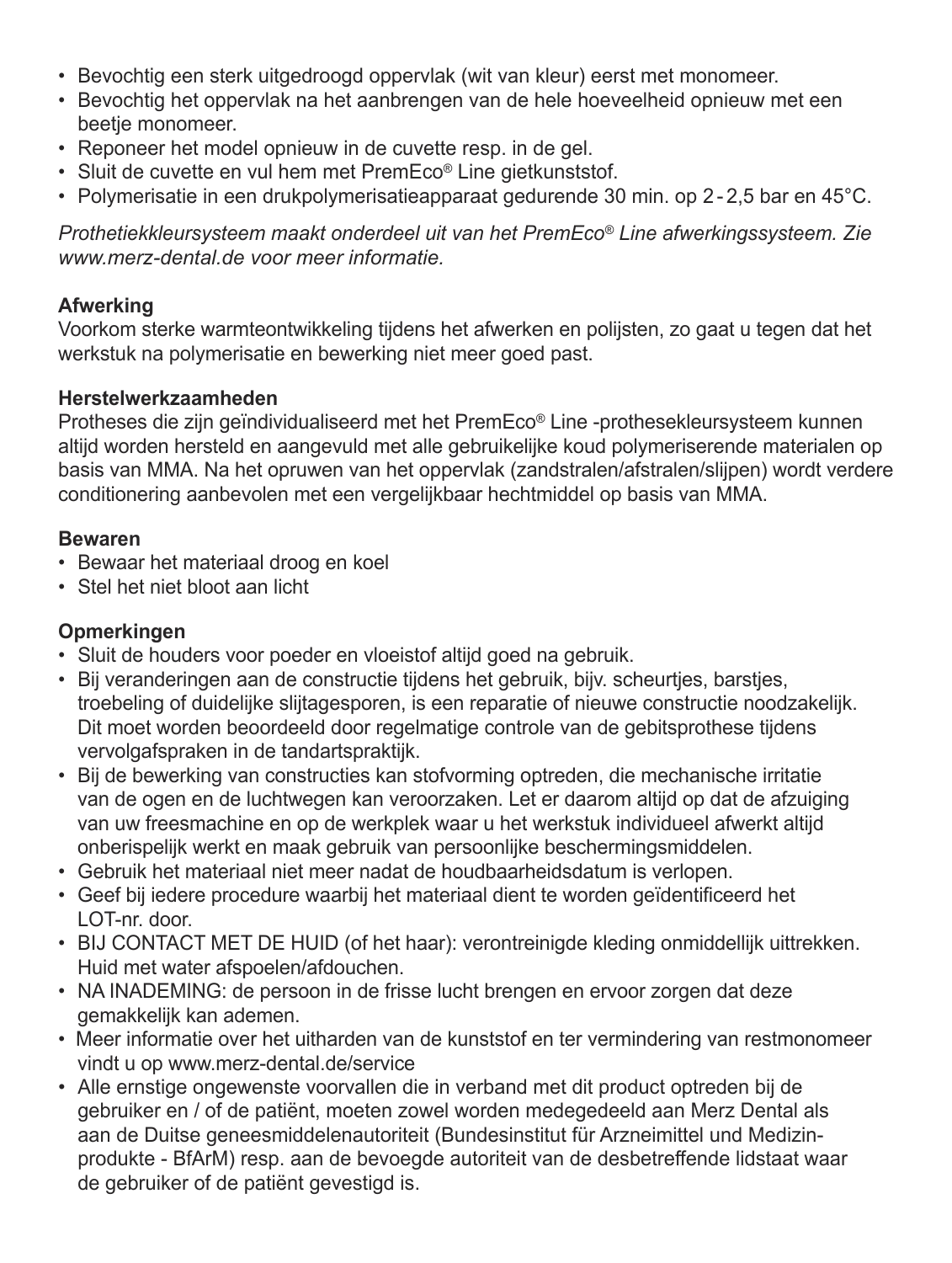### **Afvoeren**

- De volledig gepolymeriseerde bestanddelen van PremEco® Line Prothetiekkleursysteem worden afgevoerd als restafval.
- Afvoeren van niet gepolymeriseerde productresten volgens de geldende voorschriften.
- Niet in het riool of oppervlaktewater laten komen.

### **Om de producteigenschappen te kunnen waarborgen, moet deze gebruiksaanwijzing worden doorgelezen en opgevolgd.**

Raadpleeg voor gedetailleerde informatie het desbetreffende veiligheidsinformatieblad. Dit is op aanvraag verkrijgbaar en kan worden gedownload via www.merz-dental.de.

Versie 2021-11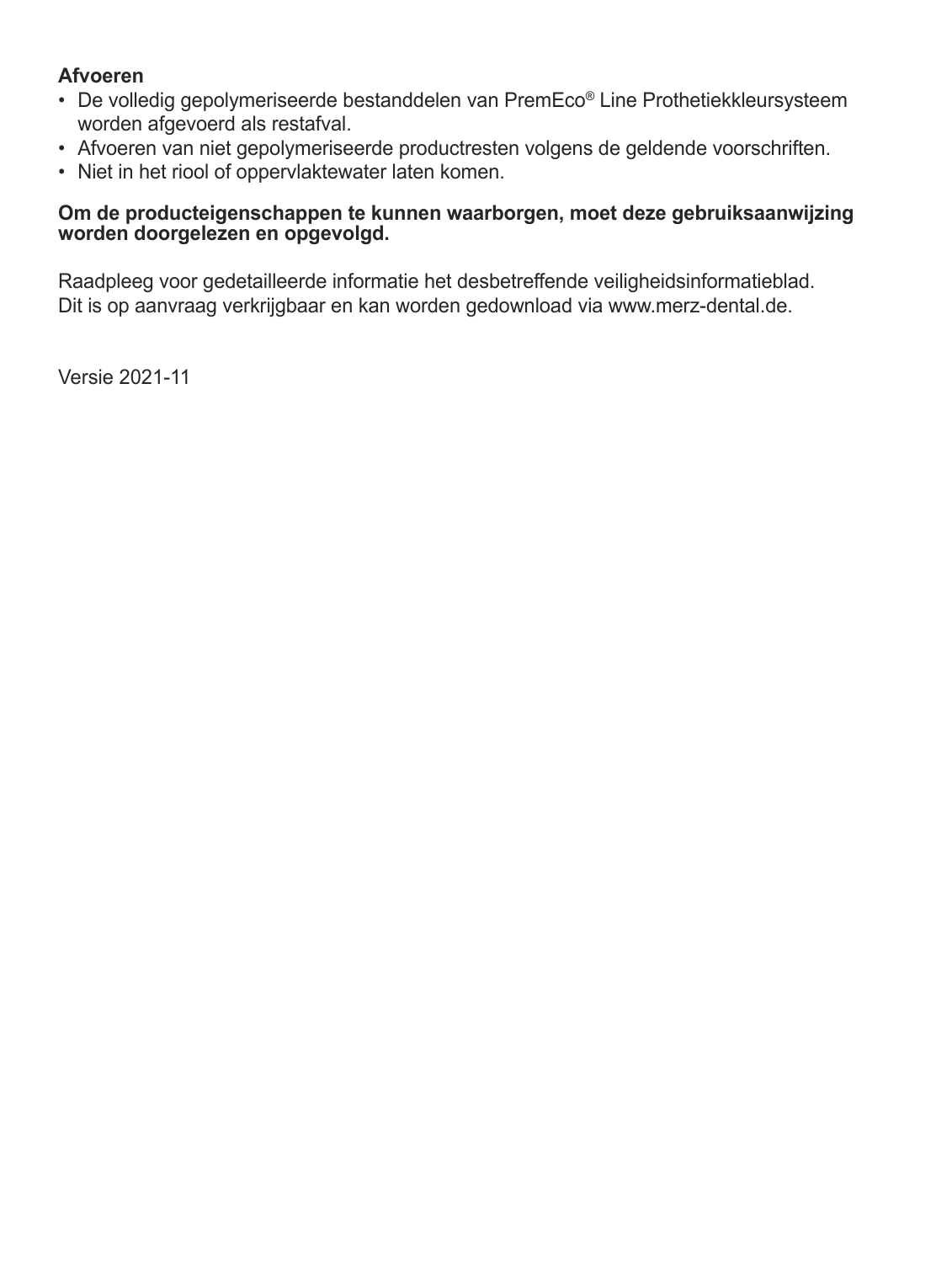## **PremEco® Line Färgsystem för protetik**

Kallpolymeriserande, intensivt fargad plast pa metylmetakrylat (MMA)-bas



### **sv Bruksanvisning. Läs igenom noggrant!**



### **Avsedd användning**

För individuell infärgning av konstgjort tandkött på tandproteser. Standard- och intensivfärger gör det möjligt att skapa anspråksfulla estetiska lösningar, både för nytillverkade proteser och för infärgning av protesbas i samband med efterkorrektur.

### **Klassificering enligt MDD 93/42/EEG och MDR (EU) 2017/745**

Medicinteknisk produkt av klass IIa för långvarig kontakt med intakt slemhinna.

### **Patientmålgrupper**

Alla kön och åldersgrupper

**Avsedda användare**Tandvårdspersonal

### **Indikation**

• Fullständig eller partiell tandförlust

### **Kontraindikation**

• Sensibilitet mot någo av innehållsämnena

### **Sammansättning**

PremEco® Line färgsystem för protetik-pulvret innehåller

- PMMA (polymer och sampolymer)
- Barbitursyrakatalysatorsystem
- Organiska färgämnen
- Oorganiska pigment

### **Dosering och användning**

- Börja med infärgningen först när alla sedvanliga arbetssteg är avslutade och kyvetten och modellen för gjutning är förberedda.
- Använd PremEco® Line Gjutplast-monomer för bearbetningen.
- Färgerna kan blandas fritt med varandra.
- Appliceringen görs med en pensel av naturhår direkt i kyvetten på det önskade stället på gelen.
- Välj konsistensen så att plasten kan svälla till en plastisk massa. Efter appliceringen måste konsistensen vara tillräckligt fast för att inte plasten ska flyta ut på oönskade ställen.
- Fukta med monomer vid stark uttorkning (vit yta).
- När den önskade mängden applicerats fuktas ytan än en gång med lite monomer.
- Reponera modellen i kyvetten resp. i gelen igen.
- Stäng kyvetten och fyll på med PremEco® Line Gjutplast.
- Härda i tryckkärl i 30 min vid ca 2 2,5 bar och 45 °C.

*PremEco® Line färgsystem för protetik ingår i PremEco® Line-tillverkningssystemet. Se www.merz-dental.de för mer information.*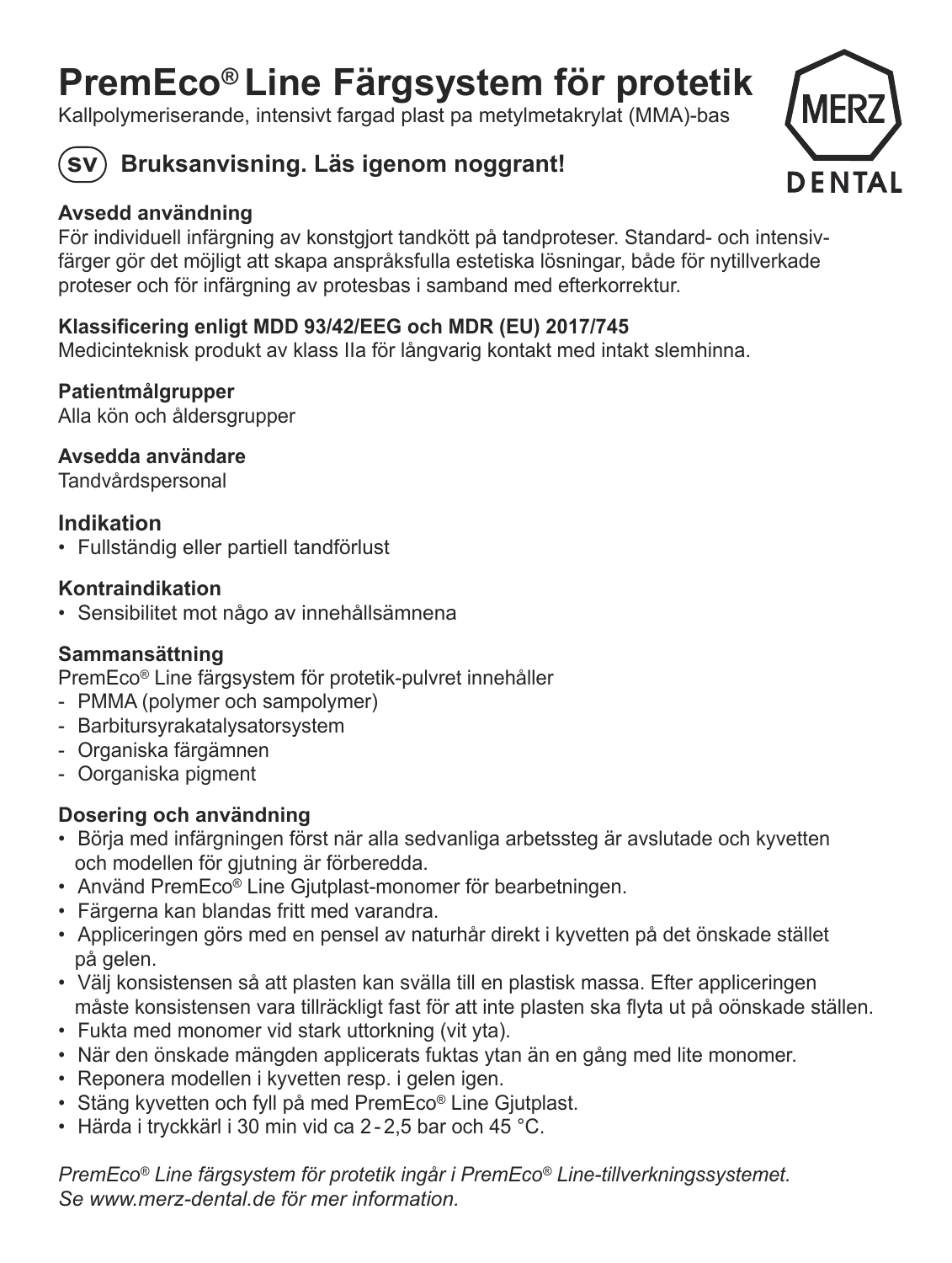### **Efterbearbetning**

För att undvika försämringar av passformen efter polymerisation, bör stark värmeutveckling undvikas under efterbearbetning och polering.

### **Reparation**

Proteser som individualiserats med PremEco® Line färgsystem för protetik kan alltid repareras och kompletteras med alla konventionella kallpolymerisat på MMA-bas. Efter uppruggning av ytan (sandblästring, slipning) rekommenderas ytterligare konditionering med en jämförbar vidhäftningspromotor på MMA-bas.

### **Förvaring**

- Förvaras torrt och svalt
- Skydda från direkt solljus

### **Anvisningar**

- Behållare för pulver och vätska ska noggrant förslutas efter användning.
- Vid förändring av konstruktionen efter användning t.ex. i form av repor, sprickor, grumlighet eller tydliga abrasionsspår krävs reparation eller nytillverkning. Övervakning bör ske genom regelbunden utvärdering av tandläkaren i samband med återbesök på tandvardsmottagningen.
- Vid bearbetning av konstruktioner kan damm uppstå som kan leda till mekanisk irritation i ögon och luftvägar. Se därför alltid noga till att utsuget på fräsmaskinen och arbetsplatsen vid det individuella arbetet fungerar felfritt och använd lämpligt personligt skydd.
- Använd inte materialet om hållbarhetsdatumet har passerats.
- Ange lotnummer vid alla former av hantering som kräver att materialet ska gå att identifiera.
- VID HUDKONTAKT (även håret): Ta omedelbart av alla nedstänkta kläder. Skölj huden med vatten/duscha.
- VID INANDNING: Flytta personen till frisk luft och se till att andningen underlättas.
- Se www.merz-dental.de/service för mer information om härdningen av plasten och reduktion av restmonomerinnehållet.
- Alla allvarliga incidenter som inträffar i samband med den här produkten (gäller både patient och användare) måste omedelbart rapporteras till Merz Dental och den ansvariga myndigheten i det EU-land (i Tyskland BfArM, i Sverige Läkemedelsverket) där användaren och/eller patienten är registrerad.

### **Information om avfallshantering**

- De fullständigt färdigpolymeriserade komponenterna i PremEco® Line Färgsystem för protetik avfallshanteras som restavfall.
- Avfallshantering av icke färdigpolymeriserade produktrester ska utföras enligt lokala regler och lagar.
- Töm ej i avloppet. Får inte komma ut i avloppssystem eller vattendrag.

### **Produktegenskaperna gäller endast om denna bruksanvisning beaktas och följs.**

Mer information finns i respektive säkerhetsdatablad som finns att få på förfrågan och för nedladdning på www.merz-dental.de.

Datum för informationen 2021-11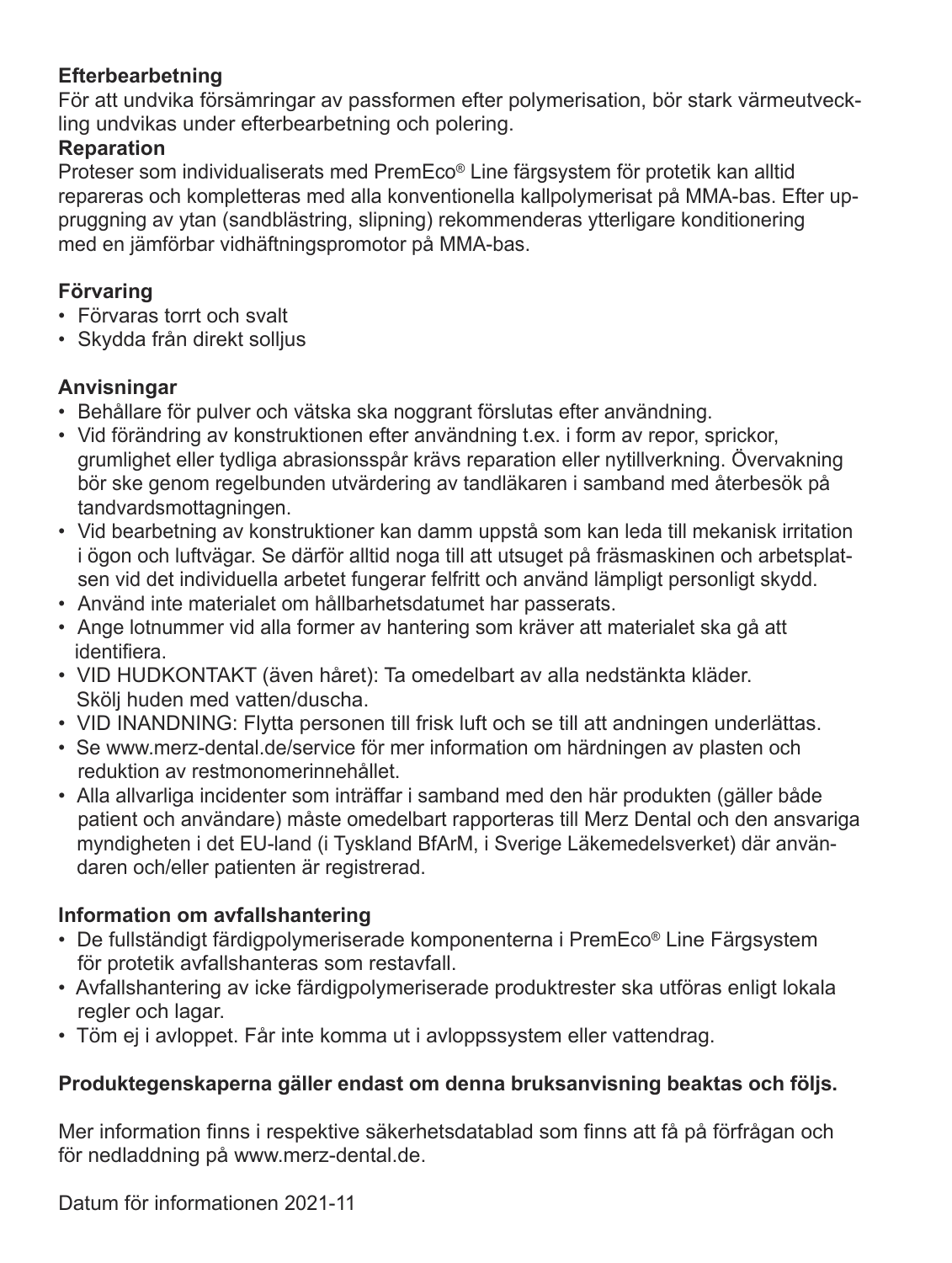## **PremEco® Line Protetik farvesystem**

Koldpolymeriserende intensivt indfarvet kunststof på MMA-(methylmetacrylat)-basis





### **da Brugsanvisningen bør læses omhyggeligt!**

### **Tilsigtet brug**

Til udformning af individuelt farvet kunstigt tandkød i forbindelse med fremstilling af proteser. Standardfarver og intensive farver gør det muligt at udarbejde krævende æstetiske løsninger både til nye proteser og også til en efterfølgende indfarvning af proteser.

### **Klassificering iht. MDD 93/42/EØF samt MDR (EU) 2017/745**

Medicinsk udstyr i klasse IIa til langtidskontakt med intakte slimhinder.

### **Patientmålgrupper**

Alle køn og aldersgrupper

### **Tilsigtede brugere**

Odontologisk, fagligt uddannet personale

### **Indikation**

• Komplet eller delvist tandtab

### **Kontraindikation**

• Overfølsomhed over for et af indholdsstofferne

### **Sammensætning**

PremEco® Line protetik farvesystem-pulver indeholder

- PMMA (polymer og copolymer)
- Barbitursyre-katalysatorsystem
- Organiske farvestoffer
- Uorganiske pigmenter

### **Dosering og anvendelsesmåde**

- Farverne må først tilsættes, når alle øvrige arbejdstrin er afsluttet, og kyvetten og modellerne er parate til at blive støbt.
- Til bearbejdning af PremEco® Line støbekunststof anvendes monomer.
- Farverne kan blandes med hinanden efter behov.
- Påføringen sker med en pensel med naturhår og med god penselteknik direkte på gelen i kyvetten på det ønskede sted.
- Konsistensen skal vælges således, at kunststoffet kan hæve til en plastisk masse. Efter påføringen skal materialet være fast for ikke at flyde ud og hen på uønskede steder.
- Ved kraftig tørring (hvid overflade) fugtes med monomer.
- Efter påføringen af hele mængden skal overfladen fugtes igen med lidt monomer.
- Reponér modellen igen i kuvetten hhv. i gelen.
- Kyvetten lukkes, og der påfyldes PremEco® Line støbekunststof.
- Hærdning i trykbeholder i 30 min. ved ca. 2 2,5 bar og 45 °C.

*PremEco® Line protetik farvesystem er et produkt fra serien PremEco® Line fremstillingssystem. Yderligere informationer fås på internettet på www.merz-dental.de.*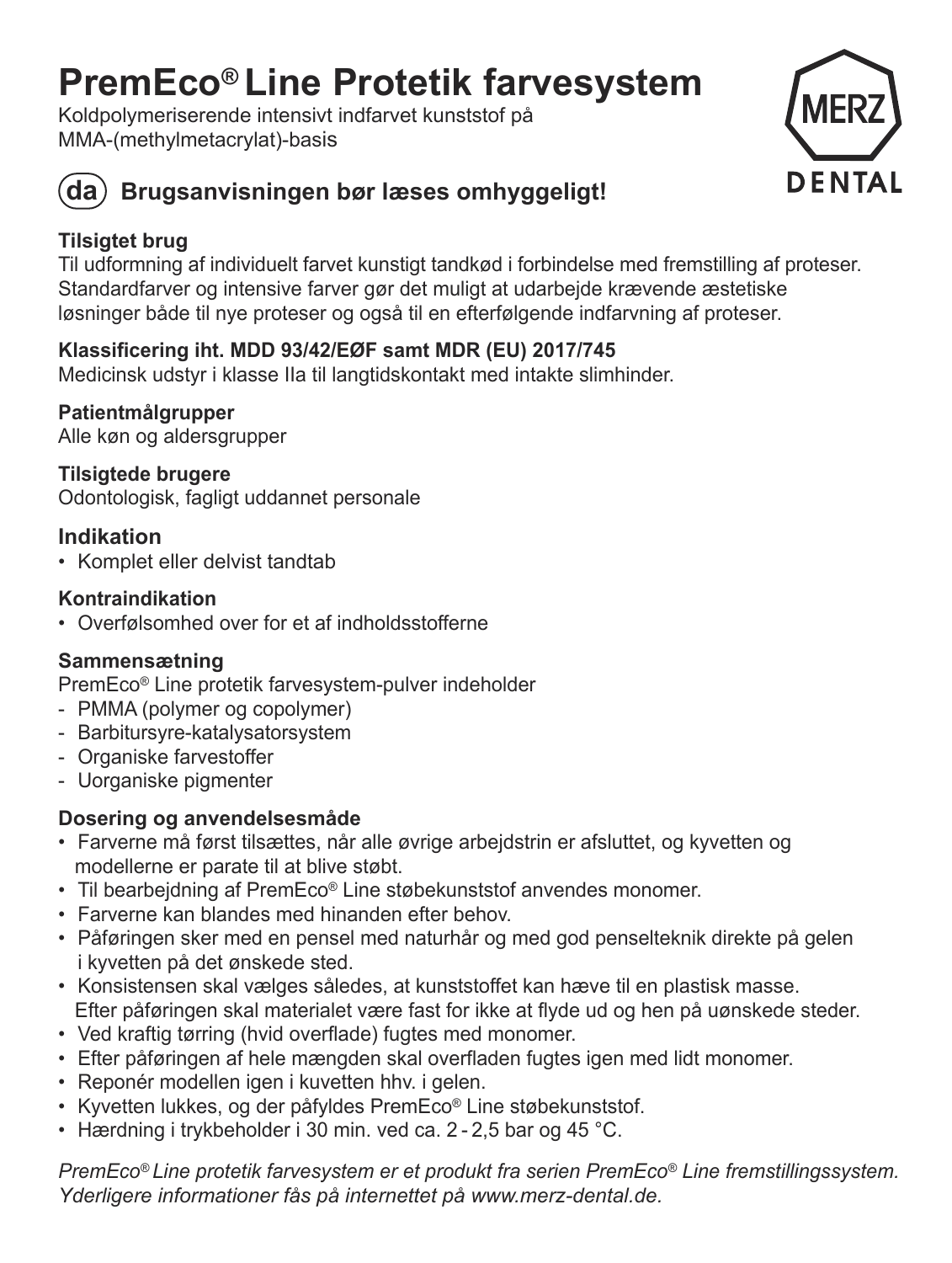### **Forarbejdning**

For at undgå unøjagtigheder i tilpasningen efter polymeriseringen må der ikke opstå kraftig varmeudvikling under forarbejdningen og poleringen.

### **Restaurering**

Proteser, der er blevet individualiseret med PremEco® Line protetik farvesystem, kan til enhver tid restaureres og suppleres ved hjælp af alle i handlen forekommende koldpolymeriserende materialer på MMA-basis. Efter at overfladen er gjort ru (sandpudsning / stråling / slibning), anbefales en videre behandling med et lignende bindemiddel på MMA-basis.

### **Oppbevaring**

- Skal opbevares tørt og køligt
- Undgå direkte sollys

### **Instruktioner**

- Beholdere til pulveret og væsken skal lukkes omhyggeligt efter brug.
- Ved ændret konstruktion gennem brug, f.eks. med revner, mellemrum, udtrætning eller tydelige abrasionsspor kræves en reparation eller ny produktion. Overvågning skal ske i tandlægepraksis med en regelmæssig dokumentation fra tandlægen, indenfor ram-merne af kontrolbesøg.
- Ved bearbejdningen af konstruktioner kan der opstå støvpartikler, som kan medføre mekanisk irritation af øjne og luftveje. Sørg derfor altid for, at fræserens udsugning og udsugningssystemet på arbejdspladsen til individuel efterbearbejdning fungerer korrekt. Anvend personligt beskyttelsesudstyr.
- Materialet må ikke anvendes efter udløbsdatoen.
- Parti-nr. skal angives ved hver procedure, hvor det er påkrævet med en identifikation af materialet.
- VED KONTAKT MED HUDEN (eller håret): Alt tilsmudset tøj tages straks af. Skyl/brus huden med vand.
- VED INDÅNDING: Flyt personen til et sted med frisk luft og sørg for, at vejrtrækningen lettes.
- Du kan finde flere oplysninger om coating af kunststoffet og reduktion af restmono-meren på www.merz-dental.de/service
- Alle alvorlige hændelser, der er opstået i forbindelse med brugen af dette produkt på brugeren og/eller patienten, skal indberettes både til Merz Dental og til BfArM (Tyskland) eller til den pågældende ansvarlige myndighed i det medlemsland, hvor brugeren og/eller patienten har sin praksis eller sin bopæl.

### **Bortskaffelse**

- De fuldstændigt udpolymeriserede bestanddele til PremEco® Line Protetik farvesystem bortskaffes som husholdningsaffald.
- Ikkeudpolymeriserede produktrester skal bortskaffes iht. myndighedernes forskrifter.
- Må ikke udledes i kloaksystemet eller vandløb.

### **Produktets egenskaber er baseret på, at brugsanvisning overholdes og respekteres.**

Detaljerede informationer fremgår af det pågældende sikkerhedsdatablad – det kan fås på forespørgsel og kan downloades på www.merz-dental.de.

Dato for ændring af teksten 2021-11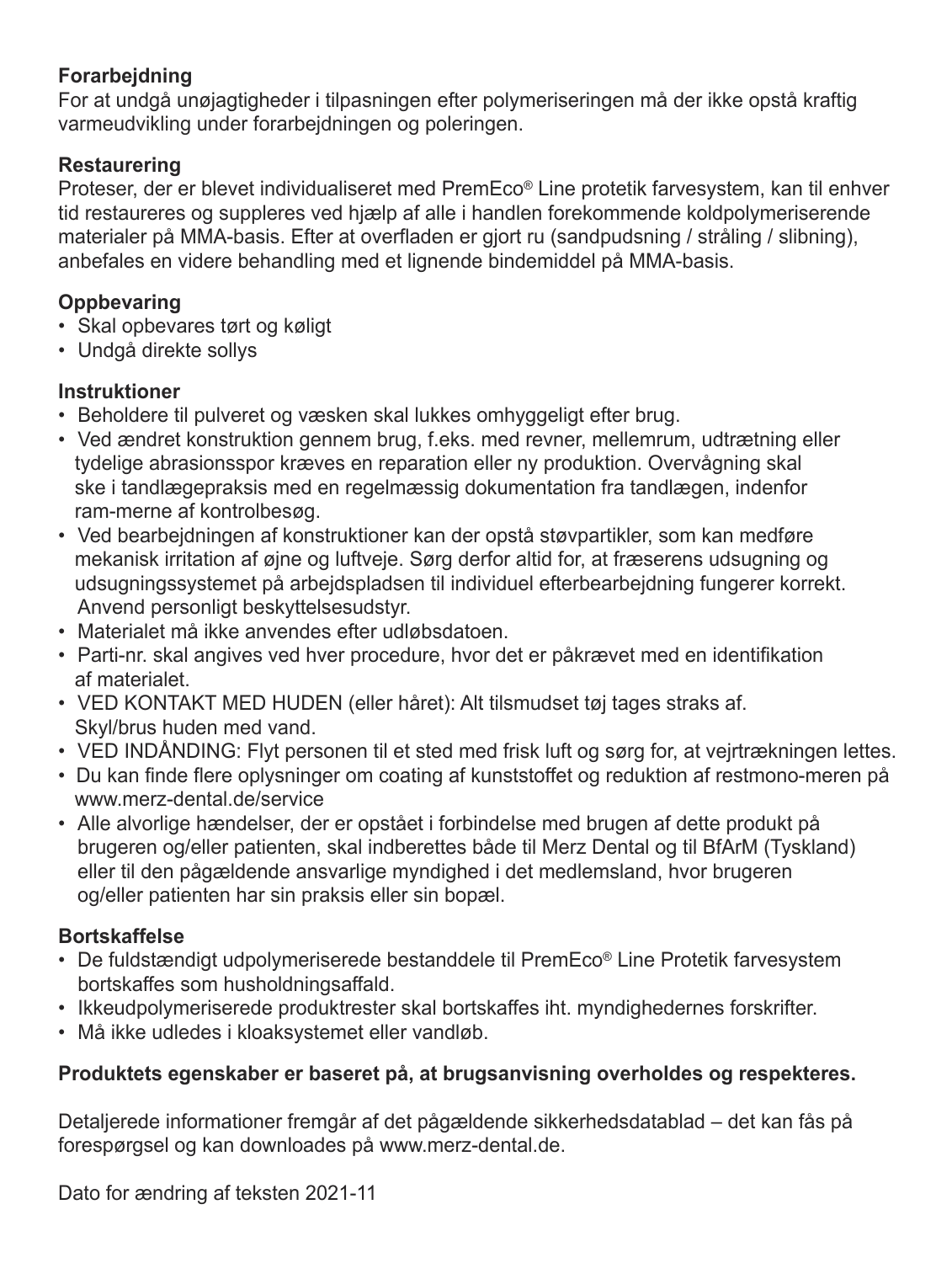## **PremEco® Line Protesefargesystem**

Kaldpolymeriserende, intensivt farget kunststoff på MMA-basis (metylmetakrylat)





### **no Les bruksanvisningen oppmerksomt!**

### **Tiltenkt bruk**

Til individuell fargedesign av kunstig tannkjøtt for ferdigstilling av proteser. Standard- og intensivfarger gjør det mulig lage estetiske løsninger som oppfyller strenge krav, både for nylagede proteser og for senere kolorering av proteser.

### **Klassifisering iht. MDD 93/42/EØF samt MDR (EU) 2017/745**

Medisinsk utstyr i klasse IIa for langvarig kontakt med intakte slimhinner.

### **Pasientmålgrupper**

Alle kjønn og aldersgrupper

**Tiltenkt bruker** Dentalt fagpersonell

### **Indikasjon**

• Fullstendig eller delvis tap av tenner

### **Kontraindikasjon**

• Overømfintlighet overfor en av bestanddelene

### **Sammensetning**

PremEco® Line protesefargesystem-pulver inneholder

- PMMA (polymer og kopolymer)
- Barbitursyrekatalysatorsystem
- Organiske fargestoffer
- Uorganiske pigmenter

### **Dosering og type bruk**

- Vent med å legge inn fargene til alle vanlige arbeidstrinn er avsluttet, og kyvetten og modellene for støping er klar.
- Bruk PremEco® Line-støpekunststoff monomer til bearbeidelsen.
- Fargene kan blandes fritt med hverandre.
- Påføringen utføres med penselteknikk med en naturhårpensel, og påføres på ønsket sted på gelen direkte i kyvetten.
- Velg en slik konsistens at kunststoffet kan svelle til en plastisk masse. Det skal være stabilt etter påføringen, slik at det ikke renner ut til uønskede posisjoner.
- Fukt med monomer hvis det tørker for mye (hvit overflate).
- Fukt overflaten på nytt med litt monomer etter at du har påført hele mengden.
- Modell reposisjoneres tilbake inn i kuvetten eller i gelen.
- Lukk kyvetten og fyll på PremEco® Line-støpekunststoff.
- Herding i trykkherdeenhet i 30 min ved ca. 2 2,5 bar og 45 °C.

*PremEco® Line protesefargesystem er et produkt i PremEco® Line-ferdigstillingssystemet. Ytterligere informasjon finner du på Internett på adressen www.merz-dental.de.*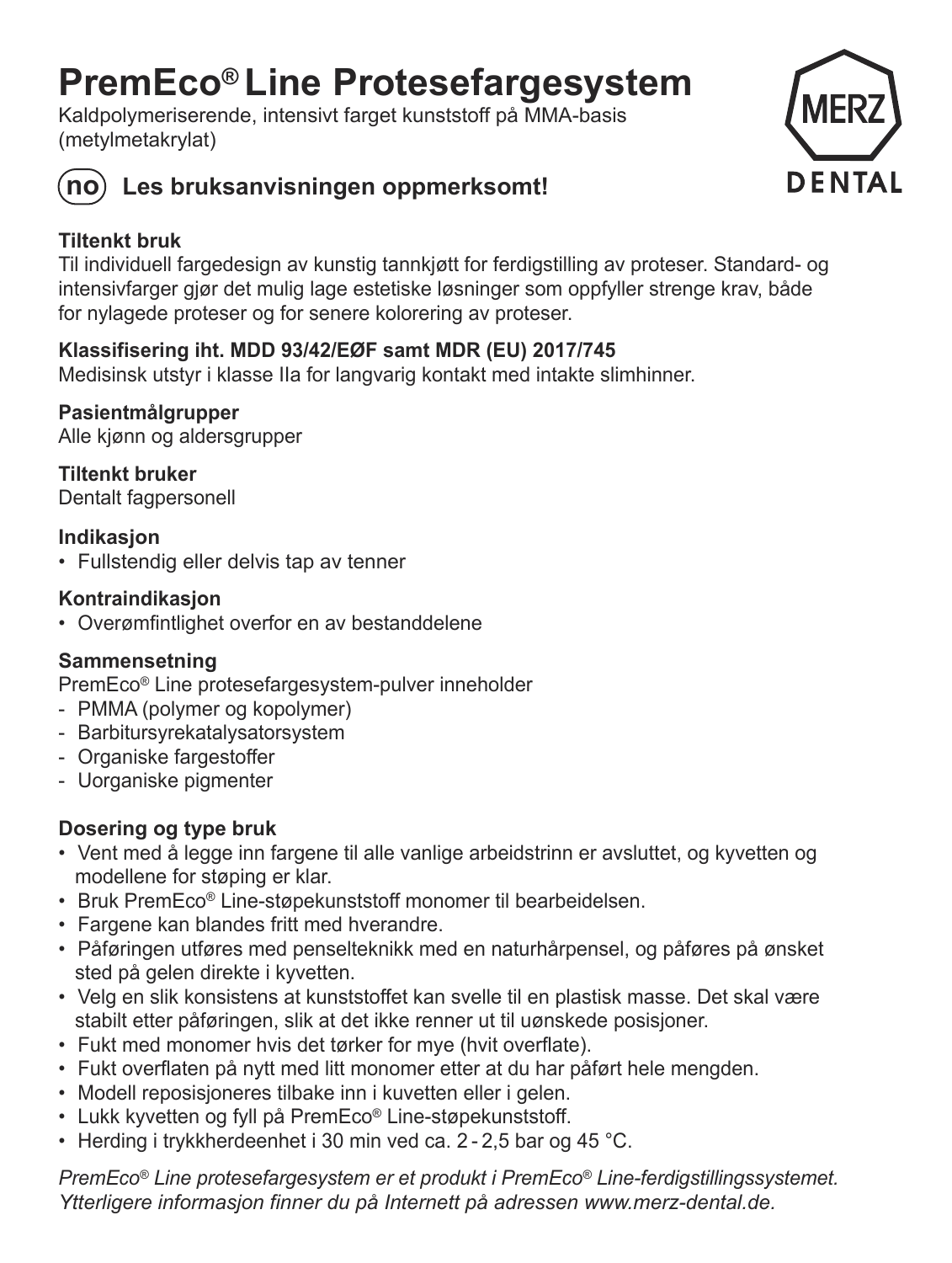### **Sliping**

For å unngå pasningsunøyaktigheter etter polymeriseringen må det sørges for at det ikke oppstår kraftig varmeutvikling under sliping og polering.

### **Restaurering**

Proteser som er individuelt tilpasset med PremEco® Line protesefargesystem kan ved hjelp av alle vanlige kaldpolymeriseringsmaterialer på basis av MMA til enhver tid restaureres og kompletteres. Etter oppruing av overflaten (sandbehandling / sandblåsing / sliping), anbefales det å bruke ytterligere forbehandling med tilsvarende MMA-basert bondingmiddel.

### **Oppbevaring**

- Oppbevares tørt og kjølig
- Direkte lys skal unngås

### **Anvisninger**

- Beholdere for pulver og væske skal lukkes godt etter bruk.
- Når konstruksjonen endrer seg under bruk, f.eks. ved riss, sprekker, uklarhet eller tydelige spor av slitasje, er reparasjon eller ny tilvirking nødvendig. Overvåking bør finne sted gjennom regelmessig vurdering av tannprotesen i rammen av rutinekontroller på tannlegekontoret.
- Under bearbeidningen av konstruksjoner kan det oppstå støv som kan føre til mekanisk irritasjon av øyne og luftveier. Sørg derfor alltid for at avsuget på fresemaskinen og arbeidsplassen for individuelt etterarbeid fungerer forskriftsmessig, samt at du alltid bruker personlig verneutstyr.
- Materialet må ikke brukes etter holdbarhetsdatoens utløp.
- LOT-nr. skal angis ved enhver prosess som krever en identifikasjon av materialet.
- HVIS STOFFET KOMMER PÅ HUDEN (eller håret): Fjern/ta av alt forurenset tøy umiddelbart. Skyll huden med vann/ta en dusj.
- HVIS PRODUKTET PUSTES INN: Fjern den forulykkede til frisk luft og hold vedkommende i en stilling som er behagelig for pusting.
- Du finner mer informasjon om kunststoffets kvalitet og om reduksjon av restmonomer på www.merz-dental.de/service
- Alle alvorlige hendelser som oppstår i sammenheng med dette produktet hos brukere og/eller pasienter skal rapporteres både til Merz Dental og til BfArM (Tyskland) eller relevant ansvarlig myndighet i medlemslandet hvor brukeren og/eller pasienten har sitt faste oppholdssted.

### **Avfallshåndtering**

- De fullstendig gjennomherdede bestanddelene av PremEco® Line Protesefarge system avfallsbehandles som husholdningsavfall.
- Ikke gjennomherdede produktrester skal avfallshåndteres i samsvar med gjeldende forskrifter.
- La ikke produktet komme i kloakksystemet eller i grunnvannet.

### **Produktegenskapene baserer på at bruksanvisningen overholdes og etterfølges.**

Detaljert informasjon finner du i det respektive HMS-databladet som fås på forespørsel og kan lastes ned fra www.merz-dental.de.

Utgitt 2021-11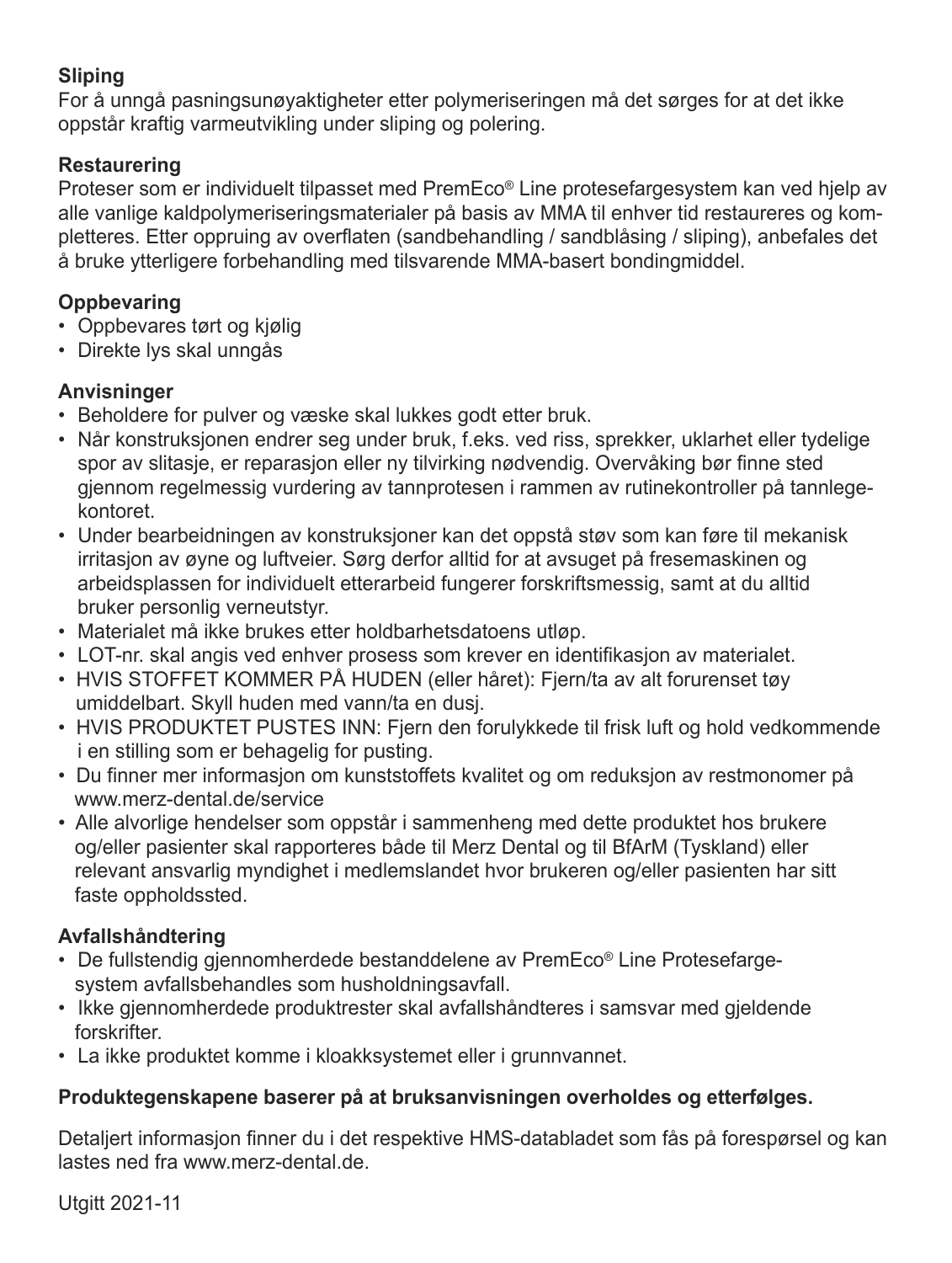## **PremEco® Line Proteesivärijärjestelmä**

Kylmäpolymeroituva, erikoisvärjätty etyylimetakrylaattipohjainen (MMA) muovi keinotekoisen



### **fi Käyttöohje, lue huolellisesti!**

### **Käyttötarkoitus**

Ikenen yksilölliseen värjäykseen proteesin valmistuksessa. Vakio- ja erikoisvärit mahdollistavat vaativat esteettiset ratkaisut niin uusissa proteeseissa kuin myös myöhemmin suoritettavassa proteesin värjäyksessä.

### **Luokitus lääkintälaitedirektiivin MDD 93/42/ETY sekä lääkintälaiteasetuksen MDR (EU) 2017/745 mukaisesti**

II a luokan lääkinnällinen laite pitkäkestoiseen kosketukseen ehjän limakalvon kanssa.

### **Potilaskohderyhmät**

Kaikki sukupuolet ja ikäryhmät

### **Suunnitellut käyttäjät**

Hammaslääketieteellinen ammattihenkilökunta

### **Käyttöaihe**

• Täydellinen tai osittainen hampaiden menetys

### **Vasta-aiheet**

• Yliherkkyys jollekin materiaalille

### **Koostumus**

PremEco® Line -proteesivärijärjestelmän jauhe sisältää

- PMMA:ta (polymeeri ja kopolymeeri)
- barbituurihapon katalyyttijärjestelmän
- orgaanisia väriaineita
- epäorgaanisia pigmenttejä

### **Annostelu ja käyttötapa**

- Aloita värien levitys vasta sen jälkeen, kun kaikki muut työvaiheet on saatu päätökseen ja kyvetti ja malli ovat valmiita valua varten.
- Käytä käsittelyssä PremEco® Line -valumuovin monomeeria.
- Värejä voidaan sekoittaa vapaasti keskenään.
- Väriä levitetään luonnonharjasiveltimellä sivellintekniikalla suoraan kyvetissä tarvittavaan kohtaan geelissä.
- Valitse koostumus niin, että muovi voi turvota plastiseksi massaksi. Sen on oltava levityksen jälkeen niin kiinteää, ettei se valu ei-toivottuihin kohtiin.
- Jos pinta kuivuu liikaa (valkoinen pinta), kostuta sitä monomeerilla.
- Kun koko määrä on levitetty, kostuta pintaa vielä hieman monomeerilla.
- Aseta malli takaisin kyvettiin tai geeliin.
- Sulje kyvetti ja täytä PremEco® Line -valumuovia.
- Kovettuminen paineastiassa 30 min noin 2 2,5 barin paineessa ja 45 °C:ssa.

*PremEco® Line -proteesivärijärjestelmä on PremEco® Line -valmistusjärjestelmään kuuluva tuote. Lisätietoja löydät Internet-osoitteesta www.merz-dental.de.*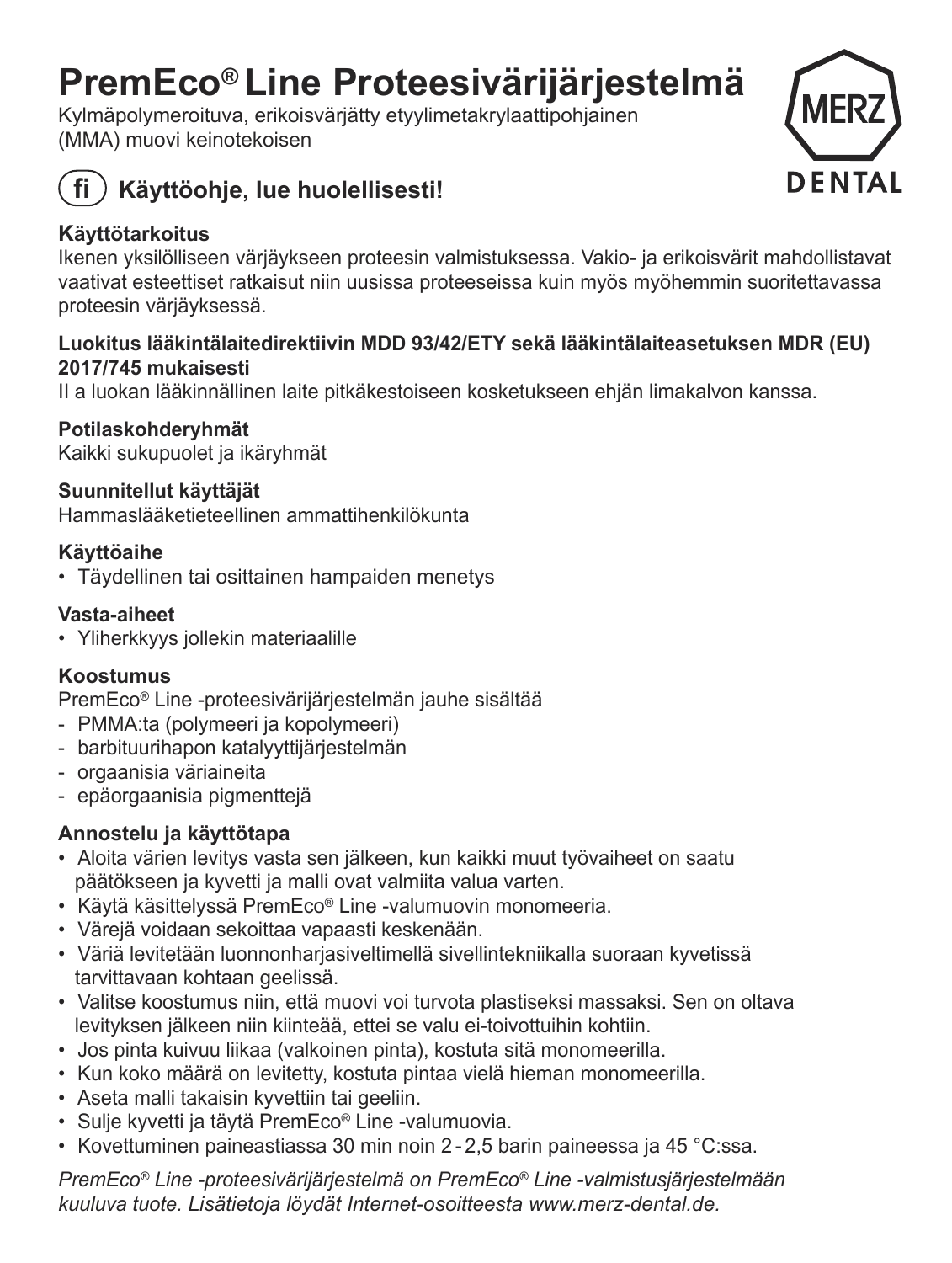### **Viimeistely**

Viimeistelyn ja kiillotuksen aikana tulee välttää korkeita lämpötiloja, jotta mallin mitat eivät muutu polymerisaation jälkeen.

### **Uudelleenvalmistus**

 PremEco® Line-proteesivärijärjestelmällä yksilöityjä proteeseja voidaan valmistaa ja täydentää kaikilla tavallisilla MMA-pohjaisilla kylmäpolymeraateilla. Pinnan karhentamisen (hiekkapuhallus, puhallus, hionta) jälkeen suositellaan esikäsittelyä samanlaisella MMA-pohjaisella kiinnitysaineella.

### **Säilytys**

- Säilytä kuivassa ja viileässä lämpötilassa
- Suojaa suoralta auringonvalolta.

### **Ohjeita**

- Sulje jauhe- ja nestesäiliöt huolellisesti käytön jälkeen.
- Rakenteen muuttuessa kulutuksen kautta (esim. säröt, halkeamat, sameus tai selvät kulumisjäljet) on tehtäva korjaus tai uusi kiekko. Hammasproteesi tulisi tarkastuttaa säännollisesti hammaslääkärissä tarkastuskäynnin puitteissa.
- Rakenteiden työstössä voi muodostua pölyjä, jotka voivat aiheuttaa silmien ja hengi tysteiden ärsytystä. Varmista sen vuoksi aina jyrsimen sekä yksilölliseen jälkityöstöön tarkoitetun työpisteen imulaitteen moitteeton toiminta ja käytä tarkoituksenmukaisia henki lönsuojaimia.
- Materiaalia ei saa käyttää viimeisen käyttöpäivämäärän jälkeen.
- LOT-numero (erä) on mainittava kaikissa yhteyksissä, joissa vaaditaan materiaalin tunnistamista.
- JOS KEMIKAALIA JOUTUU IHOLLE (tai hiuksiin): Riisu saastunut vaatetus välittömästi. Huuhdo/suihkuta iho vedellä.
- JOS KEMIKAALIA ON HENGITETTY: Siirrä henkilö raittiiseen ilmaan ja varmista vaivaton hengitys.
- Lisätietoa muovin karkaisusta ja jäännösmonomeerin vähentämisestä on osoitteessa www.merz-dental.de/service
- Kaikki tämän tuotteen yhteydessä ilmenevät vakavat haittatapahtumat käyttäjille ja/tai potilaille on ilmoitettava Merz Dentalille sekä BfArM:lle (Saksassa) tai toimivaltaisille viranomaisille jäsenmaassa, jossa käyttäjä ja/tai potilas asuu.

### **Hävittäminen**

- PremEco® Line Proteesivärijärjestelmä -tuotteen täysin kovettuneet osat hävitetään sekajätteenä.
- Kovettumattomien tuotejäämien hävittäminen viranomaismääräysten mukaisesti.
- Ei saa päästää viemäriin tai vesistöön.

### **Tuoteominaisuudet perustuvat tämän käyttöohjeen noudattamiseen ja huomioimiseen.**

Tarkempia tietoja on vastaavissa käyttöturvallisuustiedotteissa, jotka voi tilata tai ladata osoitteessa www.merz-dental.de.

Tiedot päivitetty 2021-11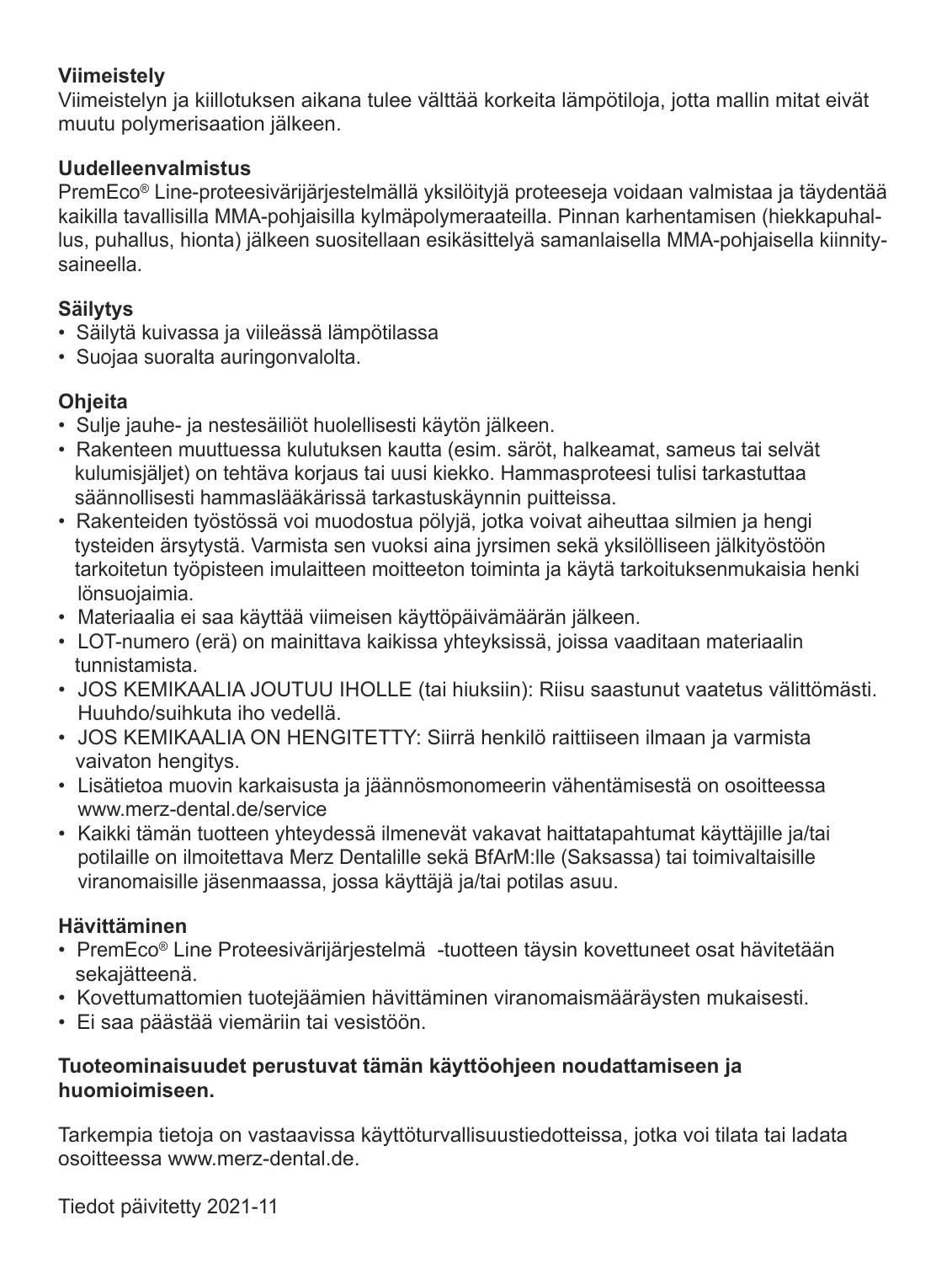# **PremEco® Line protezinė spalvų sistema** Šaltos polimerizacijos, intensyvios spalvos plastikas MMA (metilo metakrilato)



### **lt Informacinis lapelis, prašome atidžiai perskaityti!**



### **Numatyta paskirtis**

Pagrindu individualaus atspalvio dirbtinių dantenų protezo gamybai. Standartinės ir individualios spalvos užtikrina estetinių sprendimų pasirinkimą tiek gaminant naujus protezus, tiek suteikiant jiems atspalvį vėliau.

### **Klasifikacija pagal Medicinos prietaisų direktyvą 93/42/EEB bei Medicinos priemonių direktyvą (ES) 2017/745**

IIa klasės medicinos priemonė, skirta ilgalaikiam kontaktui su sveika gleivine.

### **Tikslinės pacientų grupė<sup>s</sup>**

Visų lyčių ir amžiaus grupių pacientai

### **Numatytieji naudotojai**

Odontologijos specialistai.

### **Indikacija**

• Visiškas arba dalinis danties praradimas

### **Kontraindikacija**

• Padidintas jautrumas kuriai nors sudėtinei medžiagai

### **Sudėtis**

PremEco® Line protezinė spalvų sistema miltelių sudėtyje yra

- PMMA (polimeras ir kopolimeras)
- barbitūro rūgšties katalizatoriaus sistema
- organiniai dažikliai
- neorganiniai pigmentai

### **Dozavimas ir naudojimo būdas**

- Spalvinimą pradėkite tik tuomet, kai visi įprasti darbo veiksmai baigti, o kiuvetė ir liejimo modeliai parengti.
- Apdorojimui naudokite PremEco® Line liejamą plastiką Monomer.
- Spalvas galima bet kaip maišyti tarpusavyje.
- Dengiama natūralių plaukų teptuku taikant specialią techniką tiesiai kiuvetėje ant gelio pageidaujamoje vietoje.
- Konsistenciją pasirinkite tokią, kad plastikas galėtų išbrinkti iki plastiškos masės. Po padengimo jis turetų būti tvirtas ir netekėti į nepageidaujamas vietas.
- Esant stipriam išdžiūvimui (baltas paviršius) "Monomer" suvilgykite.
- Padengus visa mase paviršių dar kartą suvilgykite nedideliu kiekiu "Monomer".
- Modelį vėl reponuokite kiuvetėje ar gelyje.
- Kiuvetę uždarykite ir įpilkite PremEco® Line liejamą plastmasę.
- Kietėjimas slėginiame inde vyksta 30 min. esant 2 2,5 barų slėgiui ir 45 °C temperatūrai.

*PremEco® Line protezinė spalvų sistema yra PremEco® Line paruošimo sistemos produktas. Daugiau informacijos rasite internete adresu www.merz-dental.de.*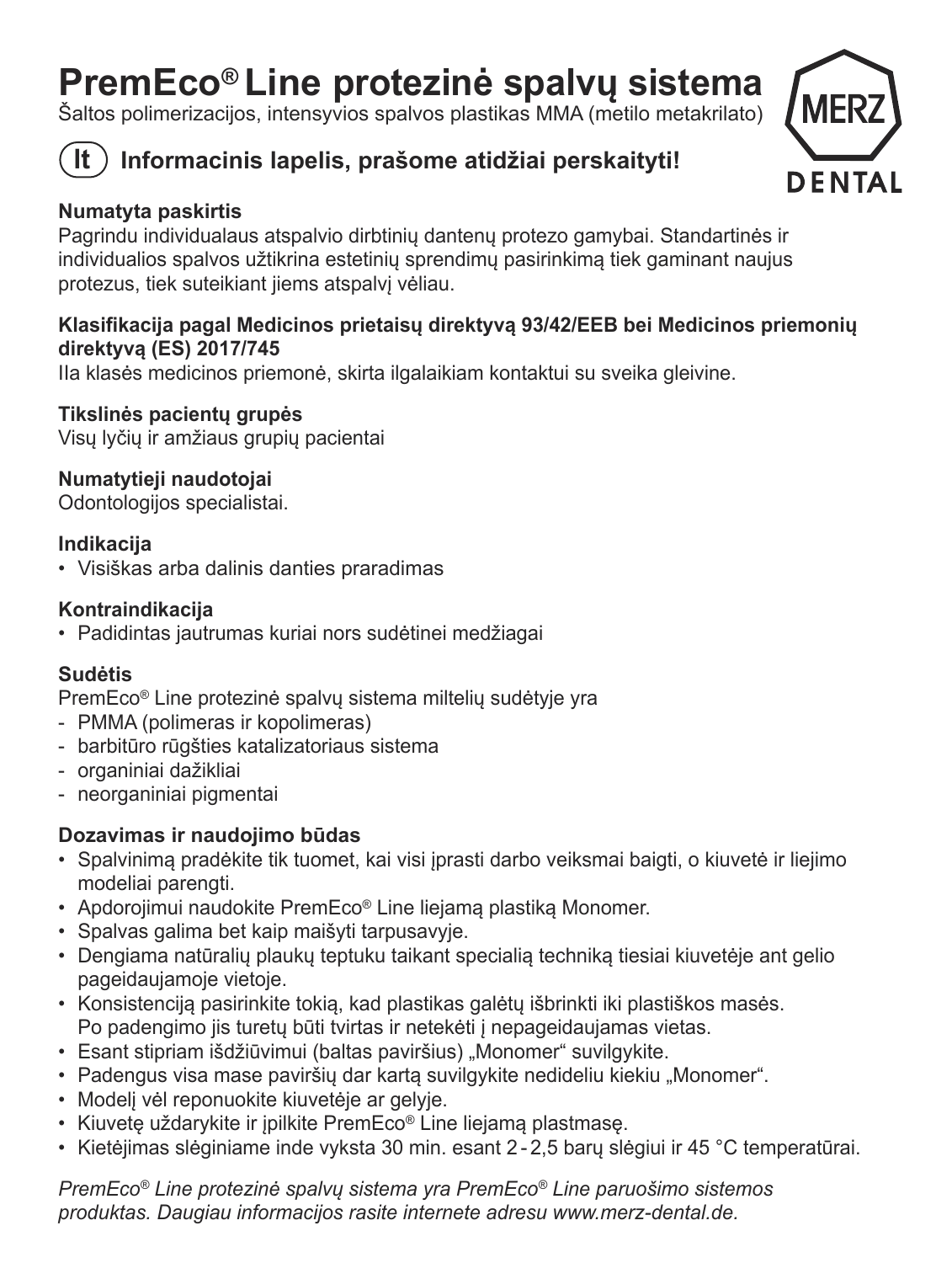### **Apdirbimas**

Siekiant išvengti tikties netikslumų po polimerizacijos, reikia stengtis, kad apdorojant ir poliruojant nesusidarytų šiluma.

### **Taisymas**

Protezus, individualizuotus su "PremEco® Line Prothetik Color" sistema, galima bet kada vėl atkurti ir papildyti, naudojant prekybos standartinius atitinkančius šaltojo kietėjimo polimerizatus MMA pagrindu. Pašiurkštinus paviršių (apdorojus smėliu, srove, pašlifavus) rekomenduojamas tolesnis paruošimas, naudojant panašų rišiklį MMA pagrindu."

### **Sandėliavimas**

- Laikykite sausoje ir vėsioje vietoje
- Saugokite nuo tiesioginio šviesos poveikio

### **Nuorodos**

- Po naudojimo rūpestingai uždarykite miltelių ir skysčio indelius.
- Jei dėl naudojimo pasikeitė disko konstrukcija, pavyzdžiui, ji įskilo, įtrūko, susidrumstė arba yra nusidėvėjimo požymių, diską būtina pataisyti ar pagaminti naują. Disko būklę turėtų stebėti dantų gydytojas, ją reguliariai patikrindamas pakartotinių vizitų metu.
- Apdirbant konstrukcijas, gali atsirasti dulkių, mechaniškai dirginančių akis ir kvėpa vimo takus. Todėl užtikrinkite, kad visada nepriekaištingai veiktų dulkių nusiurbimo įtaisas, įtaisytas prie jūsų frezavimo mašinos ir individualiam apdirbimui skirtoje darbo vietoje, bei naudokite individualias apsaugos priemones.
- Pasibaigus tinkamumo naudoti laikui medžiagos nebenaudoti.
- Bet kokiam procesui, kuriam reikalingas medžiagos atsekamumas, nurodyti LOT numerį.
- PATEKUS ANT ODOS (arba plaukų): Nusivilkite visus užterštus drabužius. Nuplaukite odą vandeniu arba po dušu.
- ĮKVĖPUS: Išnešti nukentėjusįjį į gryną orą; jam būtina patogi padėtis, leidžianti laisvai kvėpuoti.
- Daugiau informacijos apie plastiko kondicionavimą ir monomero liekanos sumažinimą rasite adresu www.merz-dental.de/service
- Apie visus su šiuo produktu susijusius rimtus incidentus su naudotojais ir (arba) pacientais reikia pranešti ir "Merz Dental", ir BfArM (Vokietijoje) ar atitinkamos šalies narės, kurioje įsikūręs naudotojas ir (arba) pacientas, kompetentingai institucijai.

### **Šalinimas**

- Visiškai susipolimerizavusios "PremEco® Line protezinė spalvų sistema" sudėtinė<sup>s</sup> dalys utilizuojamos kaip neberūšiuojamos atliekos.
- Nepolimerizuoti produkto likučiai utilizuojami laikantis įstatyminių reikalavimų.
- Negali patekti į kanalizaciją ar vandens telkinius.

### **Produkto savybės aprašytos darant prielaidą, kad bus laikomasi ir paisoma šiame naudojimo instrukcija, pateikiamų nurodymų.**

Smulkesnės informacijos ieškokite atitinkamame saugos duomenų lape, kurį galima gauti pateikus užklausą bei parsisiųsti iš www.merz-dental.de.

Informacija pateikta 2021-11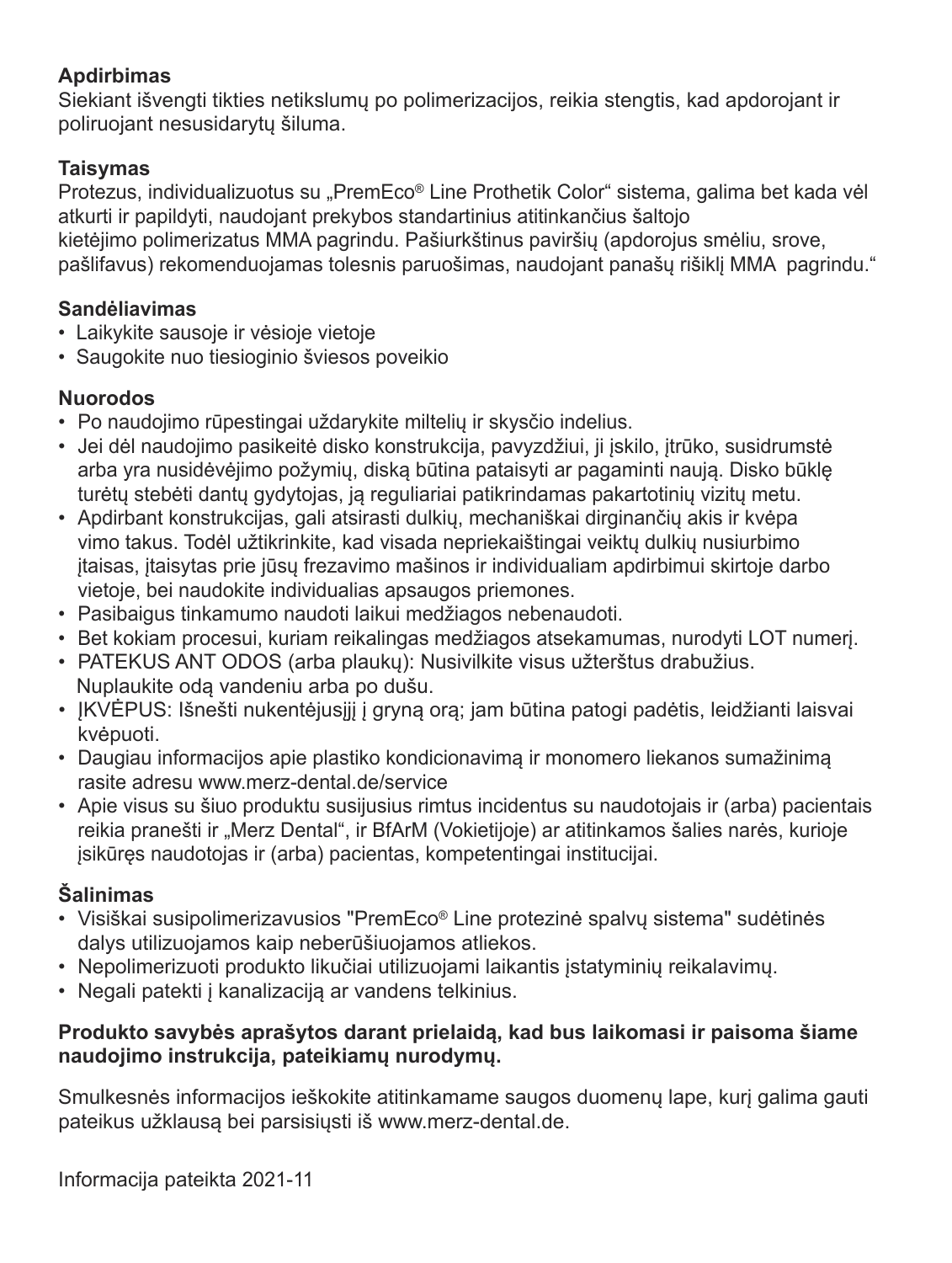## **PremEco® Line Protezēšanas krāsu sistēma**

MMA (metilmetakrilāta) aukstās polimerizācijas plastmasa ar piesātinātām krāsā<sup>m</sup>



### **lv Lietošanas informācija - lūdzu, uzmanīgi izlasiet!**

### **Paredzētais lietojums**

Paredzēta mākslīgo smaganu individuālai krāsas pielāgošanai protezēšanas beigās. Standarta un piesātinātās krāsas nodrošina izsmalcināti estētiskus risinājumus gan jaunām protēzēm, gan atkārtotai protēzes krāsošanai.

### **Klasifikācija saskaņā ar MDD 93/42/EEK, kā arī MDR (ES) 2017/745**

IIa klases medicīniskā ierīce, kas paredzēta ilglaicīgai saskarsmei ar nebojātu gļotādu.

**Pacientu grupas**  Visi dzimumi un vecumu grupas

**Paredzētais lietotājs**  Zobārstniecības personāls

### **Indikācija**

• Pilnīgs vai daļējs zobu trūkums

### **Kontrindikācija**

• Paaugstināta jutība pret kādu no sastāvdaļā<sup>m</sup>

### **Sastāvs**

PremEco® Line protezēšanas krāsu sistēmas pulveris satur:

- PMMA (polimēru un kopolimēru);
- barbitūrskābes katalizatoru sistēmu;
- organiskās krāsvielas;
- neorganiskos pigmentus.

### **Dozēšana un lietošanas veids**

- Krāsas uzklāšanu sāciet tikai tad, kad visas standarta darbības ir paveiktas un gan kivete, gan modeli ir sagatavoti liešanai.
- Apstrādei izmantojiet monomēru PremEco® Line plastmasas lējumu materiālu.
- Var brīvi izmantot dažādas krāsu kombinācijas.
- Uzklāšana tiek veikta ar dabisku saru otu atbilstošajā uzklāšanas tehnikā tieši kivetē <sup>v</sup>ēlamajā vietā uz gela.
- Izvēlieties tādu konsistenci, lai plastmasas materiāls varētu piebriest plastiskā masā. Pēc uzklāšanas tam jābūt stabilam, lai nevarētu aizplūst nepareizā pozīcijā.
- Veicot intensīvāku žāvēšanu (baltākām virsmām), mitrināšanai izmantojiet monomēru.
- Pēc visa daudzuma uzklāšanas vēlreiz samitriniet virsmu ar monomēru.
- Levietojiet modeli atkal kivetē vai gēlā.
- Aizveriet kiveti un iepildiet PremEco® Line plastmasas lējumu materiālu.
- Sacietēšana 30 min autoklāvā, apm. 2 2,5 bāru spiedienā un 45 °C temperatūrā.

*PremEco® Line protezēšanas krāsu sistēma ir PremEco® Line nobeiguma apstrādes sistēmā ietilpstošs produkts. Papildinformāciju meklējiet interneta vietnē www.merz-dental.de.*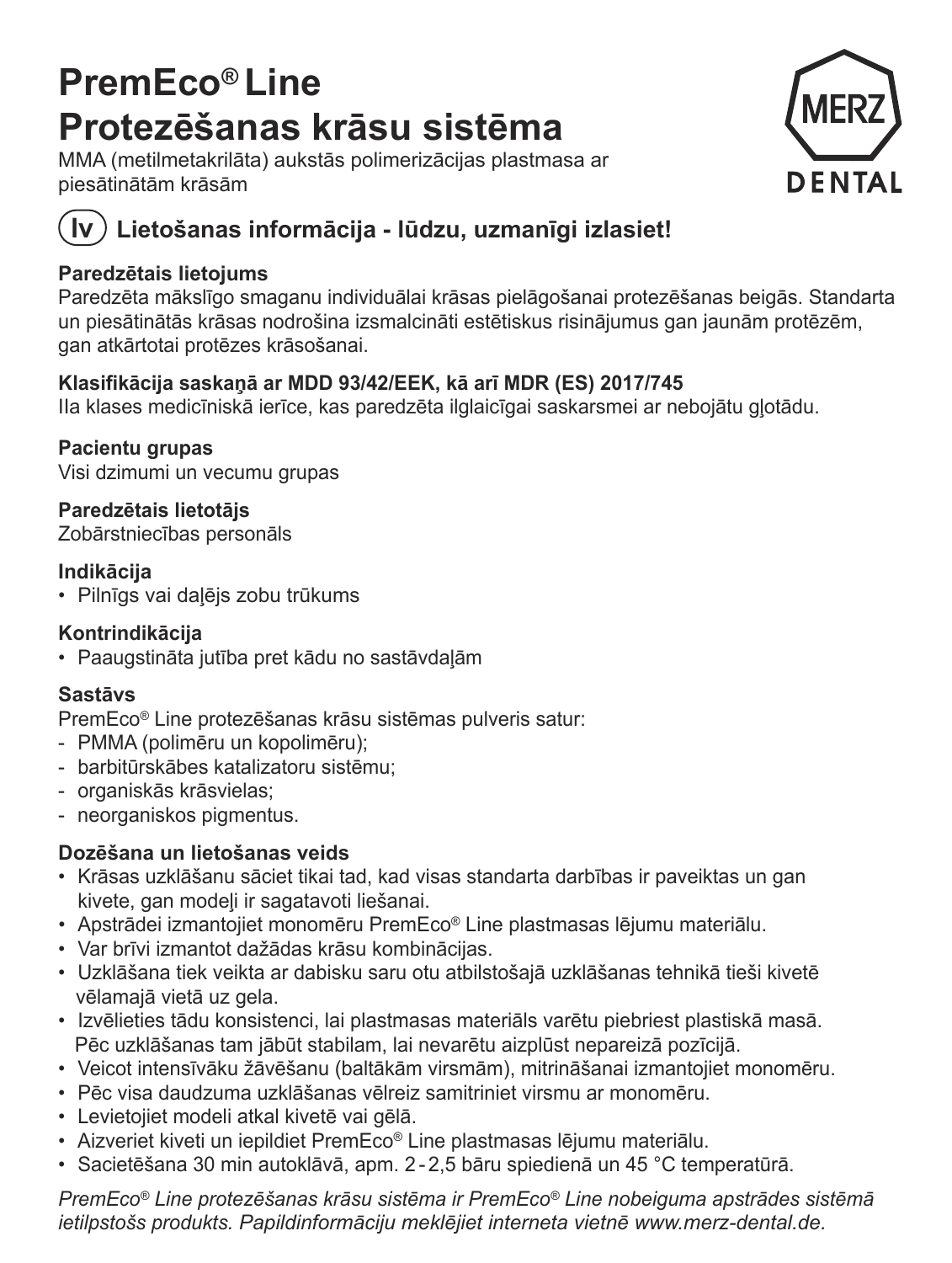### **Sagatavošana**

Lai nepieļautu formas neatbilstību pēc polimerizācijas, sagatavošanas un pulēšanas laikā nedrīkst pieļaut spēcīgu siltuma izdalīšanos.

### **Atjaunošana**

Protēzes, kas pielāgotas ar PremEco® Line protezēšanas krāsu sistēmu, jebkurā laikā var atiaunot un papildināt ar tirdzniecībā pieejamu MMA bāzes aukstās polimerizācijas plastmasu. Pēc virsmas apstrādes (slīpēšanas / gaismošanas / spodrināšanas) ieteicams veikt papildu kondicionēšanu ar MMA bāzei līdzīgu adhēzijas veicinātāju.

### **Glabāšana**

- Glabāt sausā un vēsā vietā
- Sargāt no tiešas gaismas ietekmes

### **Norādījumi**

- Pulvera un šķidruma iepakojums pēc lietošanas rūpīgi jānoslēdz.
- Ja nolietojuma rezultātā mainās konstrukcija, piemēram, rodas plaisas, pārrāvumi, saduļķojums vai būtiskas abrāzijas pēdas, nepieciešama labošana vai izgatavošana no jauna. Uzraudzībai jānotiek, novērtējot zobu aizvietotāju atkārtotu vizīšu laikā pie zobārsta.
- Apstrādājot konstrukcijas, var rasties putekļi, kas var izraisīt mehānisku acu un elpceļ<sup>u</sup> kairinājumu. Tāpēc vienmēr pārliecinieties, ka individuālas pēcapstrādes laikā frēzēšanas iekārtas un darbagalda nosūkšanas iekārtas darbojas nevainojami, un izmantojiet personīgos aizsarglīdzekļus.
- Nelietot materiālu pēc derīguma termiņa beigām.
- Katrā procesā, kurā jāidentificē materiāls, norādiet partijas numuru (LOT-Nr.).
- SASKARĒ AR ĀDU (vai matiem): nekavējoties novilkt visu piesārņoto apģērbu. Noskalot ādu ar ūdeni/dušā.
- IEELPOŠANAS GADĪJUM : nogādāt cietušo svaigā gaisā un nodrošināt netraucētu elpošanu.
- Vairāk informācijas par plastmasas uzlabošanu un atlieku monomēra samazināšanu atrodama www.merz-dental.de/service
- Par visiem saistībā ar šo izstrādājumu notikušajiem nopietnajiem negadījumiem, kas radušies lietotājiem un/vai pacientiem, nekavējoties jāziņo gan uzņēmumam Merz Dental, gan arī BfArM (Vācijā) vai attiecīgajai atbildīgajai iestādei tajā dalībvalstī, kurā dzīvo lietotājs un/vai pacients.

### **Likvidēšana**

- PremEco® Line Protezēšanas krāsu sistēma pilnībā polimerizētās sastāvdaļas tiek likvidētas kā atkritumi.
- Nepolimerizētu produktu atlieku likvidēšana tiek veikta saskaņā ar oficiālajiem noteikumiem.
- Nepieļaujiet nokļūšanu kanalizācijā vai notekūdeņos.

### **Izstrādājuma īpašības ir nodrošinātas tikai tad, ja tiek ievērota šī lietošanas informācija.**

Sīkāku informāciju, lūdzu, skatiet attiecīgajā drošības datu lapā, kas pieejama pē<sup>c</sup> pieprasījuma un lejupielādējama no vietnes www.merz-dental.de.

Informācijas aktualitāte 2021-11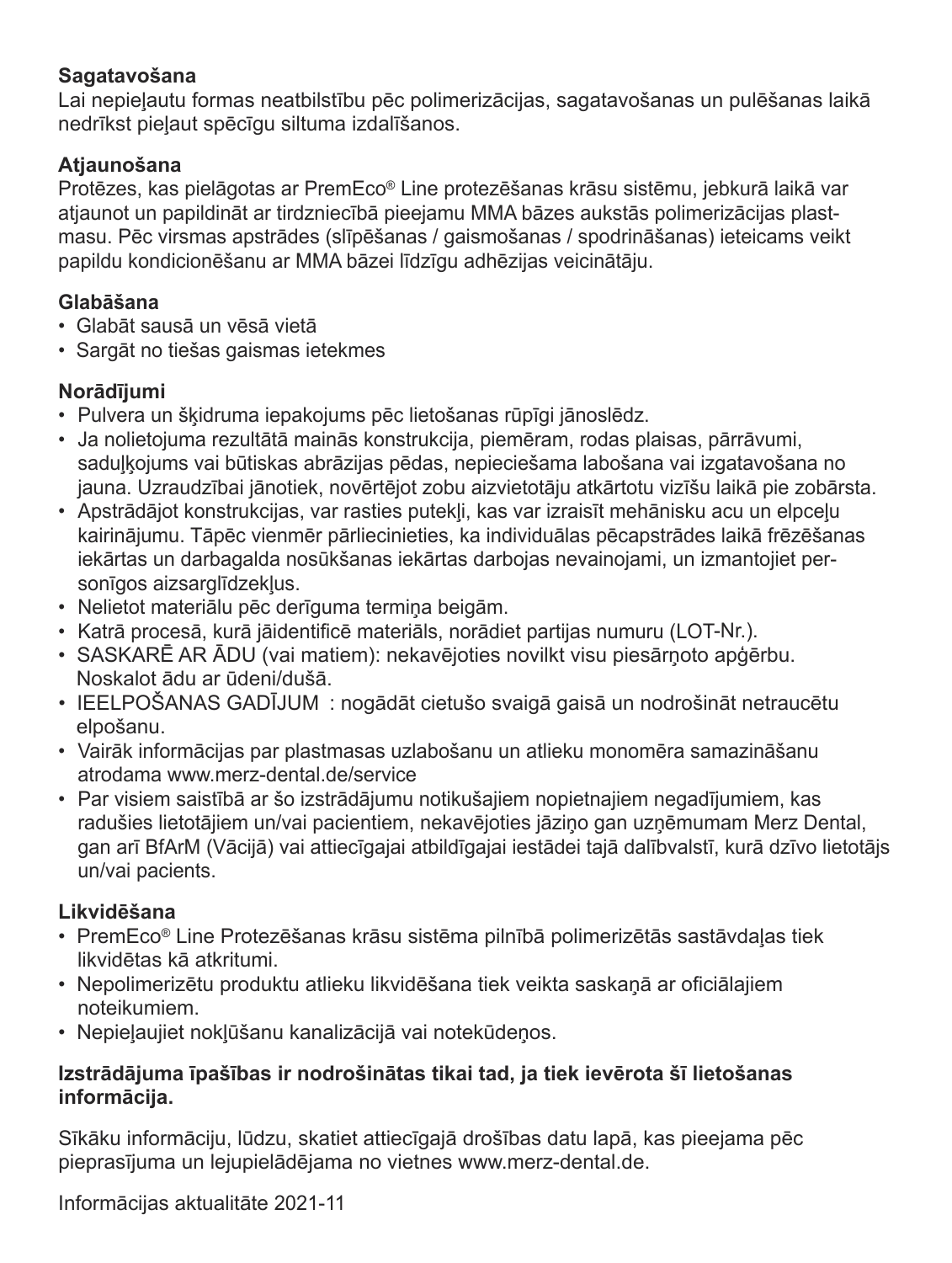## **PremEco® Line Proteesimise värvisüsteem**

Külmalt polümeriseeriv intensiivse värviga MMA-põhine (metüülmetakrülaadi)



### $\epsilon$ et) Kasutusiuhend, lugege tähelepanelikult!

### **Sihtotstarve**

 Plast kunstigemete värvi kujundamiseks proteeside valmistamisel. Standard- ja intensiivvärvid võimaldavad luua keerukaid esteetilisi lahendusi uutel mudelitel ja proteeside järelvärvimise käigus.

### **Klassifikatsioon vastavalt meditsiiniseadmete direktiivile (MDD) 93/42/EMÜ ning meditsiiniseadmeid käsitlevale määrusele (MDR) (EL) 2017/745**  IIa klassi meditsiiniseade pikaajaliseks kokkupuuteks intaktse limaskestaga.

**Patsientide sihtrühmad**Kõik soolised ja vanuserühmad

**Ettenähtud kasutajad** Erialane hambaravi personal

### **Näidustus**

• Täielik või osaline hammaste kaotus

### **Vastunäidustus**

• Talumatus mõne koostisosa suhtes

### **Koostis**

PremEco® Line proteesimise värvisüsteemi pulber

- PMMA (polümeer ja kopolümeer)
- barbituurhappe katalüsaatorsüsteem
- orgaanilised värvained
- anorgaanilised pigmendid

### **Doseerimine ja kasutamine**

- Alustage värvide lisamist alles siis, kui kõik tavapärased tööetapid on lõpetatud ja kui küvett ja mudel on valamiseks valmis.
- Töötlemiseks kasutage PremEco® Line'i valuplasti monomeeri.
- Värve saab omavahel vabalt segada.
- Pealekandmiseks kasutage pintseldamistehnikat looduslikest karvadest pintsliga ja kandke küvetis soovitud kohal otse geelile.
- Konsistents peab olema selline, et plast saaks paisuda plastiliseks massiks. Pärast pealekandmist peab see olema nii stabiilne, et ei voolaks sinna, kuhu pole vaja.
- Ülemäärase kuivamise korral (valge pealispind) niisutage monomeeriga.
- Kui terve kogus on peale kantud, niisutage pealispinda veel kord väheses koguses monomeeriga.
- Reponeerige mudel uuesti küvetis või geelis.
- Sulgege küvett ja valage sisse PremEco® Line'i valuplast.
- Kõvastumine survepotis 30 minutit 2 2,5 baari ja 45 °C juures.

*PremEco® Line proteesimise värvisüsteem on PremEco® Line'i valmistussüsteemi toode. Lisateave internetis aadressil www.merz-dental.de.*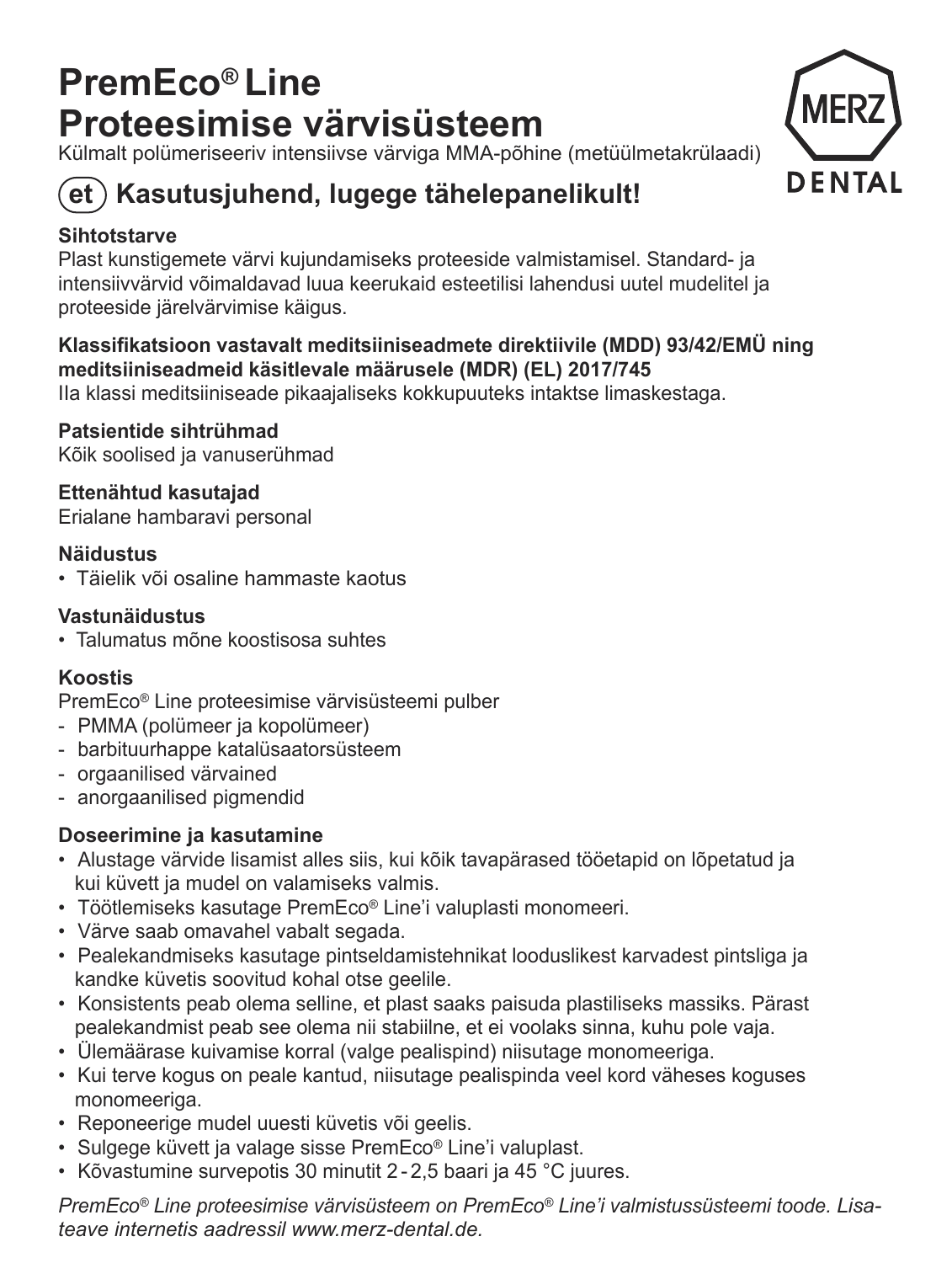### **Viimistlemine**

Sobituse ebatäpsuste vältimiseks pärast polümerisatsiooni tuleks viimistluse ja poleerimise ajal vältida tugevat soojateket.

### **Taastamine**

 Proteese, mis on individualiseeritud PremEco® Line proteetika värvisüsteemi abil, saab igal ajal taastada ja täiendada kaubandusvõrgus saadaolevate MMA-põhiste külmpolümerisaatidega. Pärast pealispinna karestamist (liivtöötlust / jugatöötlust / lihvimist) on soovitatav põhjalikum konditsioneerimine võrreldava MMA-põhise sideainega.

### **Ladustamine**

- Hoidke kuivas ja jahedas
- Vältige otsest päikesekiirgust

### **Juhised**

- Sulgege kasutamise järel hoolikalt pulbri ja vedeliku pakendid.
- Kasutamisest tingitud konstruktsioonimuudatuste, nt pragude, vahede, tumenemise või selgete kulumisjälgede esinemisel on parandus või uue tootega asendamine vajalik. Hambaproteesi seisukorda kontrollitakse korrapäraselt hambaarsti visiidil, kui hambaarst selle üle vaatab.
- Konstruktsioonide töötlemisel võib tekkida tolm, mis võib põhjustada silmade ja hingamisteede mehaanilist ärritust. Seetõttu jälgige alati, et teie freesimismasina ja isikliku töökoha äratõmbesüsteemid töötaksid korralikult ning et kannaksite isiklikku kaitsevarustust.
- Ärge kasutage materjali pärast säilivusaja lõppu.
- Märkige partii number iga materjali tuvastamist nõudva toimingu puhul.
- NAHALE (või juustele) SATTUMISE KORRAL: võtta viivitamata seljast kõik saastunud rõivad. Loputada nahka veega/loputada duši all.
- SISSEHINGAMISE KORRAL: toimetada isik värske õhu kätte ja hoida asendis, mis võimaldab kergesti hingata.
- Täiendavat teabvet plastmassi töötlemise kohta monomeerijääkide vähendamiseks leiate aadressilt www.merz-dental.de/service
- Kõigist selle tootega seoses tekkivatest rasketest juhtumitest kasutajal ja/või patsiendil tuleb teatada nii ettevõtet Merz Dental kui BfArM-i (Saksamaal) või vastavat asjakohast ametkonda liikmesriigis, kus kasutaja ja/või patsient elab.

### **Kõrvaldamine**

- Täielikult polümeriseerunud PremEco® Line Proteesimise värvisüsteem koostisosad kõrvaldatakse kui jäätmed.
- Mitte väljapolümeriseeritud tootejääkide kõrvaldamine toimub ametlike eeskirjade kohaselt.
- Vältige sattumist kanalisatsiooni või veekogudesse.

### **Toote omaduste aluseks on kasutusjuhend järgimine ja arvestamine.**

Üksikasjalikku teavet vaadake vastavalt ohutuse andmelehelt - nõudmisel, ja allalaaditavana aadressilt www.merz-dental.de.

Teave on koostatud 2021-11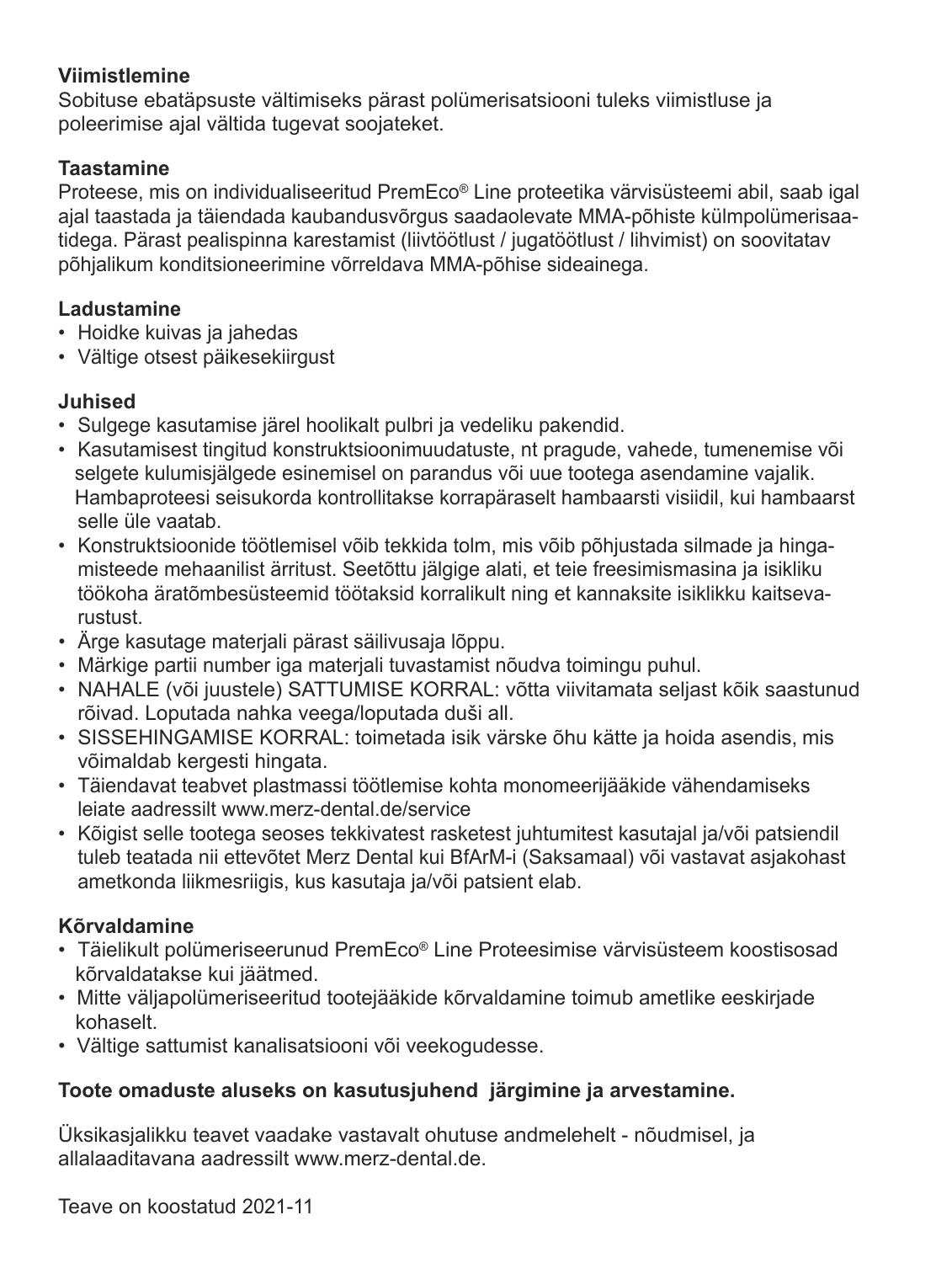## **PremEco® Line Prothetik színrendszer**

Hidegen polimerizálódó, MMA (metil-metakrilát) alapú

### **hu Használati utasítás, kérjük, olvassa el figyelmesen!**

### **Rendeltetés**

Intenzíven színezett műanyag, a mesterséges foghús individuális színű kialakításához protéziskészítéskor. A standard és intenzív színek lehetővé teszik igényes esztétikus megoldások létrehozását, új elkészítésekhez, valamint protézisek utólagos színezéséhez egyaránt.

### **Az orvostechnikai eszközökről szóló 93/42/EGK irányelv, valamint 2017/745/EU rendelet szerinti besorolás**

 A IIa. osztályba tartozó orvostechnikai eszköz az ép nyálkahártyával történő hosszú távú érintkezésre.

**Páciens-célcsoportok**  Minden nem és korosztály

**Célfelhasználók**Fogászati szakemberek

### **Javallat**

• Fog teljes vagy részleges elvesztése

### **Ellenjavallatai**

• Valamely alkotórésszel szembeni túlérzékenység

### **Összetétel**

A PremEco® Line Prothetik színrendszerpor az alábbiakat tartalmazza:

- PMMA (polimer és kopolimer)
- Barbitursav-katalizátorrendszer
- szerves festékanyagok
- szervetlen színezékek

### **Adagolás és az alkalmazás módja**

- A színek bevitelét csak akkor kell megkezdeni, ha az összes egyéb munkafolyamat kész, és a küvetta, illetve a modellek öntésre készen állnak.
- A feldolgozáshoz PremEco® Line önthető műanyag monomert kell alkalmazni.
- A színek szabadon keverhetők egymással.
- A felhordás valódi szőrecsettel történik, ecsetvonás-technikával, és közvetlenül a küvettában lesz a gélen a kívánt helyre felhordva.
- Az állagot úgy kell megválasztani, hogy a műanyag képlékeny masszává duzzadhasson. Felhordás után stabil kell legyen, hogy ne folyhasson el nem kívánt helyekre.
- Erős kiszáradás (fehér felület) esetén meg kell nedvesíteni egy kevés monomerrel.
- A teljes mennyiség felhordása után a felületet ismét meg kell nedvesíteni egy kevés monomerrel.

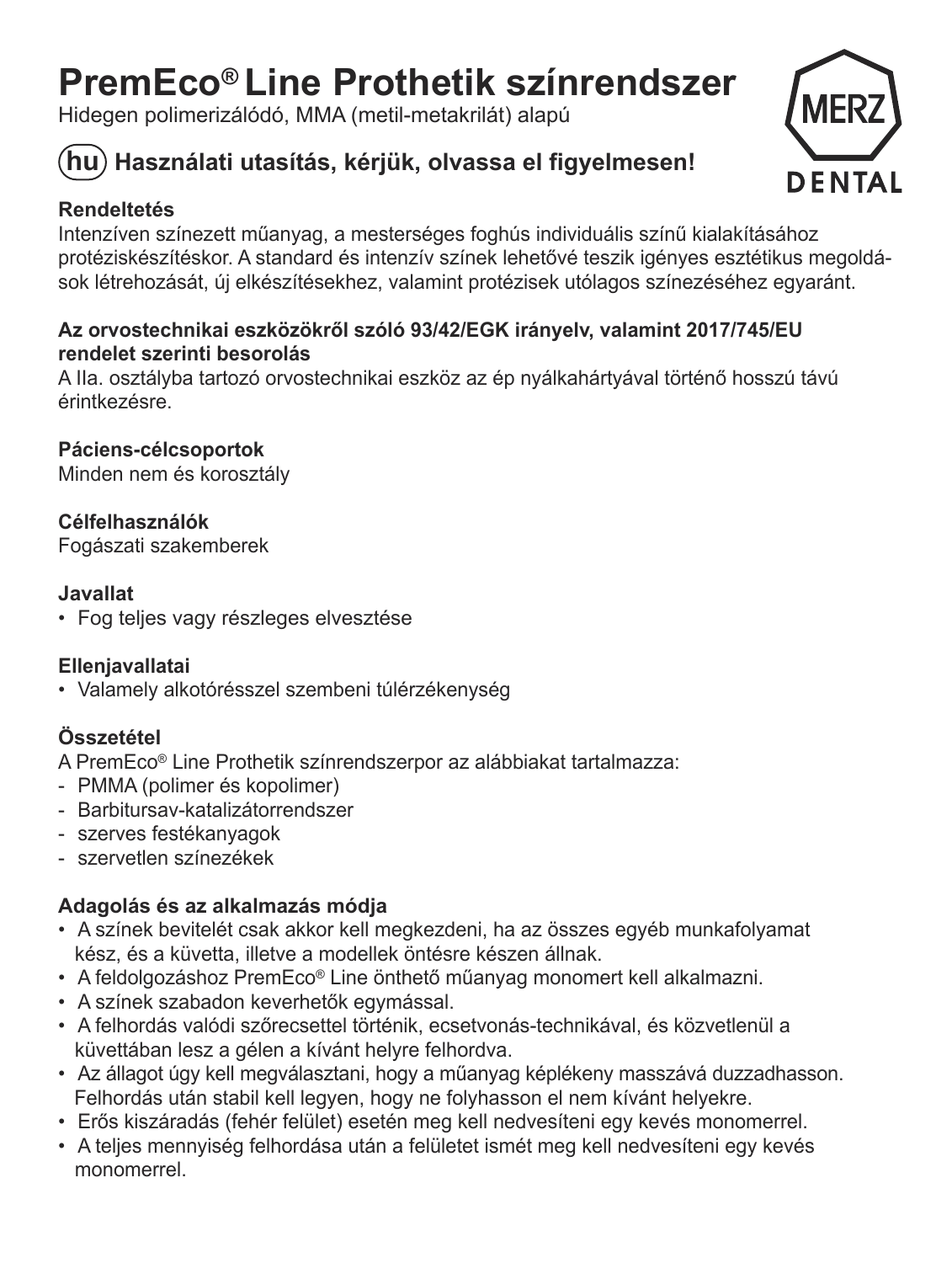- A modellt ismét helyre kell állítani a küvettában, illetve a gélben.
- A küvettát le kell zárni, és a PremEco® Line önthető műanyagot bele kell tölteni.
- Kikeményítés autoklávban, 30 percig kb. 2 2,5 bar nyomáson és 45 °C hőmérsékleten.

*A PremEco® Line Prothetik színrendszer a PremEco® Line kikészítő rendszer terméke. További információ található az interneten, a www.merz-dental.de webhelyen.*

### **Kikészítés**

 A polimerizáció utáni illeszkedési pontatlanságok elkerülése végett a kikészítés és a polirozás alatt kerülni kell az erős hőfejlődést.

### **Helyreállítás**

A PremEco® Line Prothetik színrendszerrel individualizált fogpótlások a kereskedelemben kapható MMA alapú hidegpolimerizátumokkal bármikor helyreállíthatók és kiegészíthetők. A felület felérdesítése (homokszórás/ besugárzás/ csiszolás) után további kondicionálás ajánlott egy hasonló, MMA alapú ragasztószer felhasználásával.

### **Tárolás**

- Száraz és hűvös helyen tárolni
- Közvetlen fényhatástól védve

### **Útmutató**

- A por- és folyadéktartályokat használat után gondosan le kell zárni.
- A konstrukció használattal történő módosulásai pl. repedések, homályosodás vagy egyértelmű kopási nyomok esetén javítás vagy újbóli készítés szükséges. Az ellenőrzést a fogorvosnak a fogpótlás rendszeres utánkövetése keretein belül szükséges elvégeznie.
- A szerkezetek megmunkálása során olyan porok keletkezhetnek, amelyek mechani kailag izgató hatásúak lehetnek a szemre és a légutakra. Emiatt mindig ügyeljen arra, hogy a marógép, illetve az egyedi utólagos megmunkálásra szolgáló munkahely elszívóberende- zése hibátlanul működjön, valamint hogy személyi védőfelszerelése is hibátlan legyen.
- A minőségmegőrzési idő lejárta után tilos az anyagot felhasználni.
- Az anyag azonosítását igénylő minden folyamatnál meg kell adni a tételszámot.
- HA BŐRRE (vagy hajra) KERÜL: Az összes szennyezett ruhadarabot azonnal le kell vetni. A bőrt le kell öblíteni vízzel/zuhanyozás.
- BELÉLEGZÉS ESETÉN: Az érintett személyt friss leveg<sup>ő</sup>re kell vinni, és olyan nyugalmi testhelyzetbe kell helyezni, hogy könnyen tudjon lélegezni.
- A műanyag kompenzálására és a visszamaradt monomerek mennyiségének csökkentésére vonatkozó további információk a www.merz-dental.de/service webcímen találhatók.
- Minden, a jelen termékkel kapcsolatosan a felhasználóknál és/vagy a pácienseknél előforduló súlyos nemkívánatos eseményt jelenteni kell mind a Merz Dentalnak, mind a BfArM-nek (Gyógyszerek és Orvostechnikai Eszközök Német Szövetségi Intézete, Németország), ill. azon tagállam megfelelő illetékes hatóságának, amelyben a felhasználó és/vagy a páciens székhelye található.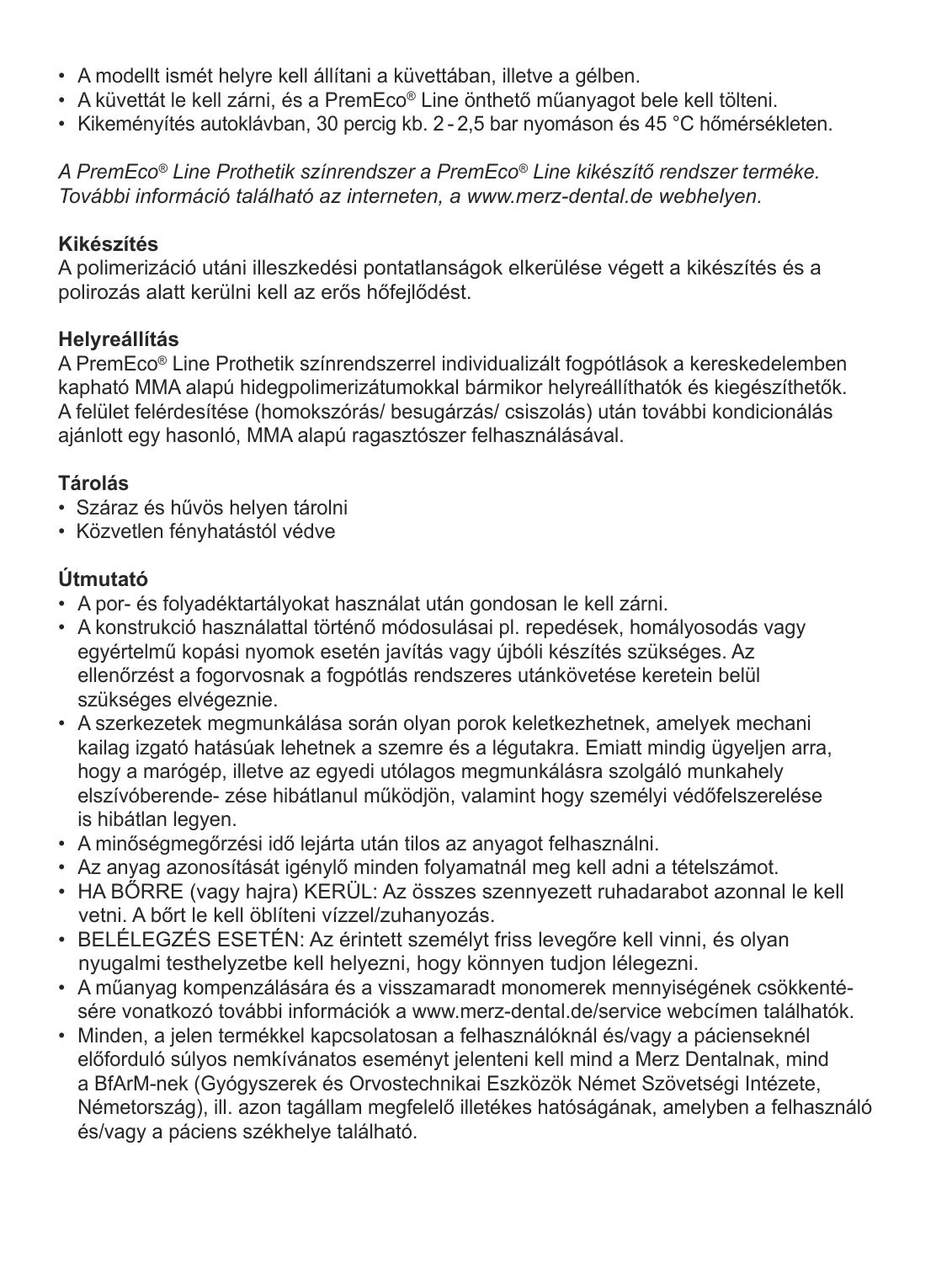### •**Ártalmatlanítás**

- Az PremEco® Line Prothetik színrendszer teljesen kipolimerizált alkotóelemei maradékhulladékként kerülnek ártalmatlanítására.
- A termék nem kipolimerizált maradványainak ártalmatlanítása a hatósági előírásoknak megfelelően.
- Ne hagyja a csatornarendszerbe vagy felszíni vizekbe jutni.

### **A terméktulajdonságok ennek a használatra vonatkozó utasítás a betartásán és figyelembevételén alapulnak.**

Részletesebb információért nézze meg a megfelelő biztonsági adatlapot, amelyet kérésre biztosítunk, illetve mely letölthető a www.merz-dental.de webhelyről.

Az információ kibocsátásának dátuma 2021-11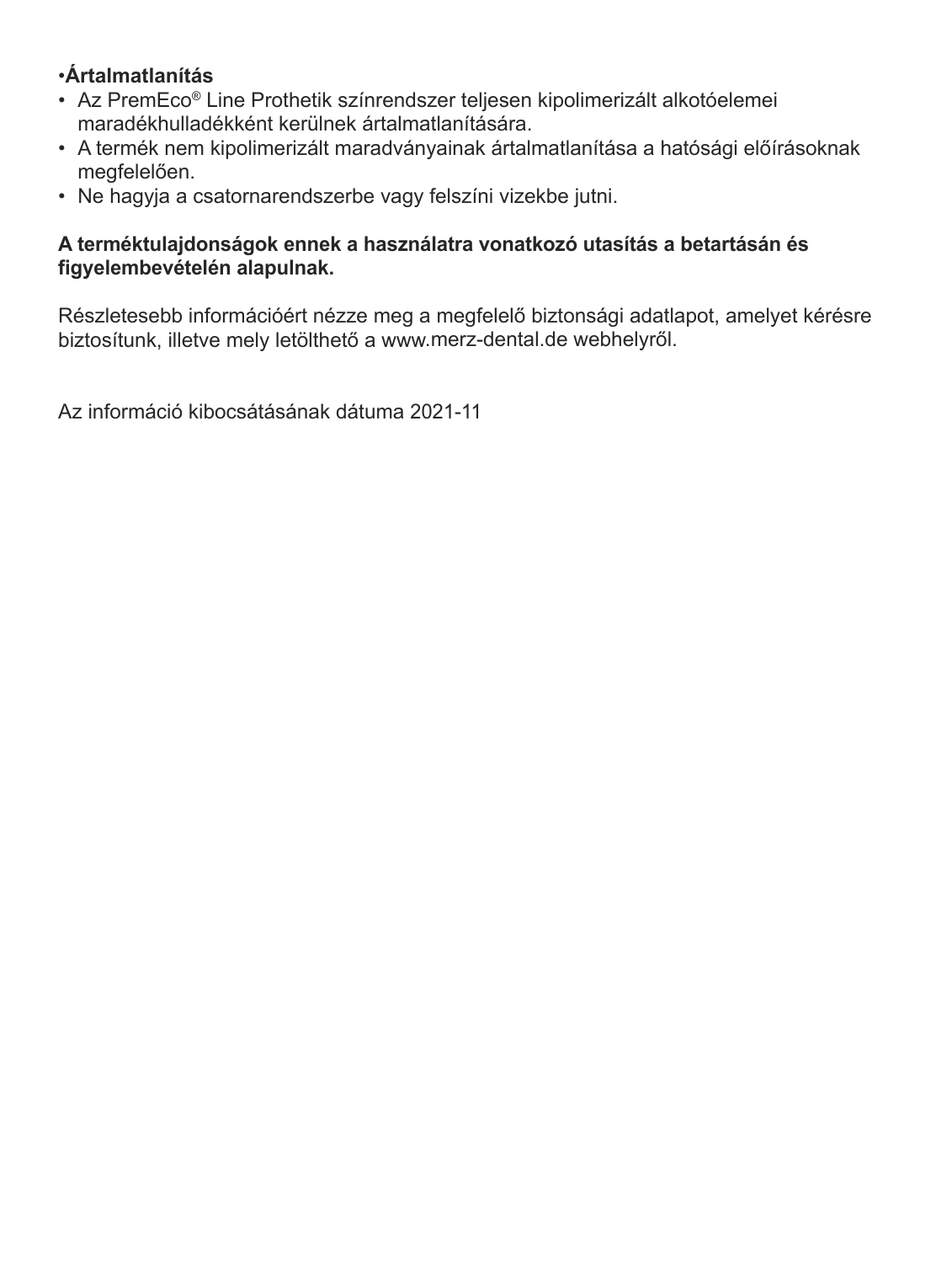## **PremEco® Line Protetický barevný systém**

Za studena polymerizující, intenzivně barvená pryskyřice na bázi MMA (metylmetakrylát)





### **cs Návod k použití, čtěte pečlivě!**

### **Určený účel**

K individuelně zabarvenému vytvoření dásní pro zhotovení protézy. Standardní a intenzivní barvy umožňují vytvoření náročných estetických řešení pro nová zhotovení, ale i pro dodatečnou kolorizaci protézy.

### **Klasifikace podle Směrnice o zdravotnických prostředcích 93/42/EHS a nařízení (EU) 2017/745**

Zdravotnický prostředek třídy IIa pro dlouhodobý kontakt s intaktní sliznicí.

**Cílové populace pacientů** Všechna pohlaví a všechny věkové kategorie

**Zamýšlení uživatelé**  Stomatologický odborný personál

### **Indikace**

• Úplná nebo <sup>č</sup>ástečná ztráta zub<sup>ů</sup>

### **Kontraindikace**

• Přecitlivělost na některou ze složek

### **Složení**

Protetický barevný systém PremEco® Line obsahuje

- PMMA (polymer a kopolymer)
- Katalyzátorový systém kyseliny barbiturové
- Organická barviva
- Anorganické pigmenty

### **Dávkování a způsob použití**

- Nanášení barev započít až, když jsou všechny běžné pracovní procesy ukončeny a kyveta a modely jsou připraveny k lití.
- K opracování pryskyřice k lití PremEco® Line použijte monomer.
- Barvy se mohou libovolně mezi s sebou míchat.
- Nanáší se štětcem s přírodním vlasem štětcovou technikou a aplikuje se přímo v kyvetě na požadované místo na gel.
- Je třeba volit takovou konzistenci, aby pryskyřice nabobtnala k plastické hmotě. Po nanesení by měla být celistvá, aby nestékala na nechtěná místa.
- Při silném vyschnutí (bílé plochy) naneste manomer.
- Po nanesení celkového množství navlhčete plochy ještě jednou monomerem.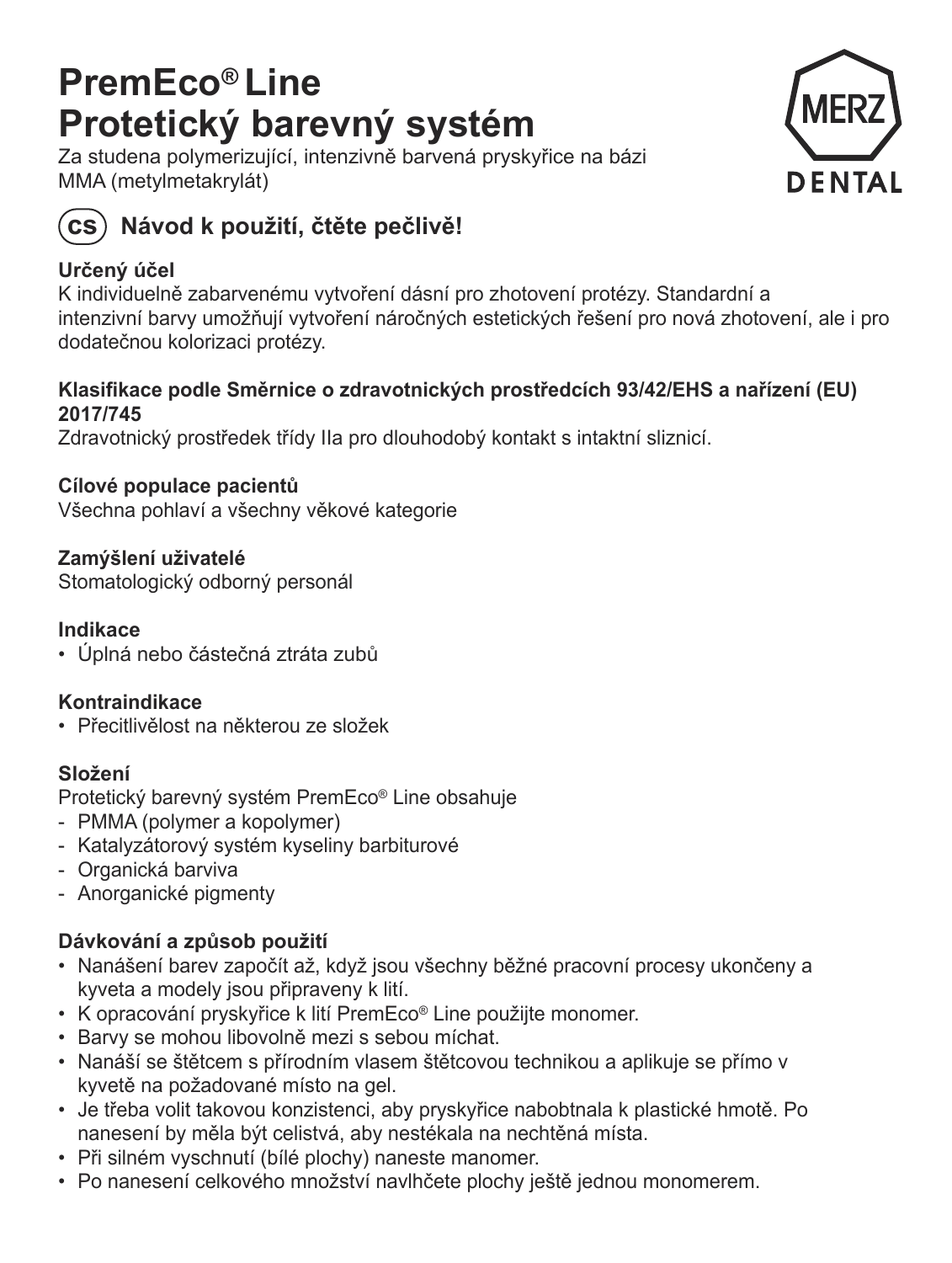- Model přemístit zpět v kyvetě nebo v gelu.
- Kyvetu uzavřít a naplnit pryskyřicí k lití PremEco® Line.
- Polymerizace 30 min v tlakovém hrnci při tlaku 2 2,5 bar a 45 °C.

*Protetický barevný systém PremEco® Line je produkt výrobního systému PremEco® Line. Další informace naleznete na Internetu na www.merz-dental.de*

### **Opracování**

Aby se zamezilo nepřesnostem po polymeraci, mělo by se zabránit během opracovávání a leštění tvorbě vysokých teplot.

### **Opravy a možnosti korektur**

Zubní náhrady, které byly individuálně přizpůsobeny pomocí protetického barevného systému PremEco® Line, se mohou kdykoli opravovat a doplňovat běžně dostupnými polymerizáty za studena na bázi MMA. Po zdrsnění povrchu (pískování / otryskávání / broušení) se doporučuje další úprava pomocí srovnatelného pojiva na bázi MMA.

### **Uchovávání**

- Uchovávejte v suchu a chladnu při teplotě
- Nevystavujte přímému slunečnímu světlu

### **Upozornění**

- Nádoby s práškem a tekutinou po použití dobře uzavřete.
- Při změně konstrukce užíváním, např. v důsledku trhlin, prasklin, zakalení nebo výrazných stop abraze, je nutná oprava nebo zhotovení nové náhrady. Sledování by mělo probíhat formou pravidelného posuzování zubní náhrady v rámci opětovné návštěvy zubní ordinace.
- Při práci s konstrukcemi se může tvořit prach, který může způsobit mechanické podráždění očí a dýchacích cest. Vždy proto dbejte na bezvadné fungování odsávání u svého frézovacího zařízení a na pracovišti a noste osobní ochranné vybavení.
- Po uplynutí data použitelnosti materiál již nepoužívejte.
- Po každém postupu, který vyžaduje identifikaci materiálu, zadejte č. šarže.
- PŘI STYKU S KŮŽÍ (nebo s vlasy): Veškeré kontaminované <sup>č</sup>ásti oděvu okamžit<sup>ě</sup> svlékněte. Opláchněte kůži vodou/osprchujte.
- PŘI VDECHNUTÍ: Přeneste osobu na čerstvý vzduch a ponechte ji v poloze usnadňující dýchání.
- Další informace o úpravě plastového materiálu a o redukci zbytkových monomerů najdete na webu www.merz-dental.de/service
- Všechny závažné nežádoucí příhody u uživatelů a/nebo pacientů, k nimž dojde v souvislosti s tímto výrobkem, je nutno nahlásit společnosti Merz Dental a institutu BfArM (Spolkový institut pro léčiva a zdravotnické prostředky, Německo), jakož i příslušnému úřadu v členském státě, v němž má uživatel a/nebo pacient své sídlo či bydliště.

### **Likvidaci**

- Plně polymerizované součásti PremEco® Line Protetický barevný systém se likvidují jako směsný komunální odpad.
- Nepolymerizované zbytky produktu zlikvidujte v souladu s platnými úředními předpisy.
- Zabraňte průniku do kanalizace, povrchových a podzemních vod.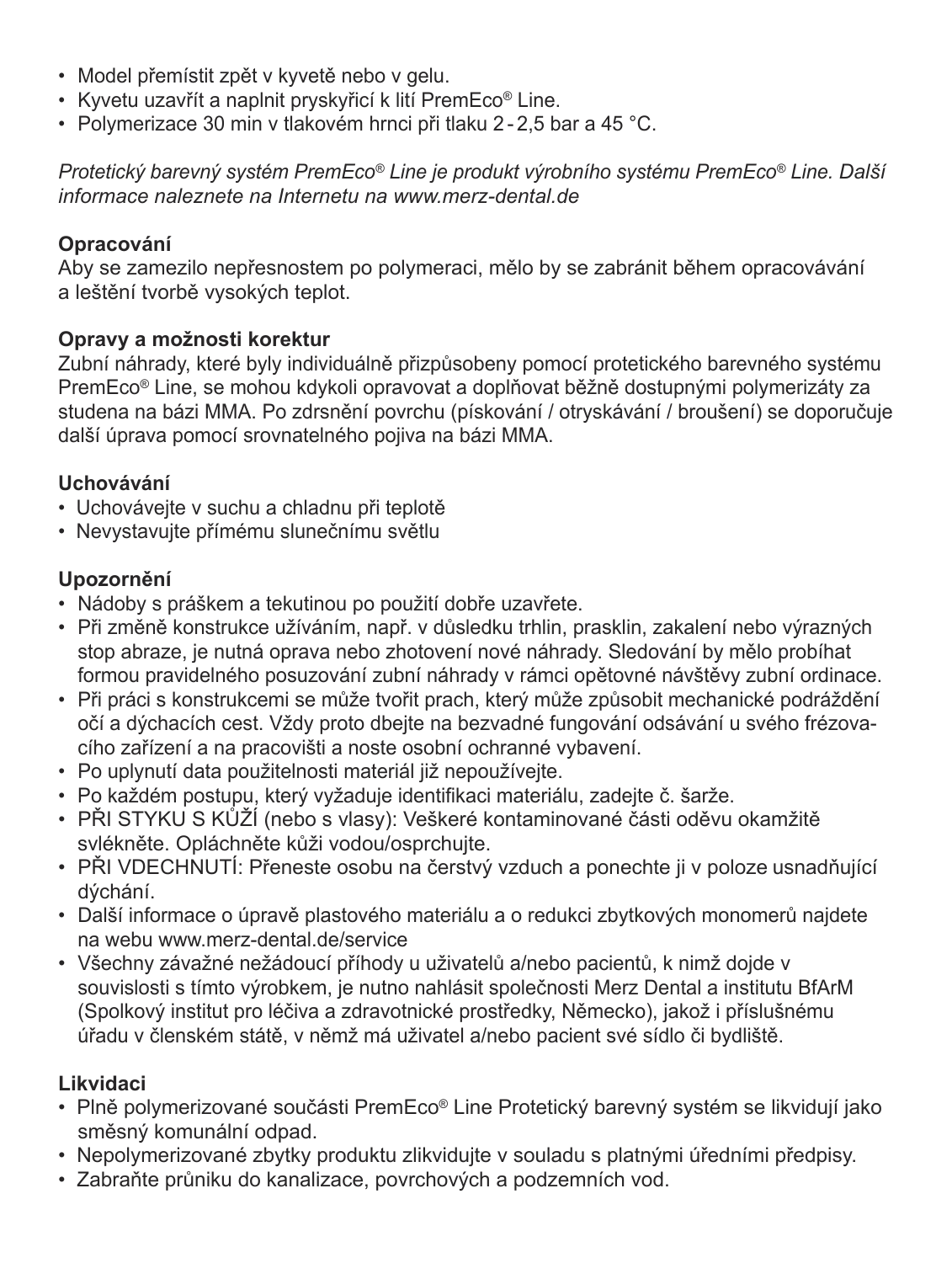### **Vlastnosti výrobku jsou založeny na dodržení těchto návod k použití.**

Podrobné informace naleznete v aktuálním bezpečnostním listu, který vám zašleme na požádání nebo si jej můžete stáhnout na www.merz-dental.de.

Stav informací 2021-11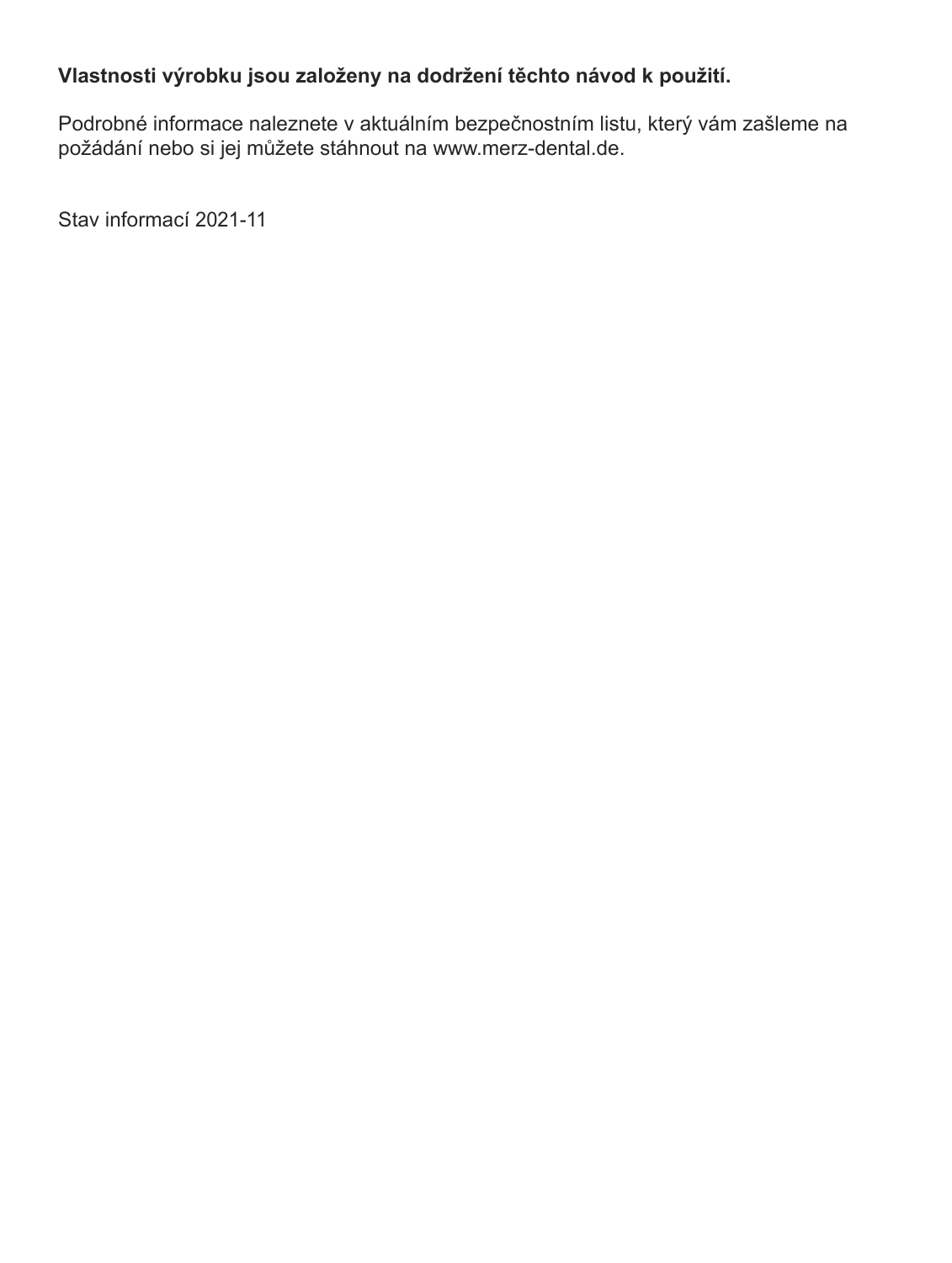## **PremEco® Line Barvni sistem za protetiko**

Hladno polimerizirajoča, intenzivno obarvana umetna masa na osnovi MMA (metilmetakrilat)



### **sl Navodila za uporabo – pozorno preberite!**

### **Predvideni namen**

Za individualno barvno izdelovanje umetne dlesni za protetično dodelavo. Standardne in intenzivne barve omogočajo ustvarjanje zahtevnejših estetskih rešitev, novih izdelav ter naknadnih protetičnih barvanj.

### **Razvrstitev v skladu z Direktivo MDD 93/42/EGS in MDR (EU) 2017/745**

Medicinski pripomoček razreda IIa za dolgotrajni stik z nepoškodovano sluznico.

**Ciljne skupine pacientov**  Vsi spoli in starostne skupine

**Predvideni uporabniki**  Zobozdravstveni strokovnjaki

### **Indikacija**

• Popolna ali delna izguba zob

### **Kontraindikacije**

• Preobčutljivost na katero od sestavin

### **Sestava**

Barvni sistem za protetiko v prahu PremEco® Line vsebuje

- PMMA (polimer in kopolimer)
- sistem katalizatorja barbiturne kisline
- organska barvila
- anorganske pigmente

### **Doziranje in način uporabe**

- Nameščanje barv začnite šele, ko dokončate vse običajne delovne postopke in so kiveta in modeli za ulivanje pripravljeni.
- Za obdelavo uporabite monomer iz umetne mase za ulivanje PremEco® Line.
- Barve se lahko poljubno mešajo med seboj.
- Nanašanje poteka s čopičem iz naravnih dlak s tehniko nanašanja s čopičem in se nanese neposredno v kiveti na želeno mesto na gelu.
- Konsistenco izberite tako, da lahko umetna masa nabrekne v plastično maso. Po nanašanju mora biti trdna, da ne steče na neželena mesta.
- Če se preveč osuši (bela površina), oškropite z monomerom.
- Po nanašanju celotne količine površino še enkrat navlažite z malo monomera.
- Model repozicionirajte v kiveto oz. gel.
- Kiveto zaprite in napolnite z umetno maso za ulivanje PremEco® Line.
- Strjevanje: 30 min v tlačni posodi pri 45 °C in tlaku 2 2,5 bara.

*Barvni sistem za protetiko PremEco® Line je izdelek iz sistema za končno obdelavo PremEco® Line. Nadaljnje informacije poiščite na spletni strani www.merz-dental.de.*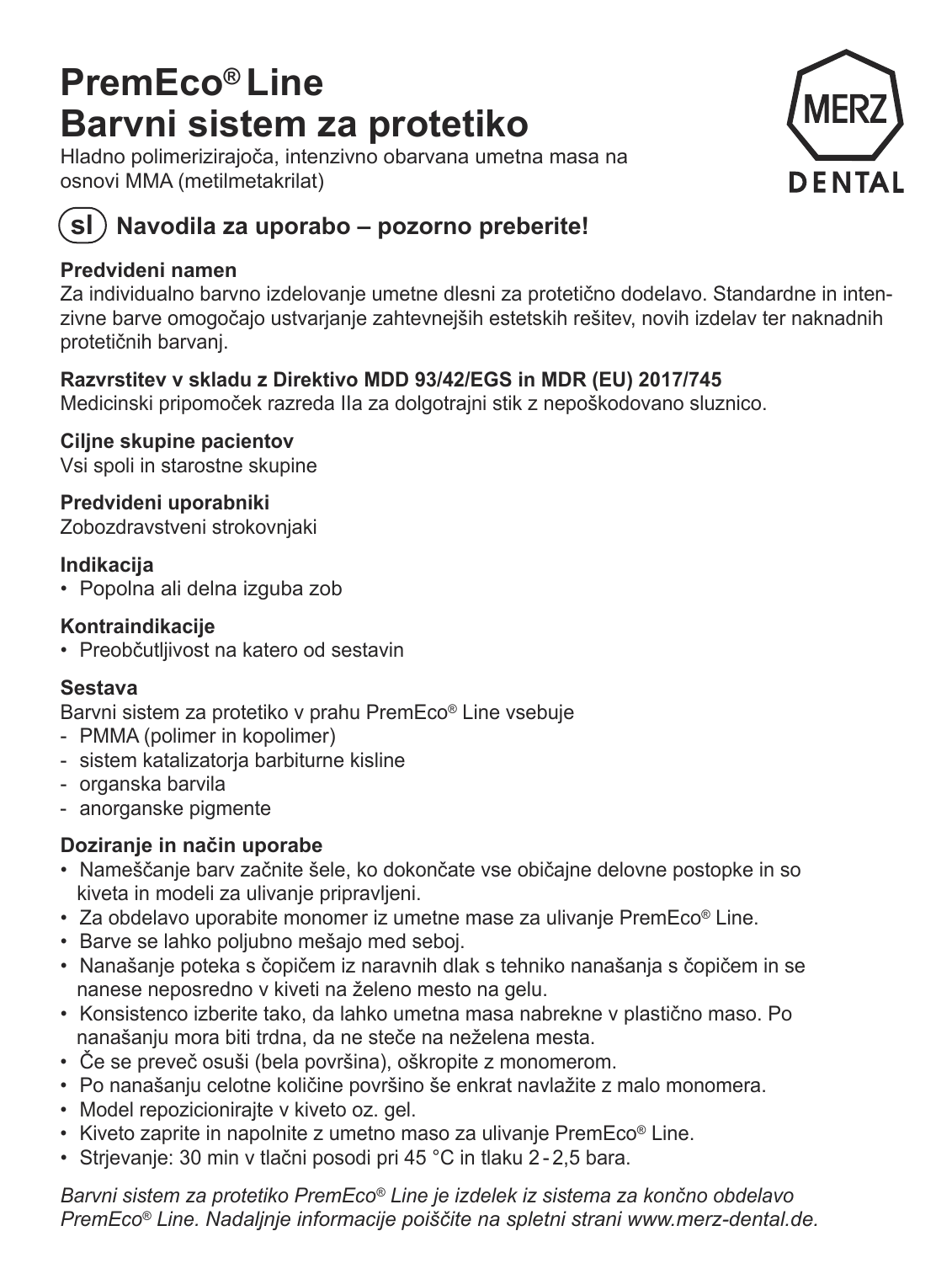### **Obdelava**

Da se izognete nenatančnosti prileganja po polimerizaciji, se med obdelavo in poliranjem obdelovanec ne sme preveč segreti.

### **Ponovna izdelava**

 Proteze, ki so individualizirane z barvnim sistemom za protetiko PremEco® Line, lahko kadar koli ponovno izdelate in dopolnite z običajnimi hladnimi polimerizati na osnovi MMA. Potem ko površino naredite hrapavo (peskanje/curek/brušenje), je priporočljiva nadaljnja priprava s primerljivim vezivom na osnovi MMA.

### **Shranjevanje**

- Shranjujte na suhem in hladnem mestu
- Se izogibajte neposredni svetlobi

### **Napotki**

- Posodici s praškom in tekočino po uporabi dobro zaprite.
- V primeru sprememb konstrukcije med uporabo, npr. zaradi razpok, prelomov, motnosti ali očitnih sledov abrazije, bo potrebna reparacija ali nova izdelava. Zobozdravnik naj spremlja stanje ob rednih obiskih v zobozdravstveni ordinaciji.
- Pri obdelavi rekonstrukcij iz lahko nastaja prah, ki lahko privede do mehanskega draženja oči in dihal. Pri posamezni obdelavi pazite na pravilno uporabo odsesavanja na rezkalniku in delovnem mestu ter na lastno osebno zaščitno opremo.
- Materiala po poteku roka uporabe ne uporabljajte več.
- Pri vsakem postopku, pri katerem je potrebna identifikacija materiala, navedite številko lota.
- PRI STIKU S KOŽO (ali lasmi): Takoj sle<sup>č</sup>i vsa kontaminirana oblačila. Izprati kožo z vodo/prho.
- PRI VDIHAVANJU: Prenesti osebo na svež zrak in jo pustiti v udobnem položaju, ki olajša dihanje.
- Dodatne informacije o temperiranju umetne mase in zmanjševanju presežne vsebnosti monomerov najdete na povezavi www.merz-dental.de/service
- O vseh hudih incidentih, ki se v povezavi s tem pripomočkom zgodijo uporabniku in/ali pacientu, je treba poročati družbi Merz Dental ter tudi Nemškemu zveznemu inštitutu za zdravila in medicinske pripomočke (BfArM) oz. pristojnemu organu v državi članici, kjer se nahaja uporabnik in/ali pacient.

### **Odstranjevanje**

- Popolnoma polimerizirane PremEco® Line sestavine sistema Barvni sistem za protetiko se odstranjujejo kot ostali odpadki.
- Odstranjevanje nepolimeriziranih ostankov izdelka mora potekati v skladu s predpisi.
- Ne sme priti v kanalizacijo ali vode.

### **Lastnosti izdelka temeljijo na upoštevanju teh navodil za uporabo.**

Podrobne informacije poiščite na ustreznem varnostnem listu, ki je na zahtevo na voljo za prenos na spletni strani www.merz-dental.de.

Stanje informacij 2021-11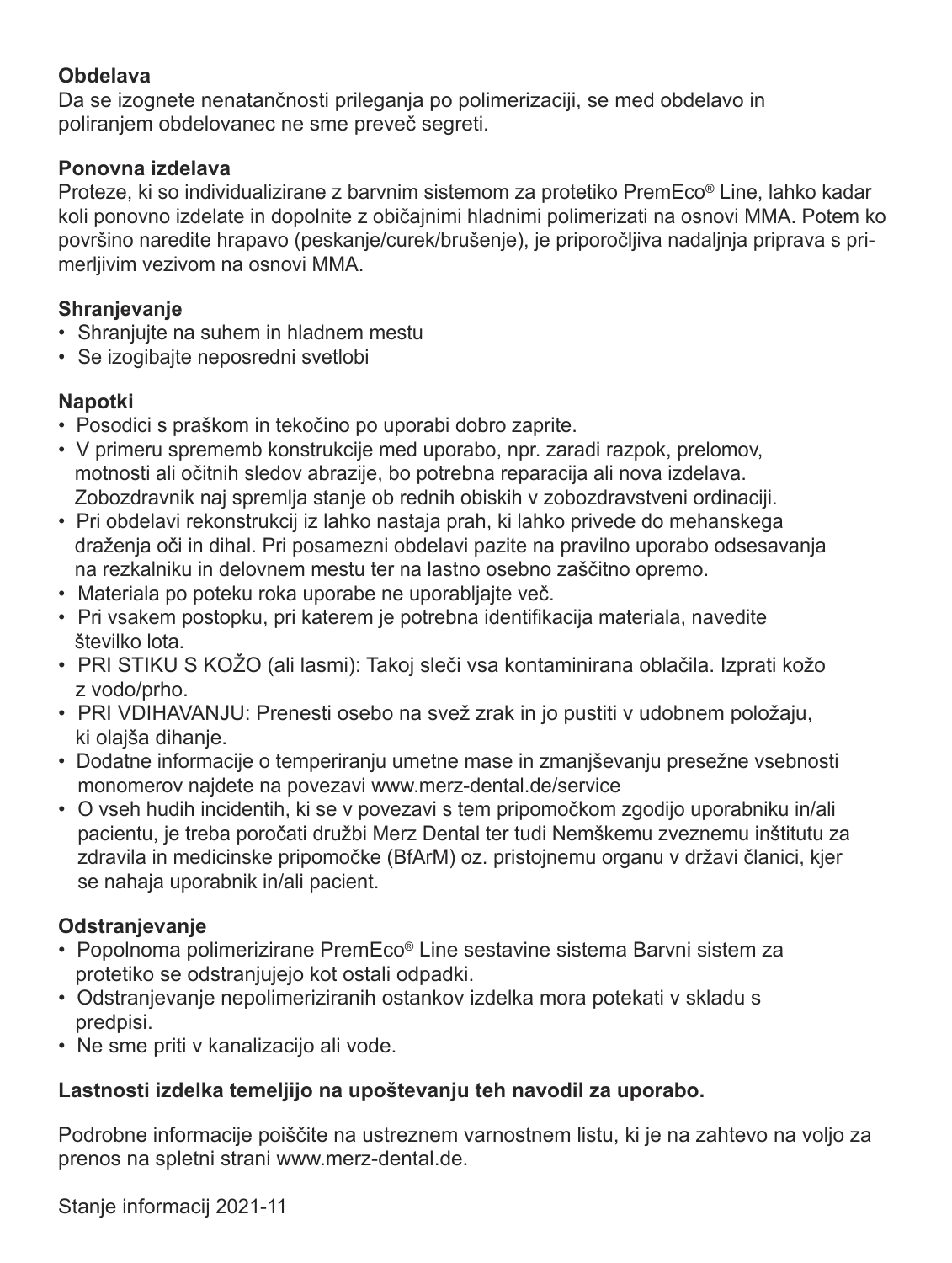## **PremEco® Line Systém farieb pre protetiku**

Za studena polymerizujúca, intenzívne zafarbená umelá hmota na báze MMA (metylmetakrylát)





### $({\mathbf{sk}})$  Tento návod na používanie, si, prosím, pozorne prečítaite!

### **Účel použitia**

Na individuálnu farebnú úpravu umelého ďasna na zhotovovanie

protéz. Štandardné a intenzívne farby umož<sup>ň</sup>ujú vytvorenie náročných estetických riešení ako pri novo zhotovovaných protézach, tak aj pri dodatočnom kolorovaní protéz.

### **Klasifikácia v súlade s MDD 93/42/EHS ako aj MDR (EÚ) 2017/745**

Zdravotnícka pomôcka triedy IIa určená na dlhodobý kontakt s neporušenou sliznicou.

**Cieľové skupiny pacientov** 

Všetky rody a vekové skupiny

**Predpokladaní používatelia**  Odborný stomatologický personál

### **Indikácia**

• Úplná alebo <sup>č</sup>iastočná strata zubov

### **Kontraindikácia**

• Precitlivenosť na niektrú zo zložiek

### **Zloženie**

Práškový systém farieb pre protetiku PremEco® Line obsahuje:

- PMMA (polymér a kopolymér)
- systém katalyzátorov kyseliny barbiturovej
- organické farbivá
- anorganické pigmenty

### **Dávkovanie a spôsob použitia**

- S ofarbovaním začnite až vtedy, keď sú ukončené všetky bežné pracovné operácie a je pripravená kyveta a modely na odlievanie.
- Na spracovanie liatej umelej hmoty PremEco® Line použite monomér.
- Farby sú navzájom voľne miešateľné.
- Nanášajú sa pomocou štetca z prírodného vlasu, priamo v kyvete na požadované miesto na gél.
- Konzistenciu zvoľte tak, aby umelá hmota mohla napučať na plastickú hmotu. Po nanesení má byť pevná, aby netiekla do nežiadaných miest.
- Pri silnom schnutí (biely povrch) zvlhčite monomérom.
- Po nanesení celého množstva povrch ešte raz navlhčite trochou monoméru.
- Model opäť reponujte v kyvete príp. v géle.
- Kyvetu uzavrite a naplňte liatou umelou hmotou PremEco® Line.
- Vytvrdenie v Papinovom hrnci po dobu 30 minút pri tlaku cca 2 2,5 bar a teplote 45 °C.

*Systém farieb pre protetiku PremEco® Line je produktom dokončovacieho systému PremEco® Line. Ďalšie informácie nájdete na Internete na adrese www.merz-dental.de.*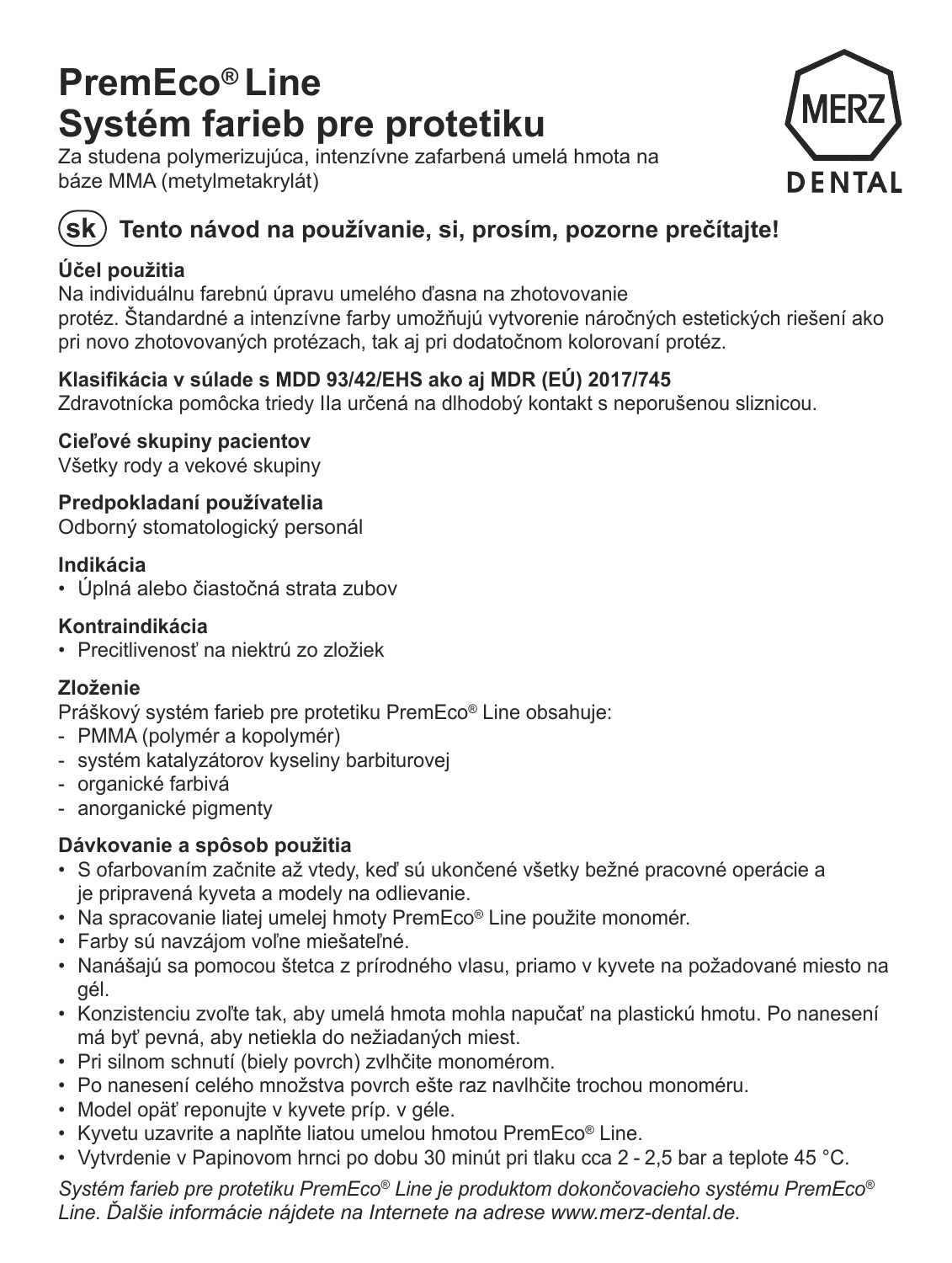### **Vypracovanie**

Aby sa zabránilo nepresnostiam pri napasovaní po polymerizácii, je nutné počas vypracovávania a leštenia zabrániť tvorbe vysokých teplôt.

### **Obnova**

Protézy, ktoré boli pomocou systému PremEco® Line Prothetik Color prispôsobené individuálnym potrebám, môžu byť kedykoľvek opravené a doplnené bežne dostupnými studenými polymerizátmi na báze MMA. Po zdrsnení povrchu (pieskovanie / ožarovanie / brúsenie) sa odporúča ďalšie prispôsobenie povrchu pomocou porovnateľného priľnavého materiálu na báze MMA.

### **Uskladnenie**

- Skladujte ich v suchom a chladnom prostredí
- Zabráňte priamemu pôsobenia svetla

### **Pokyny**

- Nádoby na prášok a tekutinu po použití starostlivo uzavrite.
- Pri zmene konštrukcie vplyvom opotrebovania napr. vplyvom trhlín, zlomov, zakalenia alebo jasných stôp abrazívnosti je nevyhnutná oprava alebo nové vyhotovenie. Kontrola by mala nasledovať pomocou pravidelného posúdenia zubnej náhrady v rámci opätovného predstavenia v praxi zubného lekára.
- Pri spracovaní konštrukcií môže vzniknúť prach, ktorý môže viesť k mechanickému podráždeniu očí a dýchacích ciest. Preto vždy zachovajte bezchybnú funkčnosť odsávania Vašich frézovacích prístrojov a pracoviska na individuálne doopracovanie, ako aj Vašich osobných ochranných prostriedkov.
- Po uplynutí dátumu trvanlivosti tento materiál nepoužívajte.
- Pri každom postupe, ktorý si vyžaduje identifikáciu materiálu, uveďte číslo šarže.
- PRI KONTAKTE S POKOŽKOU (alebo vlasmi): Všetky kontaminované <sup>č</sup>asti odevu okamžite vyzlečte. Pokožku opláchnite vodou/sprchou.
- PRI VDÝCHNUTÍ: Presuňte osobu na čerstvý vzduch a umožnite jej pohodlne dýchať.
- Ďalšie informácie o nakladaní s plastom a o znížení zbytkového monoméru nájdete tu: www.merz-dental.de/service
- Všetky závažné prípady súvisiace s týmto produktom, ktoré sa vyskytli u používateľov a/alebo pacientov, je potrebné nahlásiť tak spoločnosti Merz Dental, ako aj Spolkovému úradu pre kontrolu liečiv a zdravotníckych pomôcok (BfArM, Nemecko), príp. kompetentnému úradu v konkrétnom členskom štáte, v ktorom používateľ a/alebo pacient sídli.

### **Ikvidácii**

- Úplne vypolymerizované sú<sup>č</sup>asti PremEco® Line Systém farieb pre protetiku sa zlikvidujú ako zvyšný odpad.
- Likvidácia nevypolymerizovaných zvyškov produktu podľa úradných predpisov.
- Nesmie sa dostať do kanalizácie alebo vody.

### **Vlastnosti tohto výrobku sú podmienené dodržaním a rešpektovaním tohto návodu na používanie.**

Podrobné informácie nájdete v príslušnej Karte bezpečnostných údajov - o ktorú môžete požiadať a stiahnuť zo stránky www.merz-dental.de.

Podľa stavu informácií v 2021-11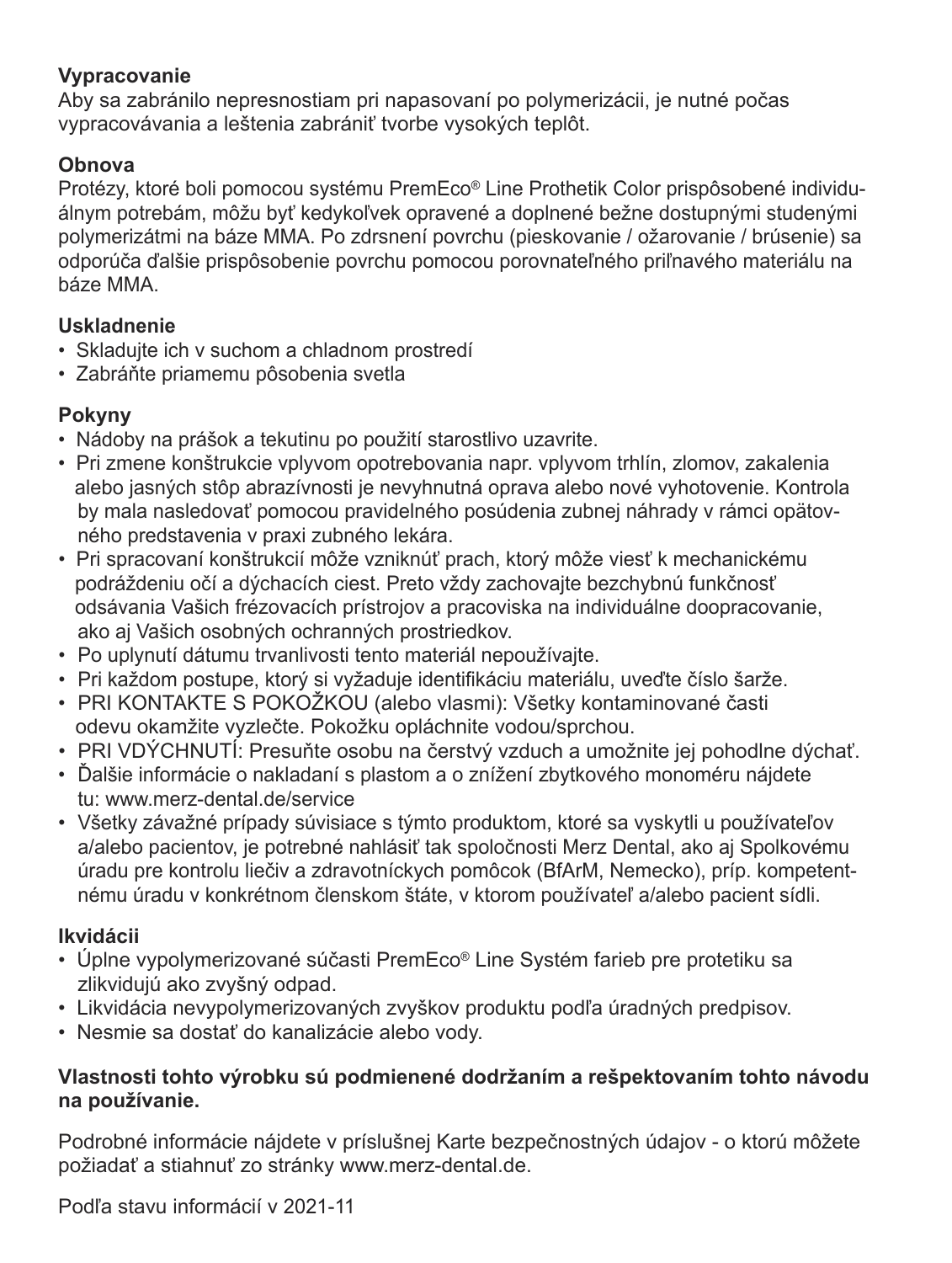## **PremEco® Line Χρωματικό σύστημα προσθετικής**

Έντονα χρωματισμένη σύνθετη ρητίνη ψυχρού πολυμερισμού, με βάση MMA (μεθακρυλικός μεθυλεστέρας)



### **el Οδηγίες χρήσης, διαβάστε προσεκτικά!**

### **Σκοπός**

Για τον ατομικό χρωματικό σχεδιασμό των τεχνητών ούλων για την ολοκλήρωση οδοντοστοιχιών. Τυπικές και έντονες αποχρώσεις επιτρέπουν τη δημιουργία εξελιγμένων αισθητικών λύσεων τόσο για τον πρώτο όσο και για επακόλουθο χρωματισμό οδοντοστοιχιών.

### **Ταξινόμηση σύμφωνα με την οδηγία MDD 93/42/ΕΟΚ και τον κανονισμό MDR (ΕΕ) 2017/745**

Ιατροτεχνολογικό προϊόν κατηγορίας ΙΙα για μακροχρόνια επαφή με άθικτο βλεννογόνο.

**Ομάδες-στόχοι ασθενών** Όλα τα φύλα και οι ηλικιακές ομάδες

### **Προοριζόμενοι χρήστες**

Επαγγελματίες οδοντίατροι

### **Ένδειξη**

• Πλήρης ή μερική απώλεια οδόντων

### **Αντένδειξη**

• Υπερευαισθησία σε οποιοδήποτε από τα συστατικά

### **Σύνθεση**

Η σκόνη του χρωματικού συστήματος προσθετικής PremEco® Line περιέχει

- PMMA (πολυμερές και συμπολυμερές)
- Σύστημα καταλύτη βαρβιτουρικού οξέος
- Οργανικές χρωστικές
- Ανόργανες χρωστικές

### **Δοσολογία και χορήγηση**

- Αρχίστε να τοποθετείτε τα χρώματα μόνο εάν έχουν ολοκληρωθεί όλες οι συνήθεις εργασίες και το μούφλο και τα εκμαγεία είναι έτοιμα για χύτευση.
- Για την επεξεργασία χρησιμοποιείται η ρητίνη χύτευσης μονομερούς PremEco® Line.
- Τα χρώματα μπορούν να αναμιχθούν ελεύθερα μεταξύ τους.
- Η εφαρμογή γίνεται με ένα πινελάκι με φυσικές τρίχες στην τεχνική πινέλου και εφαρμόζεται απευθείας στο μούφλο στην επιθυμητή θέση επάνω στο ζελέ.
- Επιλέξτε τη σύσταση έτσι ώστε η σύνθετη ρητίνη να μπορεί να διογκωθεί σε μια εύπλαστη μάζα. Θα πρέπει να είναι σταθερή μετά την εφαρμογή, έτσι ώστε να μη ρέει προς ανεπιθύμητες θέσεις.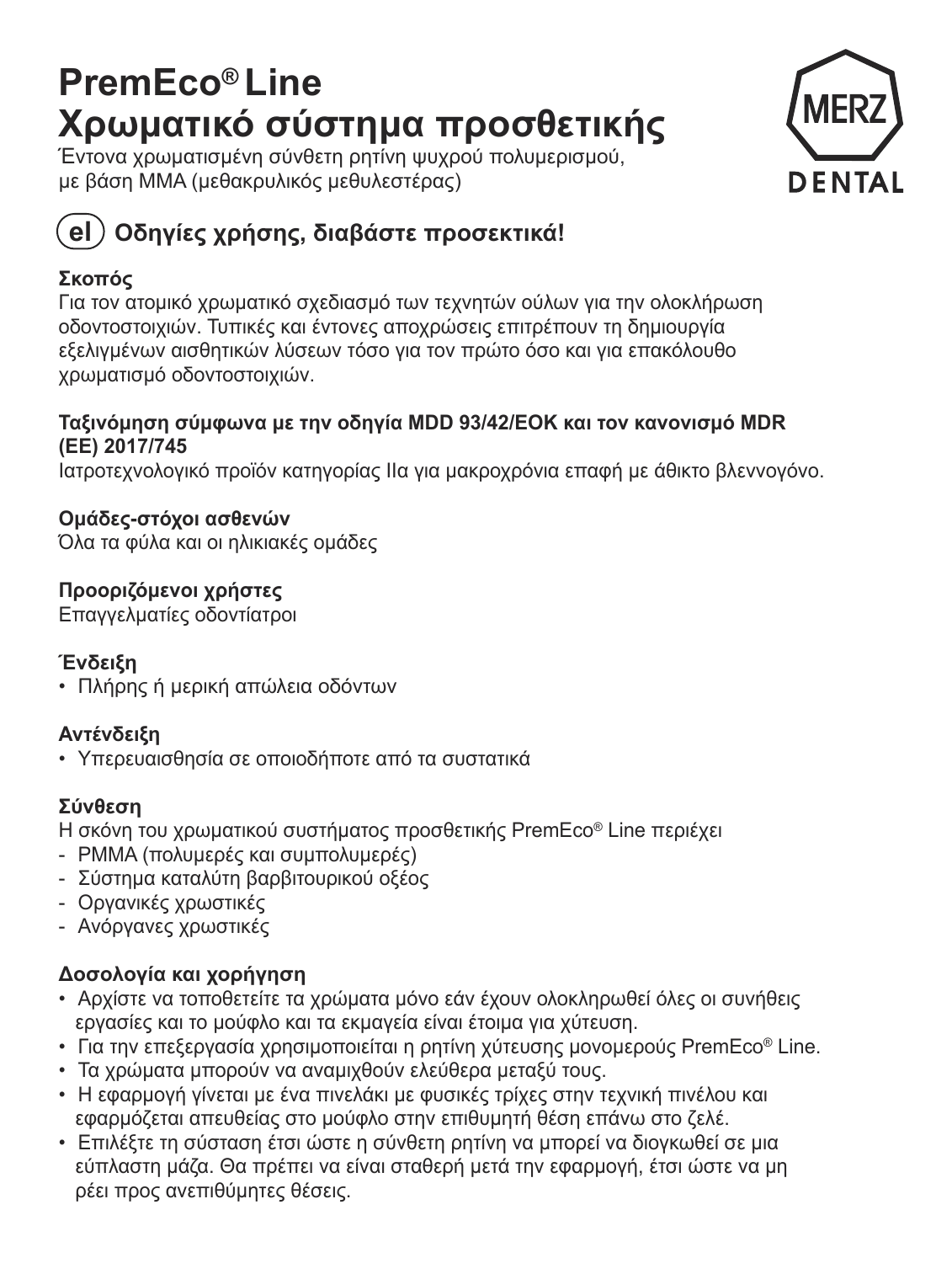- Σε περίπτωση που στεγνώσει πολύ (λευκή επιφάνεια) διαβρέξτε με μονομερές.
- Μετά την εφαρμογή ολόκληρης της ποσότητας, υγράνετε εκ νέου τις επιφάνειες με λίγο μονομερές.
- Τοποθετήστε ξανά το μοντέλο στην κυψελίδα ή σε τζελ.
- Κλείστε το μούφλο και ρίξτε τη ρητίνη χύτευσης PremEco® Line.
- Σκλήρυνση στην κεφαλή πίεσης 30 λεπτά σε περ. 2 2,5 bar και 45 °C.

*Το χρωματικό σύστημα προσθετικής PremEco® Line είναι ένα προϊόν από το σύστημα κατασκευής PremEco® Line. Για περισσότερες πληροφορίες, επισκεφθείτε την ιστοσελίδα με διεύθυνση www.merz-dental.de.*

### **Επεξεργασία**

Για να αποφευχθούν οι ανακρίβειες εφαρμογής μετά τον πολυμερισμό, αποφύγετε τη σημαντική ανάπτυξη θερμότητας κατά τη διάρκεια της επεξεργασίας και στίλβωσης.

### **Αποκατάσταση**

Οι προσθέσεις που είναι εξατομικευμένες με το χρωματικό σύστημα προσθετικής PremEco® Line μπορούν ανά πάσα στιγμή να αποκατασταθούν και να επιδιορθωθούν χρησιμοποιώντας πολυμερή ψυχρού πολυμερισμού με βάση MMA που κυκλοφορούν στην αγορά. Αφού τραχύνετε την επιφάνεια (εκτριβή / αμμοβολή / τρόχισμα), συνιστάται περαιτέρω προετοιμασία με έναν ισοδύναμο συγκολλητικό παράγοντα με βάση MMA.

### **Αποθήκευση**

- Φυλάσσετε σε δροσερό και ξηρό μέρος σε θερμοκρασία
- αποφεύγετε την άμεση έκθεση στο φως

### **Υποδείξεις**

- Κλείνετε προσεκτικά τα δοχεία της σκόνης και του υγρού μετά τη χρήση.
- Σε περίπτωση μεταβολής της κατασκευής λόγω χρήσης, π.χ. σχισμές, ρωγμές, αδιαφάνεια ή εμφανή σημεία αποτριβής, απαιτείται επιδιόρθωση ή νέα παρασκευή. Η παρακολούθηση πρέπει να γίνεται με τακτική εξέταση των οδοντοστοιχιών στο πλαίσιο της επαναληπτικής επίσκεψης στο οδοντιατρείο.
- Κατά την επεξεργασία κατασκευών από μπορεί να δημιουργηθούν σκόνες που μπορεί να προκαλέσουν τον μηχανικό ερεθισμό των ματιών και του αναπνευστικού συστήματος. Ως εκ τούτου, φροντίζετε πάντα την εύρυθμη λειτουργία αναρρόφησης για τη συσκευή φρεζαρί σματος και τον χώρο εργασίας για ατομική μετεπεξεργασία καθώς και τον εξοπλισμό προσωπικής προστασίας σας.
- Μη χρησιμοποιείτε το προϊόν μετά την ημερομηνία λήξης.
- Να αναφέρετε τον αριθμό LOT σε κάθε διαδικασία, η οποία απαιτεί την αναγνώριση του υλικού.
- ΣΕ ΠΕΡΙΠΤΩΣΗ ΕΠΑΦΗΣ ΜΕ ΤΟ ΔΕΡΜΑ (ή με τα μαλλιά): Βγάλτε αμέσως όλα τα μολυσμένα ρούχα. Ξεπλύντε την επιδερμίδα με νερό/στο ντους.
- ΣΕ ΠΕΡΙΠΤΩΣΗ ΕΙΣΠΝΟΗΣ: Μεταφέρατε τον παθόντα στον καθαρό αέρα και αφήστε τον να ξεκουραστεί σε στάση που διευκολύνει την αναπνοή.
- Για περισσότερες πληροφορίες σχετικά με το φινίρισμα του συνθετικού υλικού και τη μείωση του υπολειπόμενου μονομερούς, επισκεφθείτε την ηλεκτρονική διεύθυνση www.merz-dental.de/service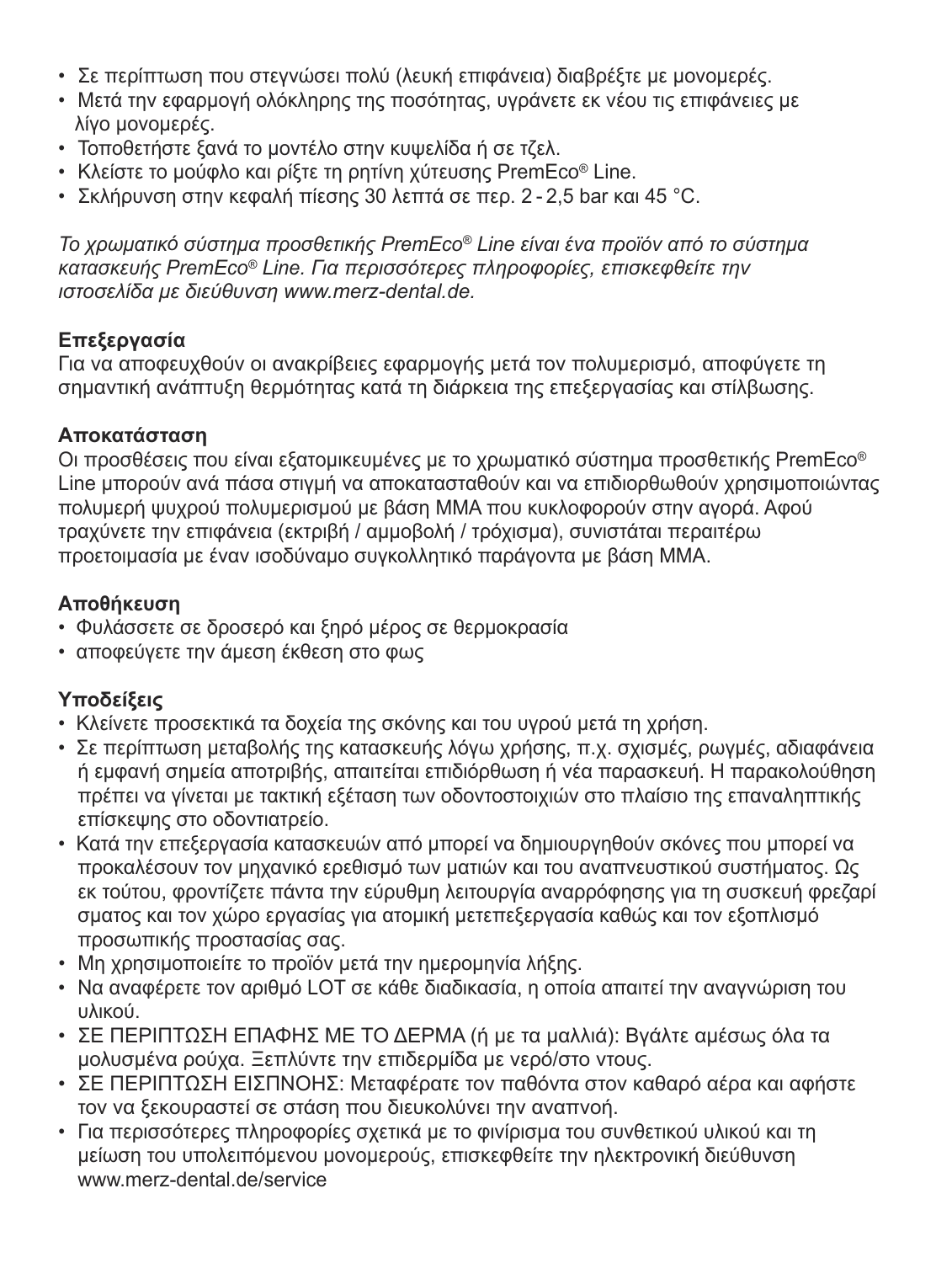• Όλα τα σοβαρά περιστατικά που τυχόν συμβούν με τους χρήστες ή/και τους ασθενείς σε σχέση με αυτό το προϊόν πρέπει να αναφερθούν στην Merz Dental, καθώς και στην BfArM (Ομοσπονδιακό Ινστιτούτο Φαρμάκων και Ιατροτεχνολογι- κών Προϊόντων - Γερμανία) ή στην αντίστοιχη αρμόδια αρχή του κράτους μέλους στο οποίο είναι εγκατεστημένος <sup>ο</sup> χρήστης ή/και <sup>ο</sup> ασθενής.

### **Απόρριψης**

- Τα πλήρως πολυμερισμένα στοιχεία του PremEco® Line Χρωματικό σύστημα προσθετικής απορρίπτονται ως κοινά απορρίμματα.
- Απορρίπτετε τα μη πολυμερισμένα υπολείμματα του προϊόντος σύμφωνα με τους επίσημους κανονισμούς.
- Να μην απορρίπτεται στο αποχετευτικό σύστημα ή στο υδάτινο περιβάλλον.

### **Οι ιδιότητες του προϊόντος βασίζονται στην τήρηση του παρόντος φύλλου χρήσης.**

Για αναλυτικές πληροφορίες ανατρέξτε στα σχετικά δεδομένα ασφαλείας - κατόπιν αιτήματος, και διαθέσιμα για λήψη από τη διεύθυνση www.merz-dental.de.

Ημερομηνία σύνταξης των πληροφοριών 2021-11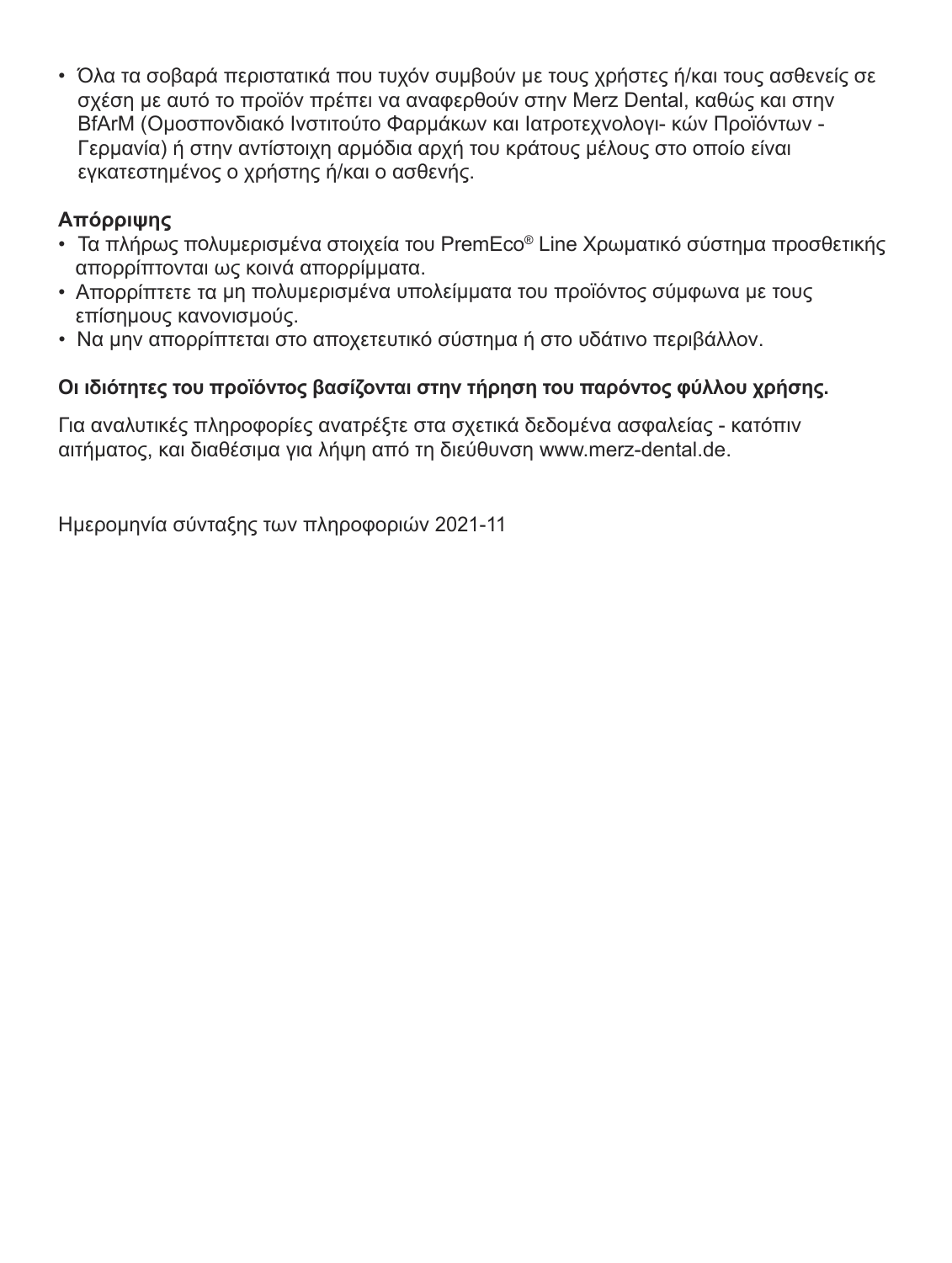## **PremEco® Line Protetik Renk Sistemi**

Soğukta sertleşen, MMA (metil metakrilat) esaslı, yoğun boya icerikli kompozit

### **tr Kullanım kılavuzu, lütfen bir dikkatle okuyun!**



Protez imalatında yapay diş etinin kişiye özel renklendirilmesi amacıyla kullanılan, standart ve yoğun renkler, gerek yeni imalatlarda, gerek müteakip protez renklendirmelerinde iddialı estetik çözümler yaratma olanağı sağlar.

### **MDD 93/42/EWG ve MDR (AB) 2017/745 uyarınca sınıflandırma**

Sağlam mukoza ile uzun süreli temas için Sınıf IIa tıbbi cihaz.

### **Hasta hedef grupları**

Tüm cinsiyetler ve yaş grupları

### **Öngörülen kullanıcı**

Dental uzman personel

### **Endikasyon**

• Tam veya kısmi diş kaybı

### **Kontrendikasyonlar**

• Bileşenlerinden birine karşı aşırı duyarlılık olması

### **Bileşimi**

PremEco® Line Protetik Renk Sistemi tozunun içeriği

- PMMA (polimer ve kopolimer)
- Barbitürik asit katalizör sistemi
- Organik boya maddeleri
- Anorganik pigmentler

### **Doz ve Uygulama Şekli**

- Renkler yerleştirilmeden önce bütün mutat işlemlerin tamamlanmış ve muflanın ve modellerin hazırlanmış olması gerekmektedir.
- İşleme prosedüründe PremEco® Line döküm reçinesinin monomerini kullanın.
- Renkler istendiği gibi birbiriyle karıştırılabilir.
- Fırçayla sürme tekniğinde doğal kıllardan oluşan bir fırça kullanılır ve malzeme doğrudan muflanın içinde, arzu edilen yerlerde jelin üzerine sürülür.
- Kompozitin kıvamını kabararak plastik kıvam alacak şekilde seçin. Sürüldükten sonra sabit kalmalı ve arzu edilmeyen yerlere akmamalıdır.
- Fazla kuruması durumunda (beyaz yüzey) monomerle ıslatın.
- Bütün miktar sürüldükten sonra yüzey tekrar biraz monomerle ıslatılmalıdır.
- Modeli muflada veya jel içerisinde yeniden konumlandırın.
- Muflayı kapatın ve PremEco® Line döküm reçinesini doldurun.
- Sertleşme süresi basınçlı kapta, 45 °C sıcaklık ve 2 2,5 bar basınçta 30 dk.

*PremEco® Line Protetik Renk Sistemi, PremEco® Line üretim sistemine ait bir üründür. Daha ayrıntılı bilgilere İnternet'te www.merz-dental.de altında ulaşabilirsiniz.*

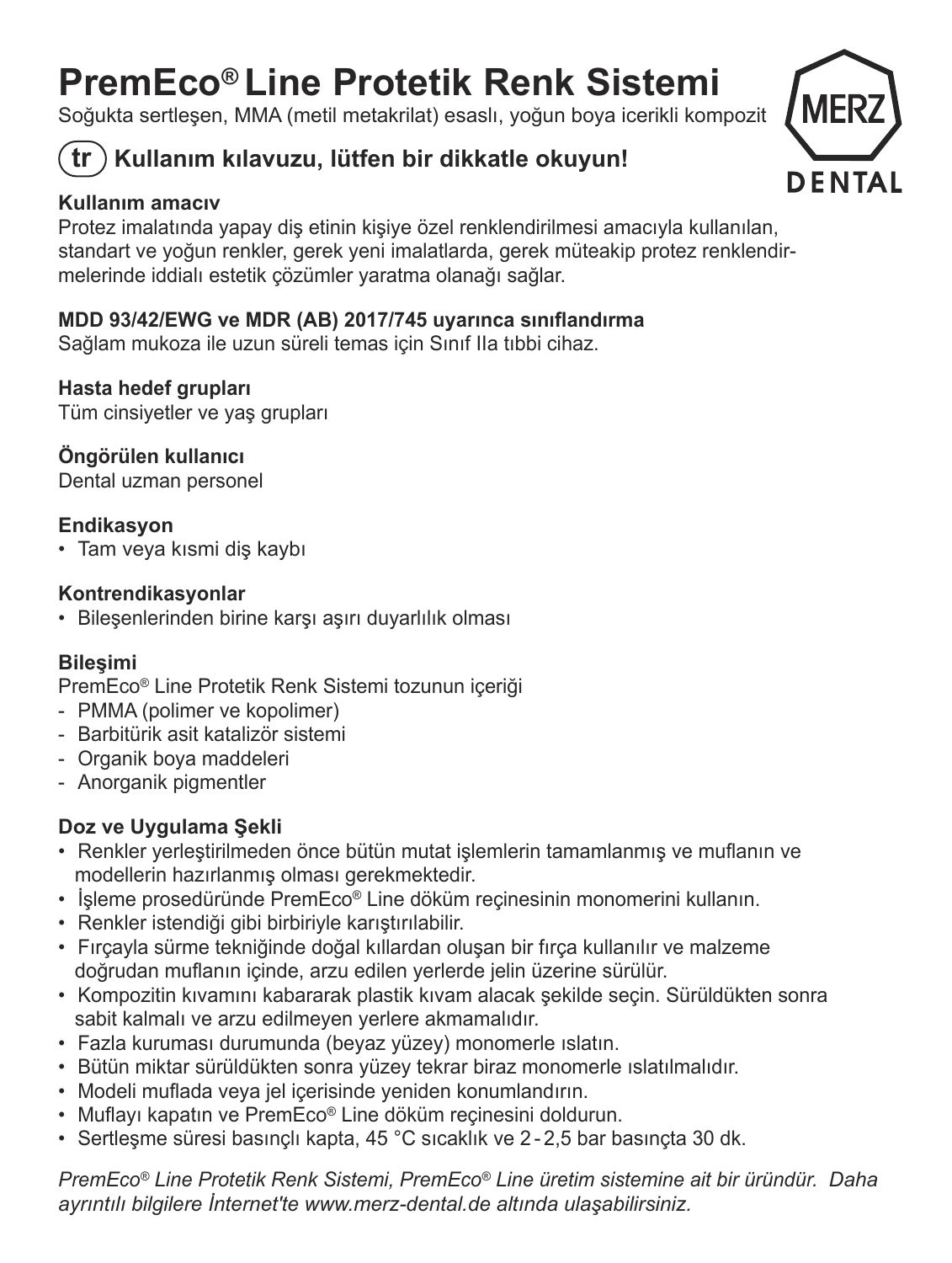### **İnce İşler**

Polimerizasyondan sonra hassas uyumla ilgili sorunları önlemek için ince iş ve parlatma esnasında yoğun ısı oluşumu önlenmelidir.

### **Rekonstrüksiyon**

PremEco® Line Protetik Renk Sistemi ile bireyselleştirilmiş olan protezlerde, piyasada bulunan MMA esaslı soğuk polimerizatlarla her zaman rekonstrüksiyon ve ekleme yapılabilir. Yüzey pürüzlendirildikten (kumlama/ışınlama/aşındırma) sonra, yüzeyin MMA bazlı muadil bir bağlayıcı maddeyle ek bir koşullandırmaya tabi tutulması gereklidir.

### **Saklama**

- Kuru ve serin bir yerde sıcaklıklarda saklayın
- Doğrudan güneş <sup>ı</sup>şığından koruyu

### **Hatırlatmalar**

- Kullanımdan sonra toz ve sıvı kapları itinayla tekrar kapatılmalıdır.
- Konstrüksiyonun örn. çatlak, yarık, leke veya belirgin aşınma izleri nedeniyle değişmesi durumunda onarım ya da yeniden yapım gereklidir. İzleme, diş hekiminin muayenehanesindeki takip ziyaretlerinde protezin düzenli aralıklarla değerlendirilmesi yoluyla yapılmalıdır.
- Konstrüksiyonların işlenmesi sırasında oluşan tozlar gözlerde ve solunum yollarında mekanik tahrişe yol açabilir. Bu nedenle, frezeleme makineniz ile kişiselleştirmeye yönelik çalışmalar yaptığınız iş tezgahınızdaki aspiratörün kusursuz çalışmasına ve kişisel koruyucu donanım kullanmaya dikkat edin.
- Son kullanma tarihi geçtikten sonra malzemeyi kullanmayın.
- Malzemenin tanımlanmasını gerektiren her işlemde, parti (lot) numarasını belirtin.
- DERİYE BULAMIŞSA (ya da saça): Hemen tüm bulaşmış giyisileri çıkarınız. Deriyi suyla yıkayınız.
- SOLUNMASI HALİNDE: Kazazedeyi açık havaya çıkartınız ve nefes alması kolay bir pozisyonda dinlendiriniz.
- Plastiğin işlenmesi ve kalan monomerin azaltılması hakkında daha fazla bilgiyi www.merz-dental.de/service adresinde bulabilirsiniz.
- Bu ürünle bağlantılı kullanıcılar ve / veya hastalarla ilgili tüm ciddi olaylar hem Merz Dental hem de BfArM'e (Federal İlaç ve Tıbbi Ürünler Enstitüsü̈ - Almanya) veya kullanıcının ve / veya hastanın ikamet ettiği üye devletin yetkili otoritesine rapor edilmelidir.

### **Ürünün bertaraf edilmesi**

- PremEco® Line Protetik Renk Sistemi'un tümüyle polimerleşmiş bileşenleri evsel atık olarak imha edilebilir.
- Polimerize olmamış ürün artıklarını resmi düzenlemelere göre imha edin.
- Kanalizasyona veya yeraltı sularına karışmasını önleyin.

### **Ürün özellikleri, bu kullanım kılavuzu uyulmasını ve dikkate alınmasını temel almaktadır.**

Ayrıntılı bilgi için lütfen, talep üzerine temin edebileceğiniz ve www.merz-dental.de adresinden indirebileceğiniz ilgili Malzeme Güvenlik Bilgi Formuna başvurun.

Bilgilerin durumu 2021-11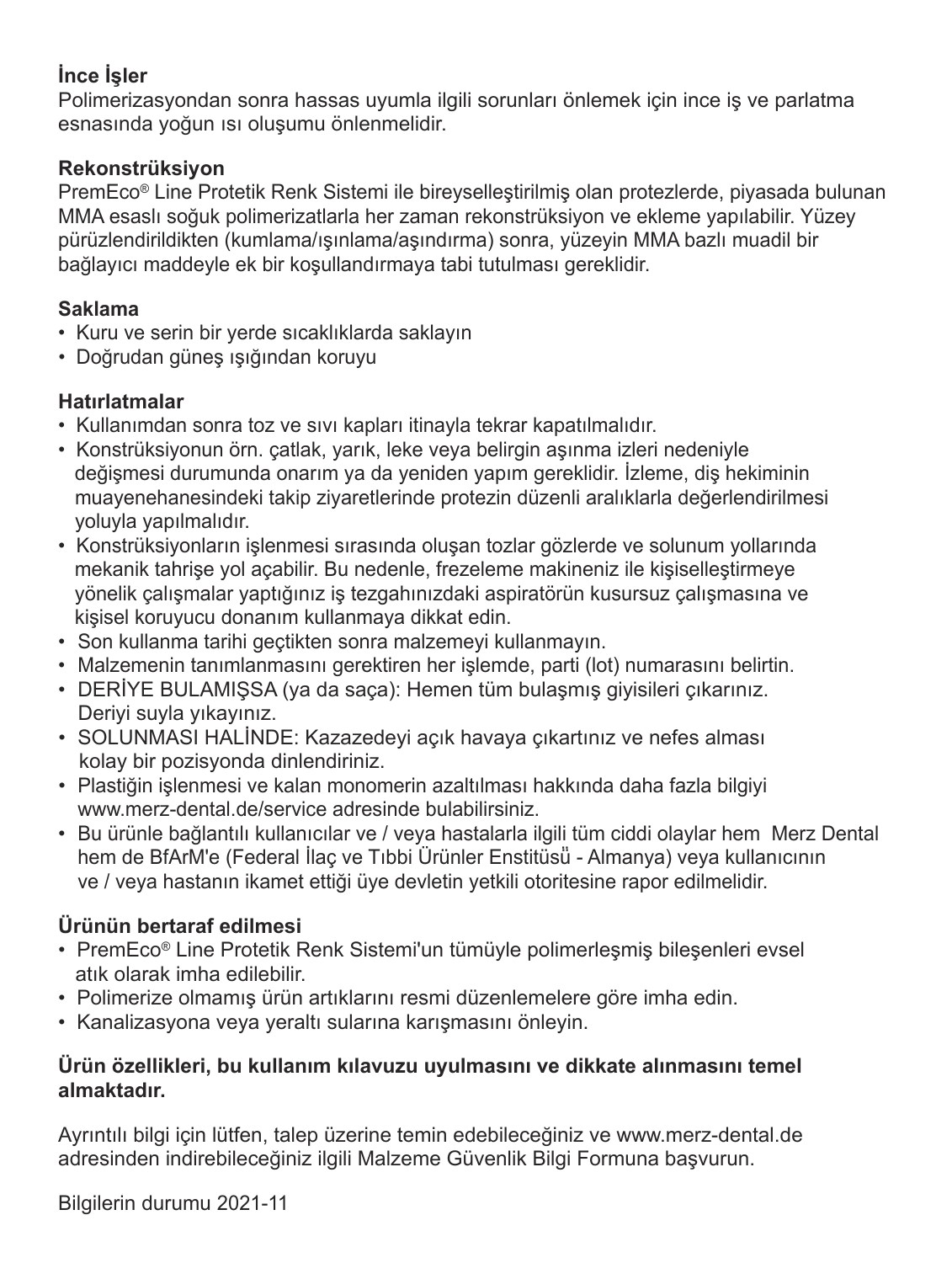

 **Merz Dental GmbH**

Kieferweg 1 24321 Lütjenburg, Germany Tel + 49 (0) 4381 / 403-0 Fax + 49 (0) 4381 / 403-403 www.merz-dental.de EN ISO 13485CE0482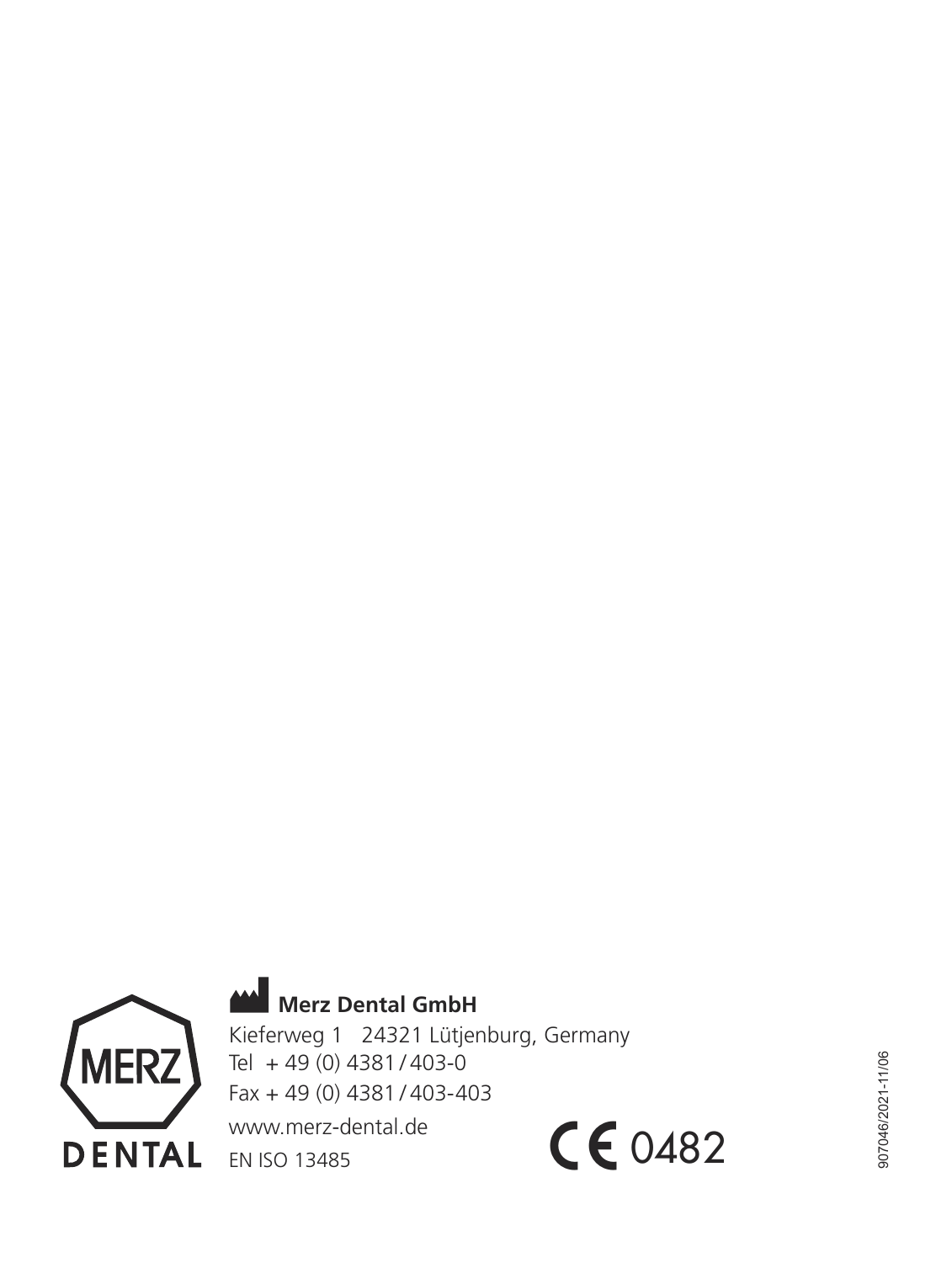## **PremEco Line Prothetik Color System**

Пластмаса холодної полімеризації для лиття



### **uk Інструкція для застосування, уважно прочитати!**

### **Цільове призначення**

Для індивідуалізації кольору ясенної частини протезів при заміні воску на пластмасу. Стандартні та інтенсивні барвники дають можливість отримати чудові естетичні результати, як при виготовленні нових протезів, так і при подальшій індивідуалізації кольору готових протезів.

### **Класифікація згідно з Директивою Ради 93/42/ЄEC щодо медичних виробів та з Регламентом (ЄС) 2017/745 про медичні вироби (MDR)**

• Виріб медичного призначення класу IIa для тривалого контакту з інтактною слизовою оболонкою.

### **Групи пацієнтів**

Усі вікові групи обох статей.

### **Визначені користувачі**

Кваліфікований стоматологічний персонал.

### **Показання**

• Повна або часткова втрата зубів.

### **Протипоказання**

• Підвищена чутливість до одного з компонентів матеріалу.

### **Склад**

Порошок PremEco Line Prothetik Color System містить:

- ПММА (полімер і співполімер);
- каталізатори на основі барбітурової кислоти;
- органічні барвники;
- неорганічні пігменти.

### **Дозування та застосування**

- Нанесення барвників починати тільки після того, як були завершені всі необхідні етапи роботи, а також підготовлені для лиття кювета і моделі.
- Для обробки застосовувати мономер литтєвої пластмаси PremEco Line.
- Барвники можна довільно змішувати між собою.
- Наносити матеріал за допомогою пензлика з натуральної щетини безпосередньо в кюветі, в потрібній частині форми, виготовленої з гелю.
- Підібрати консистенцію так, щоб відбулося набухання пластмаси до отримання пластичної маси. Після нанесення маса повинна знаходитися в стійкому положенні та не стікати в небажану частину.
- При значному висушуванні (біляста поверхня) змочити поверхню рідиною мономера.
- Після нанесення всієї необхідної маси поверхню повторно змочити невеликою кількістю рідини мономера.
- Модель знову вставити в кювету або в форму з гелю.
- Закрити кювету та заповнити її литтєвою пластмасою PremEco Line.
- Полімеризацію проводити в зуботехнічному полімеризаторі протягом 30 хв при тиску близько 2 - 2,5 бари і температурі 45° C / 113° F.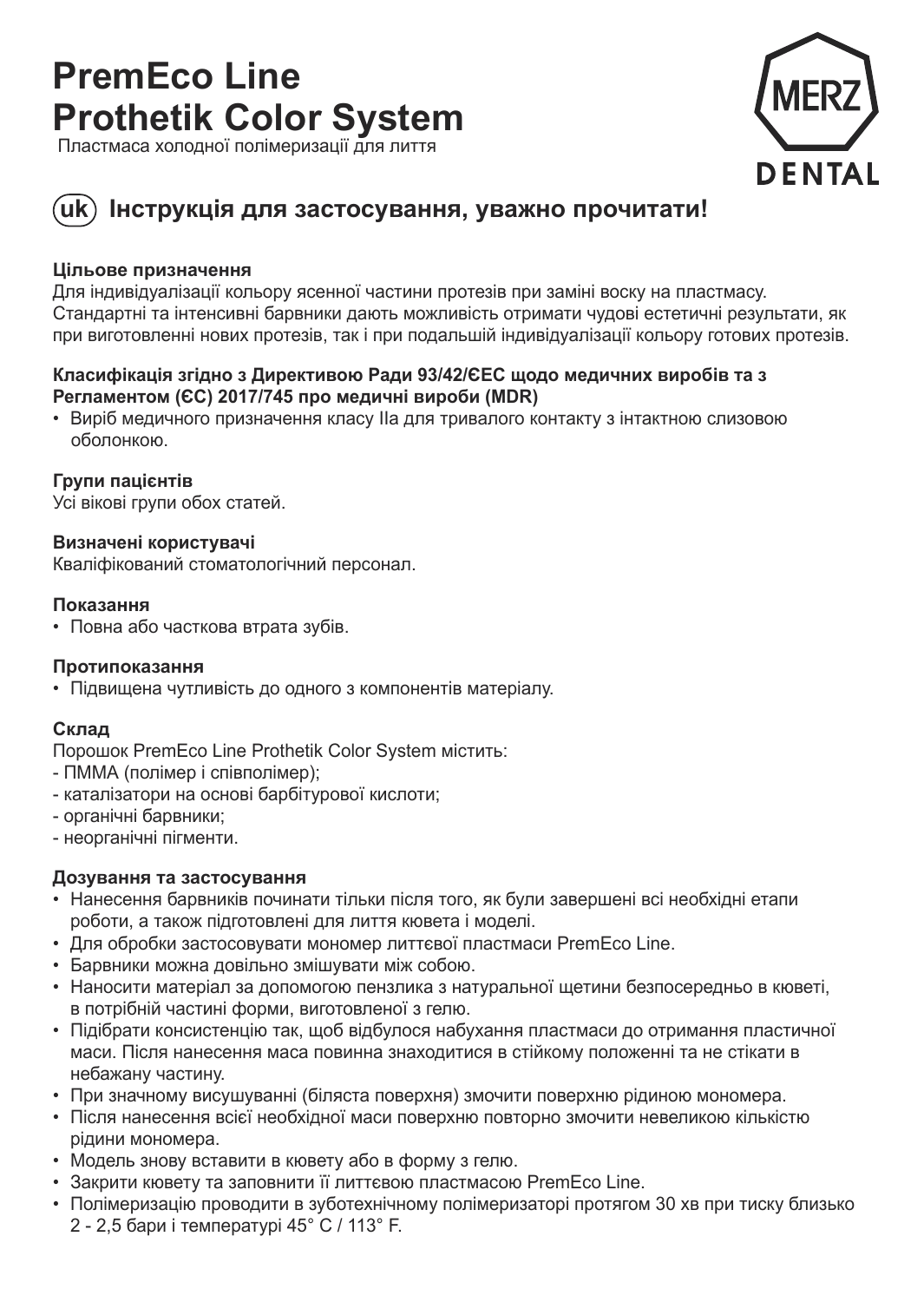Виріб PremEco Line Prothetik Color System входить в систему заміни воску на пластмасу PremEco Line. Додаткову інформацію ви можете знайти в інтернеті на сайті: www.merz-dental.de.

### **Обробка**

Для запобігання неточному приляганню після полімеризації слід уникати надмірного утворення тепла під час обробки та полірування.

### **Лагодження**

Лагодження та доповнення протезних робіт, індивідуалізованих за допомогою матеріалу PremEco Line Prothetik Color System, можна здійснити у будь-який час за допомогою наявних у продажy пластмас холодної полімеризації на основі MMA. Після надання поверхні шорсткості (обробка наждачним папером / піскоструминна обробка / шліфування) рекомендовано додаткове кондиціювання за допомогою аналогічного адгезиву на основі ММА.

### **Умови зберігання**

- Зберігати в сухому та прохолодному місці.
- Уникати дії прямих сонячних променів.

### **Вказівки**

- Після використання ретельно закрити ємності для порошку та рідини.
- При змінах конструкції в зв'язку з використанням (наприклад, тріщини, відколи, помутніння або значні сліди стирання) необхідне лагодження або виготовлення нового протезa. Слід регулярно проводити оцінку якості протезa при планових контрольних оглядах у стоматолога.
- При обробці конструкцій може утворюватися пил, що може обумовити механічне подразнення очей i дихальних шляхів. Тому завжди стежте за бездоганним функціонуванням аспірації на своєму робочому місці, де проводиться остаточна обробка протезa, а також за своїми засобами індивідуального захисту.
- Не використовувати матеріал після закінчення терміну придатності.
- Номер партії (LOT-№) має бути вказаний при кожній операції, що вимагає ідентифікації матеріалу.
- ПРИ КОНТАКТІ ЗІ ШКІРОЮ (або з волоссям): негайно зняти всі забруднені предмети одягу. Шкіру промити водою / прийняти душ.
- ПРИ ВДИХАННІ: особу вивести на свіже повітря та забезпечити безперешкодне дихання.
- Додаткову інформацію ви можете знайти в інтернеті на сайті: www.merz-dental.de/service
- Детальну інформацію щодо покращення властивостей пластмаси та зниження вмісту залишкового мономера Ви можете знайти за посиланням: www.merz-dental.de/service.
- Про всі серйозні інциденти, що відбуваються з користувачами і / або пацієнтами в зв'язку з цим продуктом, необхідно повідомити компанію «Мерц Дентал», а також Федеральний інститут лікарських засобів та виробів медичного призначення Німеччини (BfArM), або відповідний компетентний орган держави-члена ЄС, в якій користувач і / або пацієнт постійно проживає.

### **Вказівки щодо утилізації**

- Повністю полімеризовані компоненти матеріалу PremEco Line Prothetik Color System утилізують як звичайні відходи.
- Утилізацію неполімеризованих компонентів здійснюють згідно з вимогами компетентних органів.
- Не допускати потрапляння в каналізацію або водойми.

### **Вказівки щодо утилізації**

- Повністю полімеризовані компоненти матеріалу PremEco Line Prothetik Color System утилізують як звичайні відходи.
- Утилізацію неполімеризованих компонентів здійснюють згідно з вимогами компетентних органів.
- Не допускати потрапляння в каналізацію або водойми.